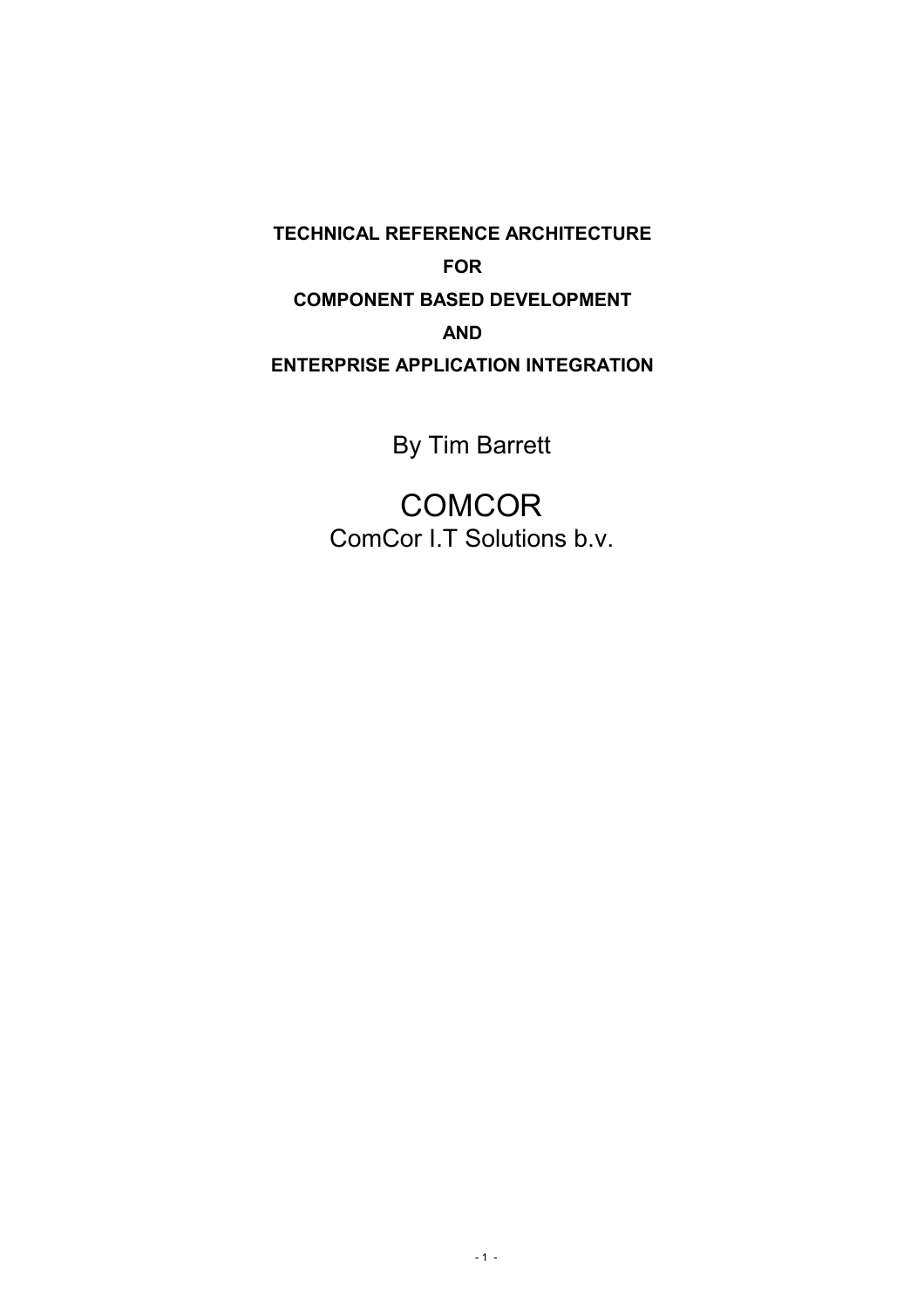# **Contents**

| 4.3 Integration of Function Components with Existing Applications  16 |    |
|-----------------------------------------------------------------------|----|
|                                                                       |    |
|                                                                       |    |
|                                                                       |    |
|                                                                       | 42 |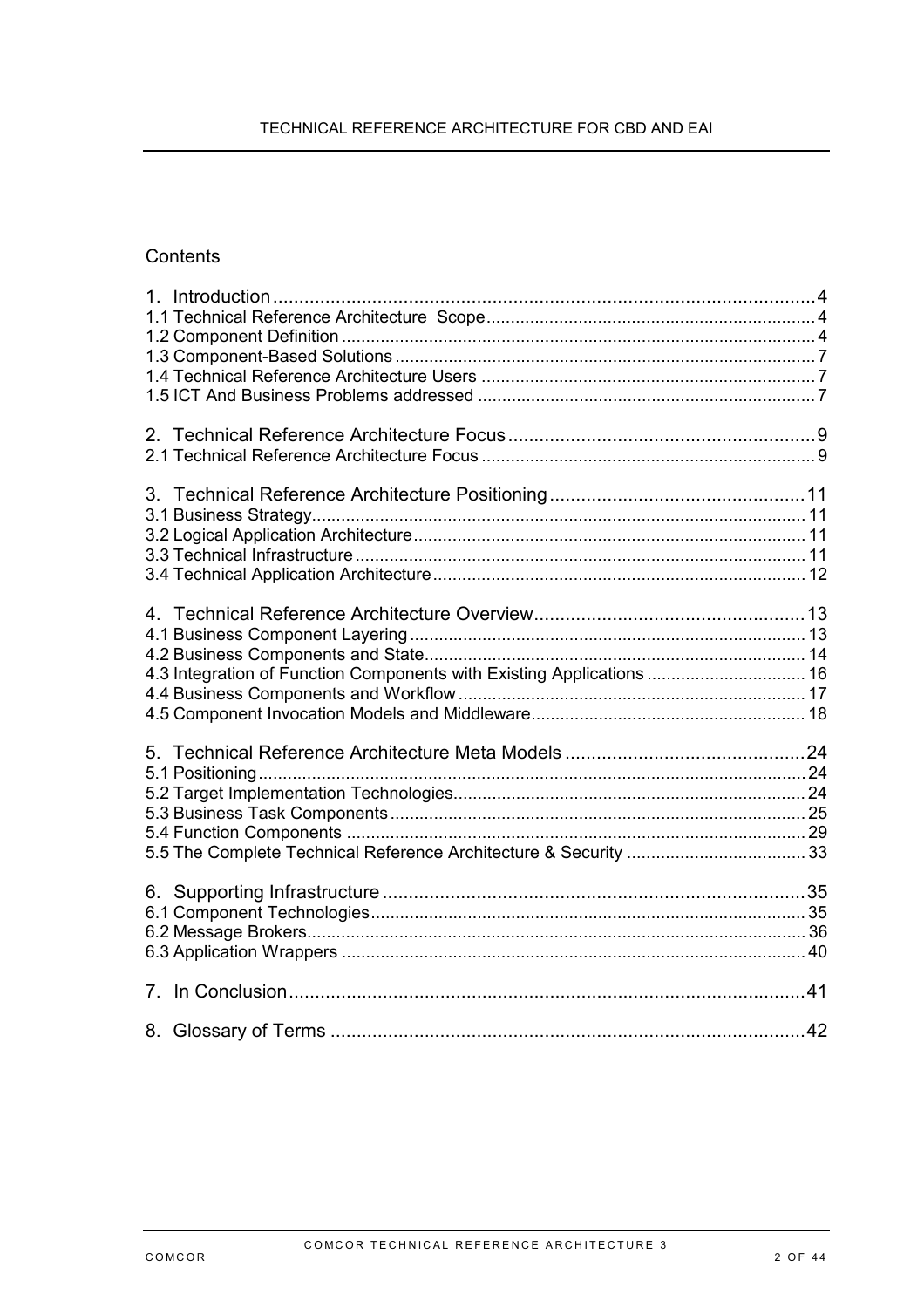### TECHNICAL REFERENCE ARCHITECTURE FOR CBD AND EAI

# Figures

| Figure 3: Middleware Abstraction through Runtime Software Components and Containers  6 |  |
|----------------------------------------------------------------------------------------|--|
|                                                                                        |  |
|                                                                                        |  |
|                                                                                        |  |
|                                                                                        |  |
|                                                                                        |  |
|                                                                                        |  |
|                                                                                        |  |
|                                                                                        |  |
|                                                                                        |  |
|                                                                                        |  |
|                                                                                        |  |

### **Author: Tim Barrett**

## **ComCor I.T Solutions b.v.**

tim.barrett@comcor.nl T: +31 (0)24 6453345 F: +31 (0)24 6453347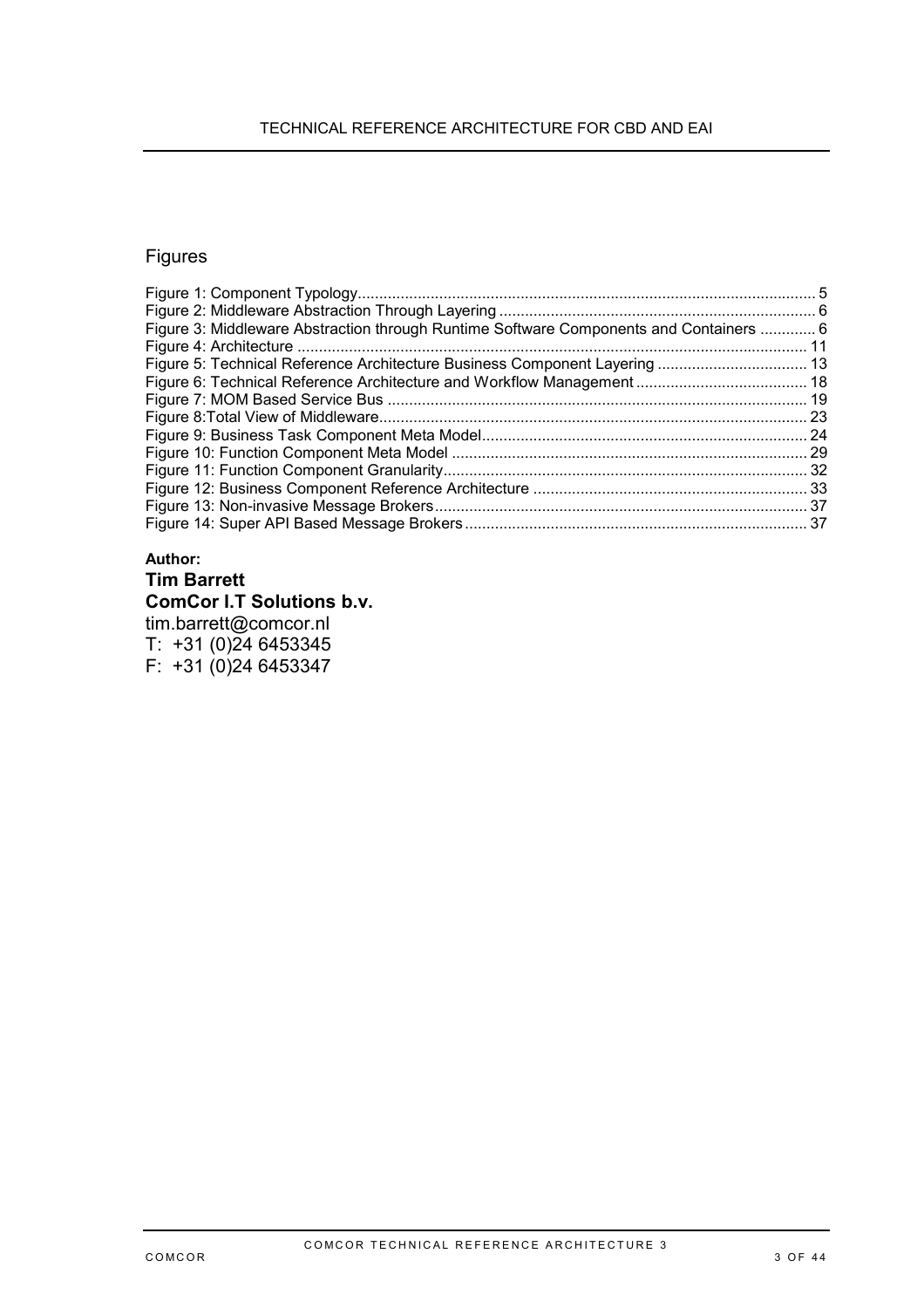## <span id="page-3-0"></span>**1. Introduction**

This paper presents ComCor's **Technical Reference Architecture**. This provides an architectural reference for the **construction** and **integration** of **Component-based Solutions.** It provides answers to crucial questions in the following areas:

- The need to provide **Business solutions** which are both scalable and flexible
- The need to integrate new and already existing business solutions in a consistent, efficient, productive manner
- The need to define optimal physical and logical layering strategies

#### **1.1 Technical Reference Architecture Scope**

The reference architecture should be used widely within an enterprise for optimum effectiveness. It should be applied throughout an enterprise, or throughout a division or sub-division. If the architecture is used widely, then there will be a consistency of approach to the design, construction and integration of business solutions. Concrete projects use this architecture as a **reference**. It provides a consistent foundation for these projects. Building on this foundation, it guides the projects at a tactical level. Reference alone is not enough, the chosen architecture must articulate the directions of technical change to be followed. This means that the technical reference architecture also has a strategic role within enterprises.

The Technical Reference Architecture does not provide detailed coding guidelines, or recommendations aimed at specific tools. It provides a starting point and reference for the creation of concrete, detailed designs. From these designs, component-based solutions are constructed, and integrated with existing solutions.

#### **1.2 Component Definition**

The term component is used somewhat loosely within the software industry. The term can be applied at three distinct levels. We consider it important to identify these levels, and apply a specific component definition to each level. These definitions are then used consistently throughout the rest of the document.

#### **1.2.1 Component Types**

- **Objects** are programming language constructions. Objects and components are related because the code in a COM or CORBA or Java component is usually a set of VB, C++ or Java OO objects.
- **Runtime software components** are packages of programs managed as a unit and accessed only through interfaces. Runtime software components can be distributed – in other words they run in a middleware infrastructure. Com+, Enterprise Java Beans (EJB), and CORC (Corba Component model) provide standard (and competing) component models for runtime software components.
- **Business components** are the logical design modules in a service-oriented architecture. These components may be developed on any platform using any technique. They provide services through an interface. Business components are not necessarily built using runtime software components, although this will tend to be the case in modern software development projects. There are two types of Business Component: **Business Task Components**, which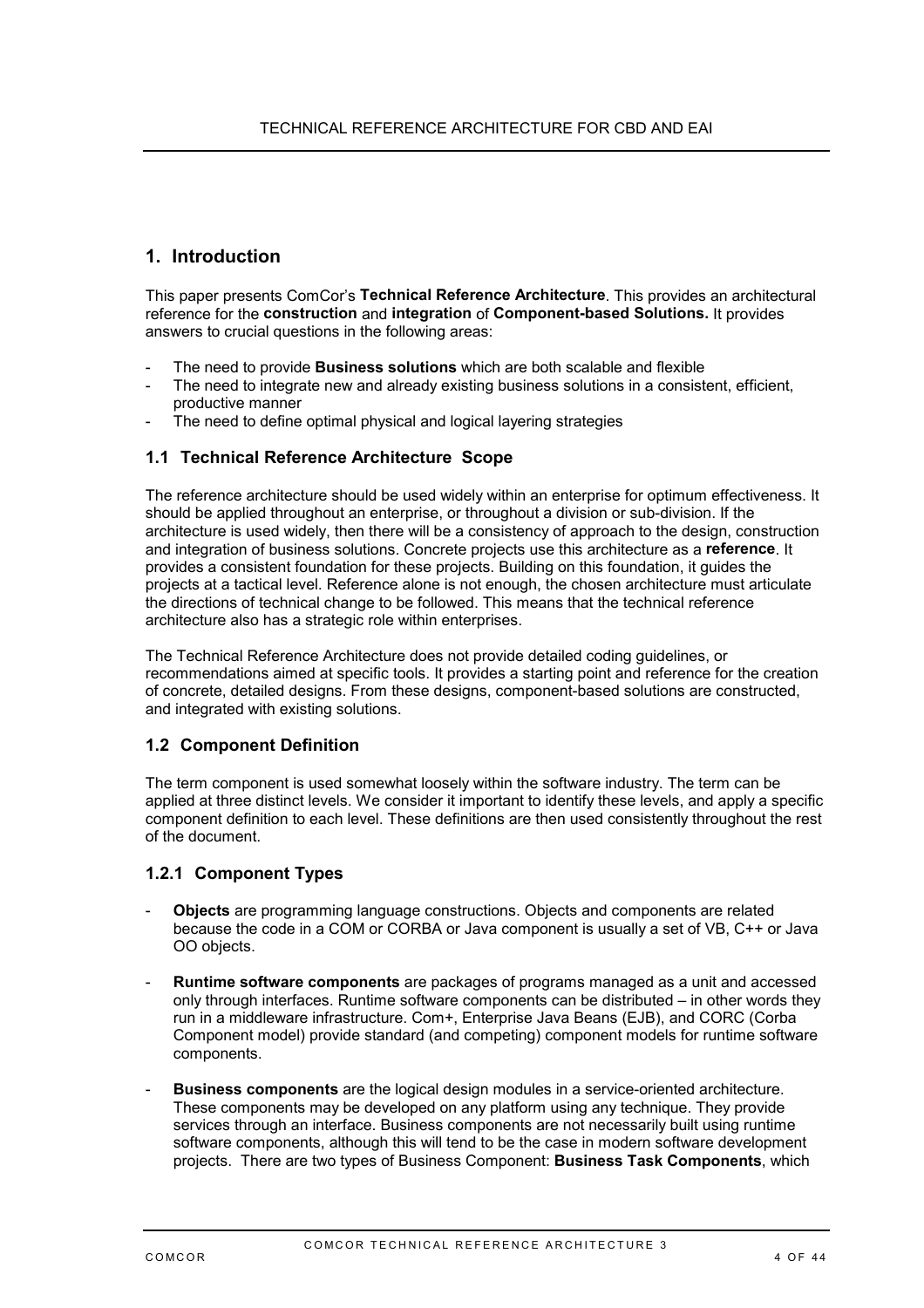<span id="page-4-0"></span>interact directly with users in order to complete a set of logically related business tasks, and **Function Components**, which provide transactional services related to a logical domain. These services are often closely concerned with the manipulation of data, and a Function component usually encapsulates persistent data. Component Based Solutions are therefore made up of one or more Business Task components that orchestrate the use of Function components. Function components serve many masters. Many different types of Business Task component can use the same type of Function component.

All three of these levels have one important feature in common – they all make services available via **interfaces**. This document is largely concerned with Business components, and the use of runtime software components to build business components. We are also concerned with the need to allow existing (legacy) applications to project themselves as function components through application wrapping techniques.



**Figure 1: Component Typology**

### **1.2.2 Runtime Software Component Containers**

A runtime software component has to interact with its infrastructure (middleware) in order to solve the problem of its clients. This is a problem, which hinders reuse and can make the component unimplementable on other platforms. This problem is especially acute if the business logic which the component provides interacts directly with middleware.

To alleviate this problem, the component should adhere to the container model. The container model provides a clear separation between the container, which interacts with middleware, and the business solution provided by the component. A runtime software component developer provides the business logic. The vendor of the component technology provides the interaction of a component with middleware. The container model allows technical issues, such as transactional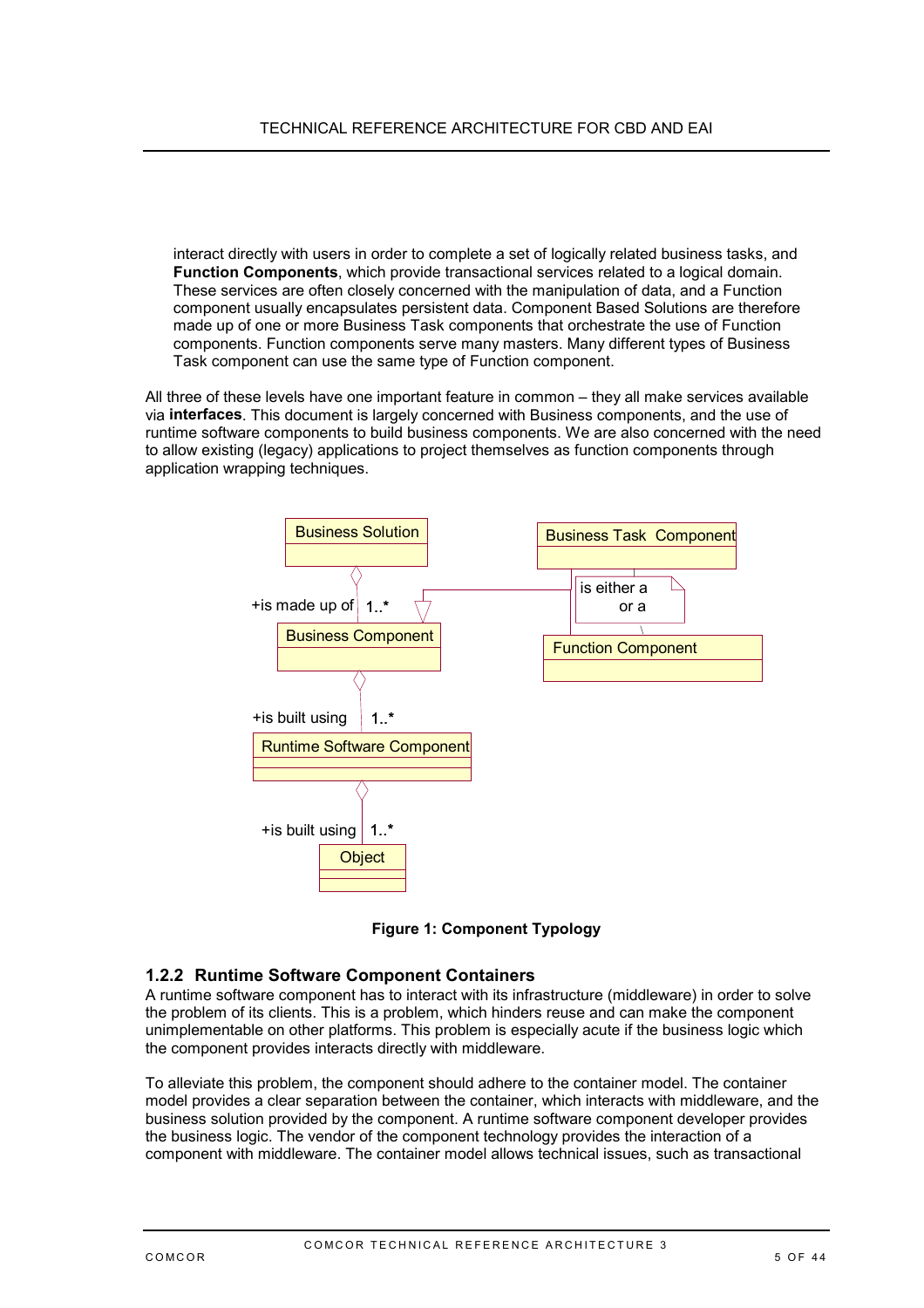<span id="page-5-0"></span>behavior and security, to become attributes of the container. These attributes can then be configured dynamically, as opposed to arranging them 'somewhere' in the business logic. The component developer can concentrate fully on providing the business solution. This is a shift from the time-honored technique of building abstraction layers above a technical platform and middleware (see figure 2).



**Figure 2: Middleware Abstraction Through Layering**

Usually, the motivation for such layers is the perceived need to express middleware services, such as security services in terms of a vendor independent set of services. Application logic calls the abstract services as opposed to calling the middleware directly. The potential advantage is the perceived independence of the business logic from the specific vendor's middleware. This approach, however, can give rise to a serious maintenance burden. The abstraction layer needs to be maintained, supported, and kept up to date with the services supplied by product vendors. Often, extra services are provided above and beyond those supplied by the products upon which the layer is built. This exacerbates the maintenance burden. The abstraction layer is thus proprietary and does not solve a problem but instead can create a new maintenance problem.



#### **Figure 3: Middleware Abstraction through Runtime Software Components and Containers**

Figure 3 depicts the component/container approach. The runtime software component's container intercepts client calls and manages behavior such as the transaction mode, locking regime, and security. This behavior is dynamic and can be configured at runtime. The programming model has altered quite radically. Instead of the abstraction layer calling the vendor specific middleware, the container *calls* the application code inside the component.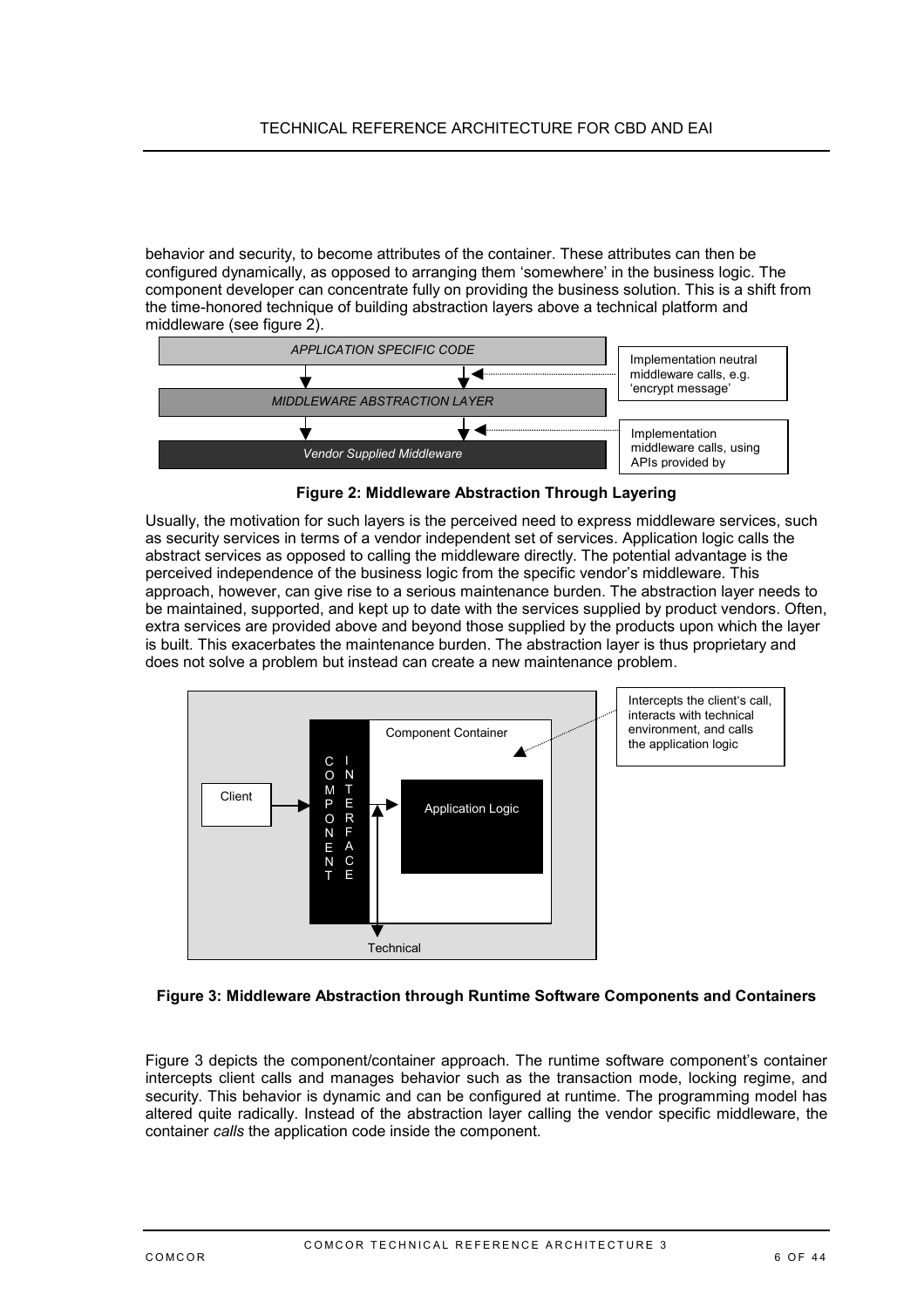### <span id="page-6-0"></span>**1.2.3 Runtime Software Component Technologies**

At the time of writing two runtime software component technologies are prevalent. These are the Component Object Model (**COM+)** from Microsoft, and the Enterprise Java Beans (**EJB**) model from Sun et al. In addition to these two, the OMG is defining '**CORC**', the CORBA component model. We expect to see the first vendor implementations of the CORC model in early 2000.

### **1.2.4 Business Components and Runtime Software Components**

Business Components can be built in such a way that the spirit of component based development – which is all about having applications provide interfaces – is lived up to, without necessarily using one of the industry standard runtime software component technologies to build the Business components. If a business application provides a clean set of callable services, which can be called by any client or peer application, then this application could be said to be a 'Business component', especially if these callable services are the only way in which the application's services can be accessed. This interface centric definition of the term Business Component is important from the point of view of integration with existing applications. It also allows us to design and develop in terms of components where large-scale mission critical applications are being constructed, for which the current runtime component technology products and standards such as COM, EJB and CORC do not yet provide a sufficiently robust and complete platform or sufficient performance.

### **1.3 Component-Based Solutions**

Component-based solutions are characterized by:

- A purely interface focused approach to the design and development of components at all three levels (program objects, runtime software components and business components).
- The provision of business solutions through the creation, extension, deployment and assembly of **business components**.
- The ability to distribute business components in a heterogeneous environment.
- The use of various styles of communication between these components, including:
	- Synchronous method invocation
	- Deferred synchronous method invocation
	- Asynchronous communication (one way messages, and publish / subscribe messaging)
- The provision of access to business components through various 'channels' (e.g. internet, intranet)

### **1.4 Technical Reference Architecture Users**

The Technical Reference Architecture has been written for those involved in the design and construction of new component-based solutions, as well as those involved in the integration of heterogeneous solutions of all types - new, purchased and already existing (legacy).

### **1.5 ICT And Business Problems addressed**

The Technical Reference Architecture addresses the following strategic problem areas:

- The need for a standard, consistent approach to the **construction of component based solutions**
- The need for a standard, effective approach to **enterprise application integration**
- The need to **select a runtime software component technology**, and to correctly position runtime software component technology.
- The provision of technical architectural criteria to be applied to **package acquisition**
- The provision of a **migration strategy** providing a framework for the gradual introduction and integration of component based solutions, whether these are built in house or purchased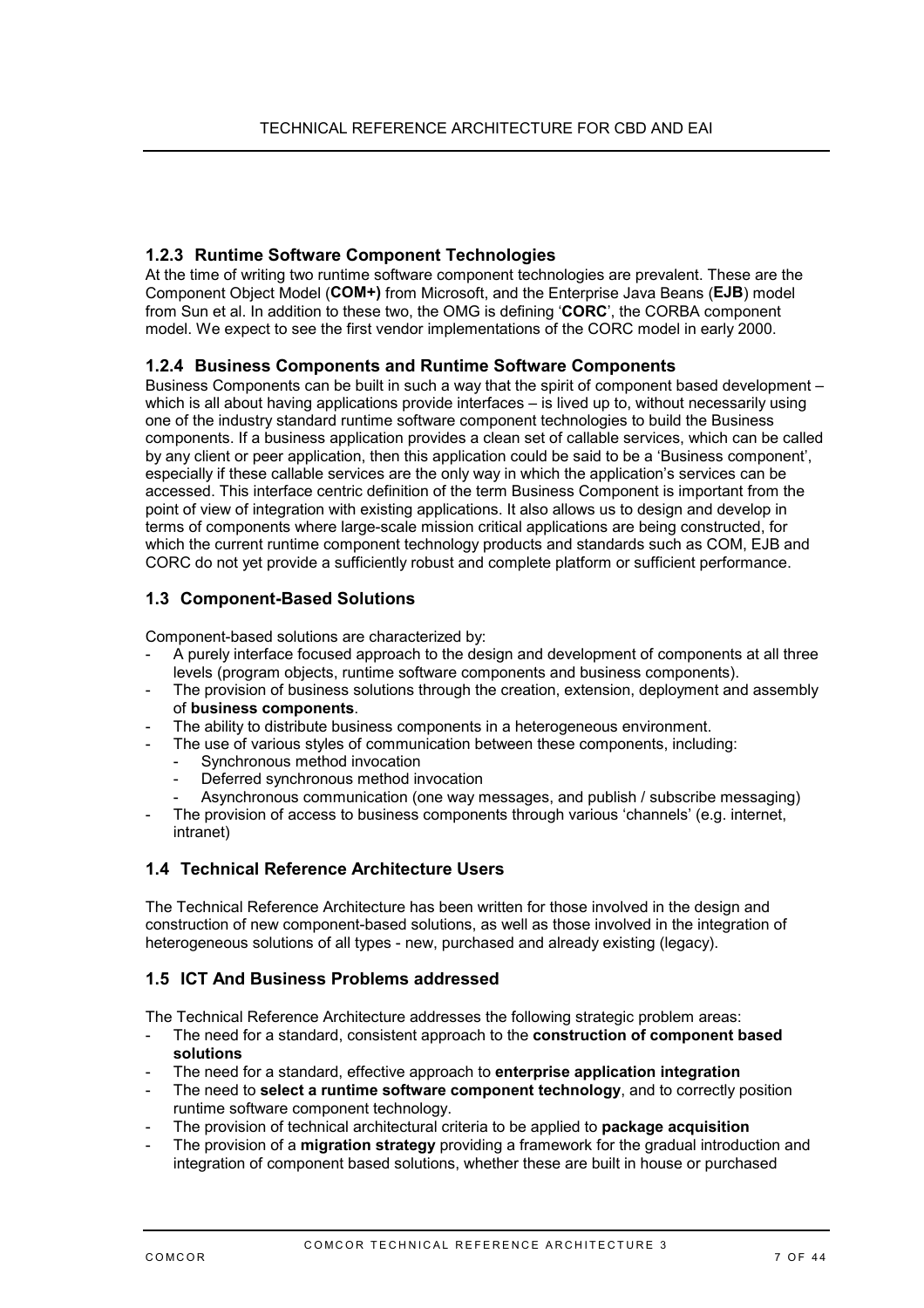- Achieving **reuse and flexibility** in IT solutions

### **1.5.1 Potential Benefits**

The potential benefits of a consistent approach to the creation and integration of component- based solutions are:

- − Flexibility:
	- − Components can be added without breaking the system
	- − Component behavior can be changed without breaking the system
	- − Component behavior can be changed quickly
- − Presentation channel / Input device independence
- − Backend ('BackOffice') application and database independence
- − Productivity
- − Business Solution Assembly new business solutions are assembled from existing business components and new business components
- − Invocational Reuse. Reuse in this model is not simply a matter of reusing code objects. It focuses on the provision of generally useful services which can be invoked by a variety of different business solutions in a variety of contexts.
- − Existing applications can be rendered as reusable business components through the integration architecture
- − Reuse of intellectual content of the architecture no need to reacquire knowledge
- Reuse of technical standards to be applied for package acquisition
- − Highly productive languages can be applied e.g. Java, Delphi as well as proven languages such as COBOL.
- Developers focus on providing solutions to business problems, as opposed to having to deal extensively with low-level middleware problems (especially if modern, runtime software component technologies are used).
- − Architectural approach to technology ensures that technology is a prime enabler of business innovation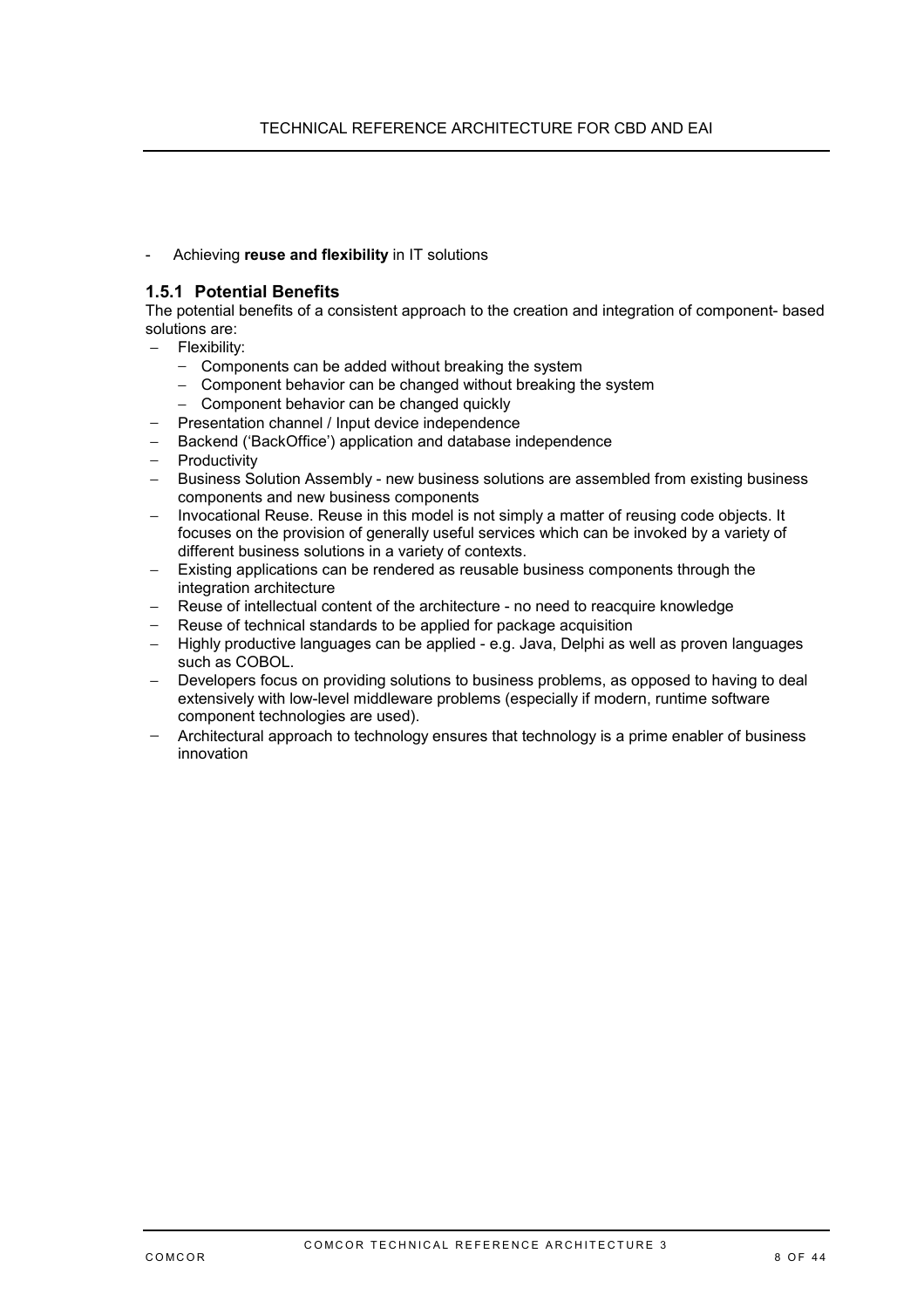## <span id="page-8-0"></span>**2. Technical Reference Architecture Focus**

We begin by describing the structure of a business solution as defined within the Technical Reference Architecture.

The reference architecture exhibits *service centricity,* that is the focus is on *distributed services*, with 'thin' clients and a positioning of databases *not* simplistically as the third tier in a three tier architecture, but as a method of resource management within a shared resource layer. Other resource management approaches such as message queuing and pathways to legacy applications are also recognized within this layer. Another major feature of the architecture is the attention paid to the automation of business tasks**.** We suggest that automated support of business tasks must be *highly dynamic* and *event driven*, because real life business tasks exhibit these attributes. Another focus area is that of application integration. Most enterprises today suffer from *application spaghetti* - that is a large amount of difficult to manage ad hoc interfaces between heterogeneous applications on heterogeneous platforms. We describe an application wrapping architecture, as well as vital tools (application wrappers, message brokers and supporting middleware) which if used well can significantly reduce this interface burden.

We then turn to the *Technical Infrastructure* services vital to any Technical Reference Architecture based solution. We focus on **component technologies**, **message brokers**, **applicationwrappers** and **communications middleware.**

### **2.1 Technical Reference Architecture Focus**

The Technical Reference Architecture focuses on the following key areas:

- The **Construction Architecture** to be used for the design of new component based solutions. This architecture focuses on the logical layering of a component based solution, providing guidelines which will help designers and developers to arrive at a clean separation of concerns, and to design components with the correct level of **granularity**.
- The **Integration Architecture** needed to provide a cohesive integration strategy and infrastructure for the cheap, fast and effective integration of new solutions, purchased package solutions and existing applications.
- The combination of these two brings about a **Migration Architecture**, which can be used to enable coexistence of existing applications and new component based solutions. If properly managed, migration from the older applications to the new solutions can be achieved at a pace which returns results without causing business disruption.
- The Technical Reference Architecture can be used as a source of criteria for **the evaluation of commercial packages**. This is particularly valuable when packages are being evaluated from the point of view of integration with other packages and existing applications. Thearchitecture is very strict about layering, as each layer provides indirection relative to the layer that uses it. This facilitates integration. We would therefore expect to justify and articulate the need for such layering schemes, using the Technical Reference Architecture as a reference, when evaluating commercial software packages.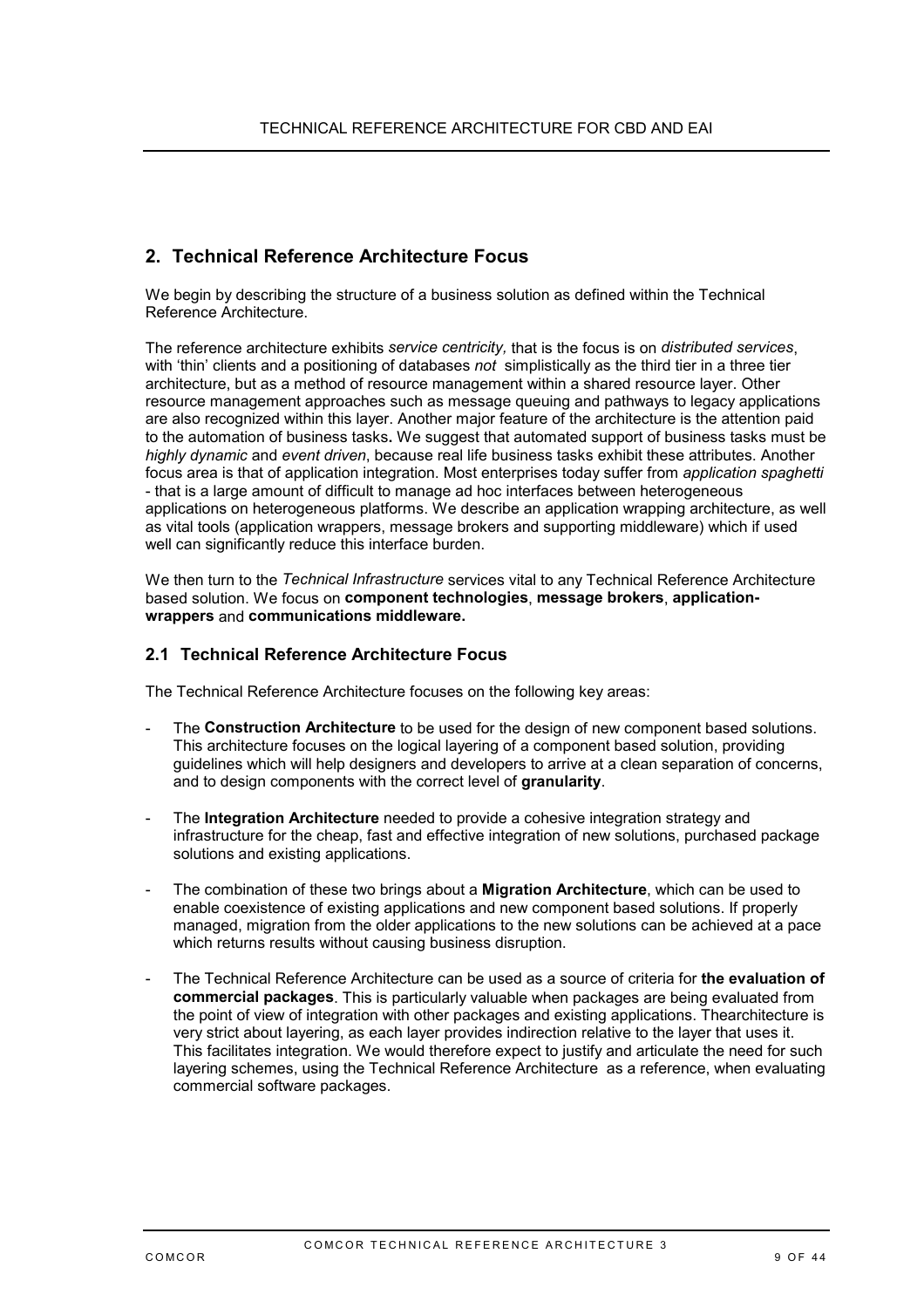- The **Technical Infrastructure** needed to support the architecture. Runtime Software Component Technologies and Enterprise Application Integration middleware are the key areas addressed.
- Recognizing that few commercial projects undertaken today can afford to 'start from scratch' in terms of creating development tools and frameworks brings us to another important function of this Technical Reference Architecture - it can be used to **evaluate the architectures embodied within commercial development frameworks.**

The architectural approaches being proposed within this document provide ground-rules for practitioners which support the creation and integration of solutions that are future proof, provide real flexibility, and possess enterprise strength.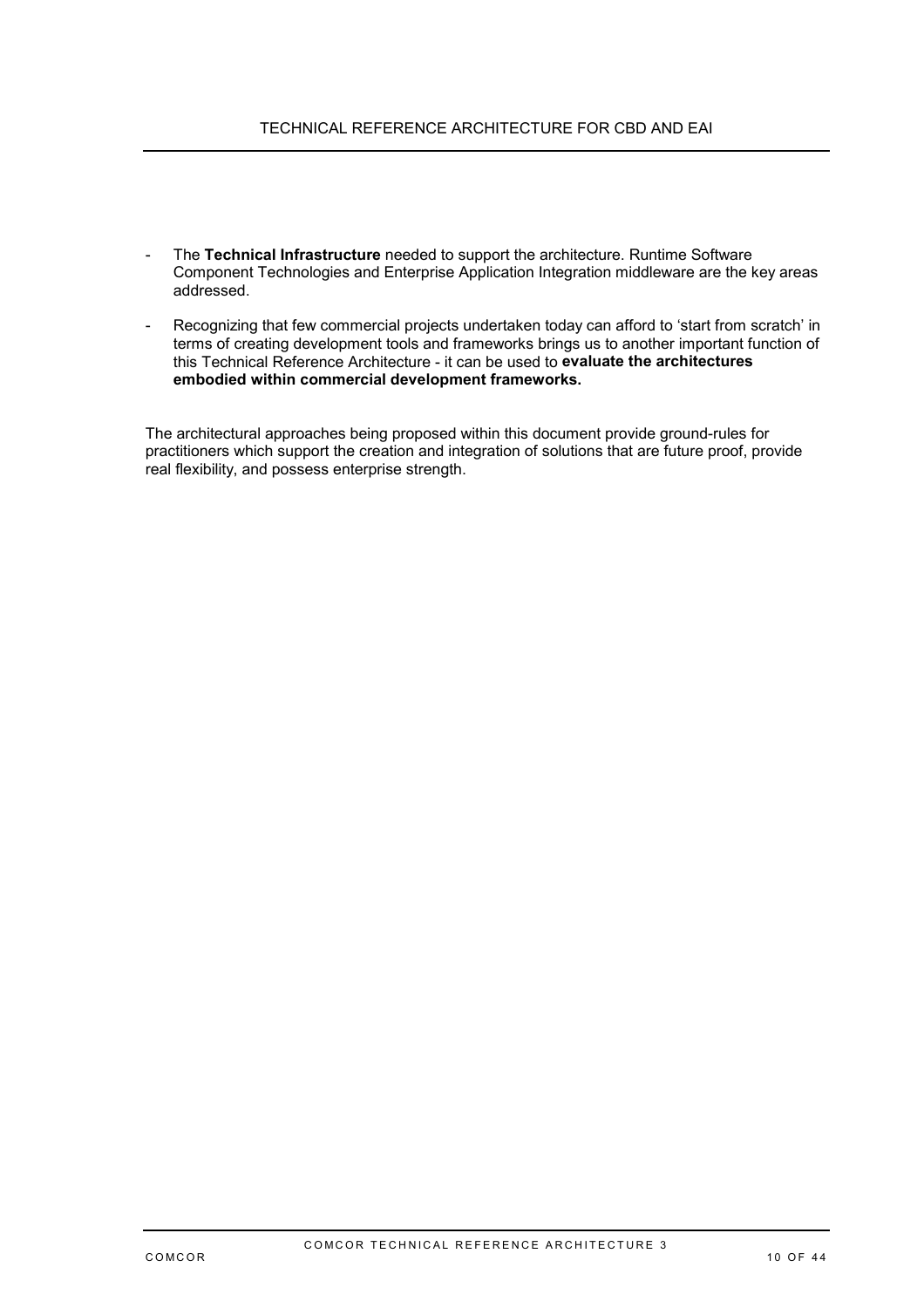## <span id="page-10-0"></span>**3. Technical Reference Architecture Positioning**

It is probably worth examining the broad term *architecture*, in order to clarify the architectural area that is addressed by the Technical Reference Architecture. Several Architectural layers exist that address distinct concerns; we need to clearly define what these layers represent.



**Figure 4: Architecture**

## **3.1 Business Strategy**

All enterprise activities, including the activity of application development, are conducted in support of an overriding **business strategy** which provides strategic direction. Examples of such strategic direction are imperatives to **design and deploy products rapidly and flexibly**, strategies aimed at achieving **customer intimacy**, strategies to introduce **Just In Time**, or **Total Quality Control** manufacturing practices etc.

## **3.2 Logical Application Architecture**

The Logical Application Architecture essentially describes **what** a business solution does in terms of business data and process. Insurance policies and products, Manufacturing and Logistics products, components, their relationships to one another, functional roles and the processes that use these entities are examples of the artifacts to be identified and defined at this level. The functional definition of a Contract Management solution in terms of tasks and logical entities, and functionally related groupings of entities would be the subject of Logical Application Architecture.

### **3.3 Technical Infrastructure**

The Technical Infrastructure describes *what* physical hardware and software components are used to support business solutions. These components include computer hardware, operating systems, database management systems, networks, transaction management systems, message queuing software, object request brokers, etc.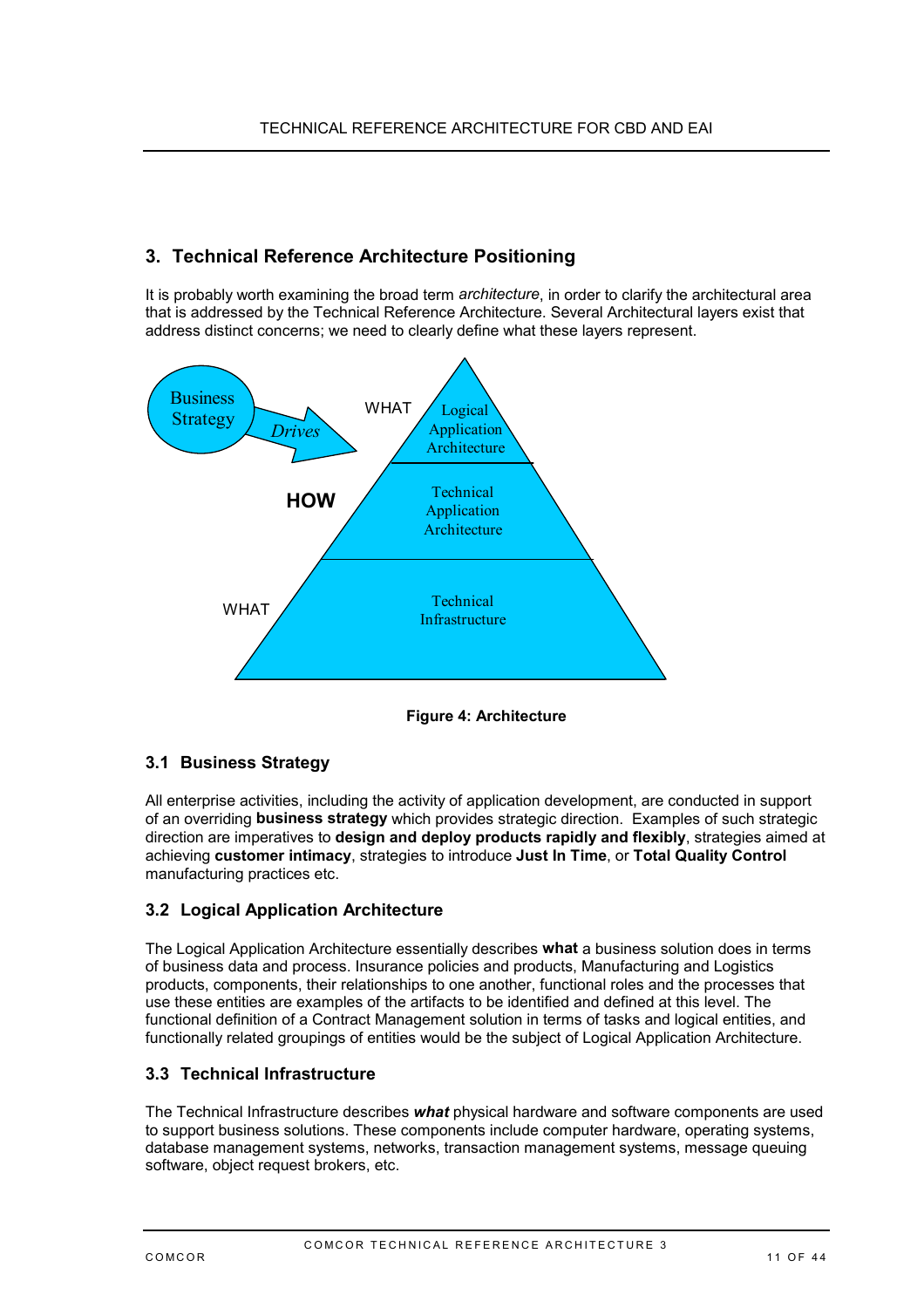<span id="page-11-0"></span>A technical infrastructure is put in place in order to support requirements such as flexibility, scalability, portability, interoperability, integrity, reliability, high performance and security which emanate from the logical and technical application architectures. It *supports* these architectures.

### **3.4 Technical Application Architecture**

The upper (logical application architecture), and lower (technical infrastructure) layers are primarily concerned with '*whats*' - *what* business service, *what* business data, *what* physical infrastructure. The middle layer - the technical application architecture layer **-** is concerned with *hows***,** from the technical perspectives of construction and integration.

- − *How* business solutions are structured in order to allow business solutions to take rapid advantage of advances in technology, and in order to enable the creation of flexible, scaleable business solutions.
- − *How* business solutions interact with the Technical Infrastructure, without becoming directly entangled in the Technical Infrastructure. This requires a structure that insulates as much as possible the business content of a business solution from its interaction with middleware, database management systems, transaction processors etc.
- *How* business solutions are structured in such a way that integration with existing applications can be achieved through legacy wrapping techniques, which provide encapsulation of the details of the legacy environment, making both the using components and the legacy applications *reusable*.

The Technical Reference Architecture provides a reference for architects involved in the definition of Technical Application Architectures. It does not, in itself provide a complete Technical Application Architecture, as these need to be developed in 'concrete' – i.e. within one or more existing domains, using specific technologies, on specific platforms. The Technical Reference Architecture is intended to provide a substantial basis for the development of concrete Technical Application Architectures.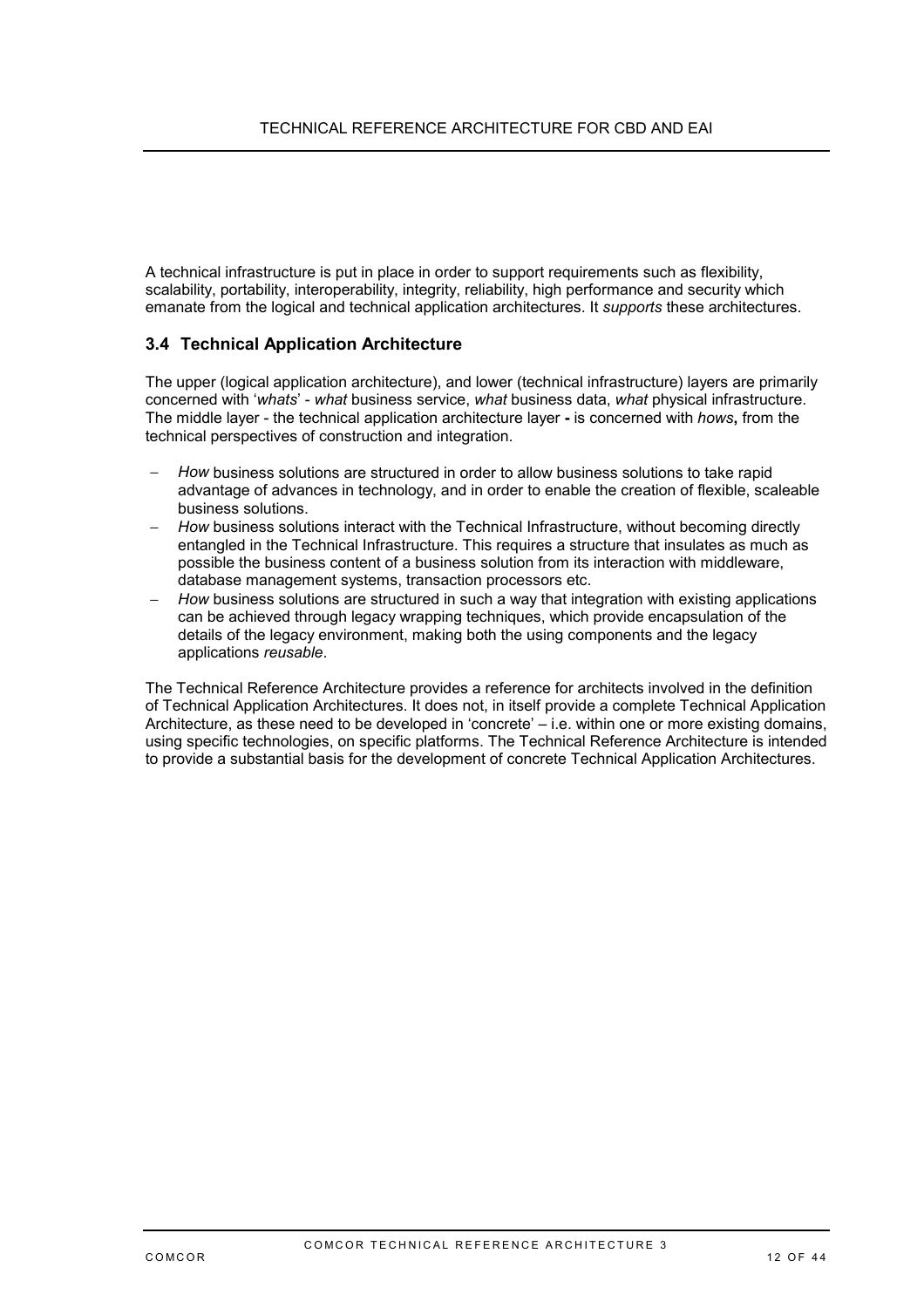## <span id="page-12-0"></span>**4. Technical Reference Architecture Overview**

This section provides an overview of the technical application reference architecture at the Business Component level.



**Figure 5: Technical Reference Architecture Business Component Layering**

## **4.1 Business Component Layering**

The architecture breaks service components down into 2 different **layers.** Each of these layers contains components of a different type: **Business Task Components** and **Function Components.**

### **4.1.1 Business Task Component Layer**

**Business Task Components** interact directly with users in order to complete a set of logically related business tasks. A Business Task Component contains the business process logic needed to complete these business tasks. This will usually involve a high degree of interaction with the user. Presentation detail is not tangled up with business process logic. This allows Business Task Components to be server based, as well as allowing different display technologies to make use of the same Business Task Component. An example of a business task supported by a Business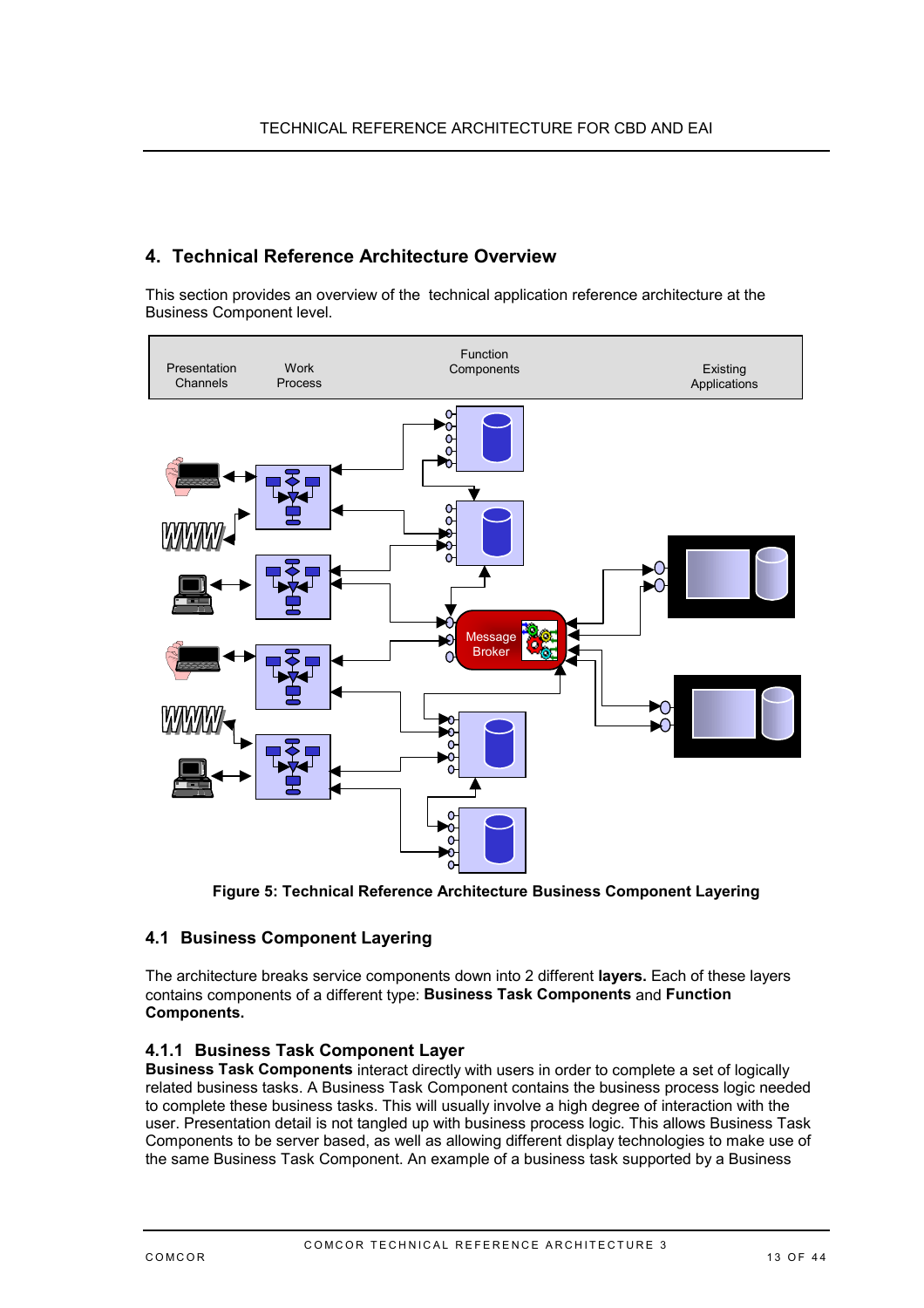<span id="page-13-0"></span>Task Component is '*Add new relation to customer relations management system'*. A business task may have a duration of minutes, hours, or even days. In order to allow a user to stop and restart a task, or to allow another user to take over the same task, it is important that the state of a task instance can be saved to some form of persistent storage, and restored. Business Task Components do not contain the business services that they need to perform their tasks. The Business Task Component responsible for '*add new relation to customer relations management system*' invokes services which are provided by the Function Component layer, such as '*validateCustomer(customerName)*', and '*getPostcode(City, Street)*' – it does not implement or contain these services itself. It is also unlikely that it will contain a database, as the only state that it will maintain is conversational state (user preferences etc.), and state that it has obtained from Function Component calls, which it might cache during the execution of a task.

#### **4.1.2 Function Component Layer**

This layer provides services that will be used by many different Business Task Components. In addition to this, Function Component Services may invoke other Function Component Services. The services provided are therefore more *widely* useful and generic in nature than the services provided to users by Business Task Components. Business Task Components are dedicated to a specific business task or set of tasks, whereas Function Component Services are dedicated to many different types of task, as well as being invoked by other Function Component Services. A useful analogy here is the idea that a Business Task Component represents a meal cooked to the diner's taste. Function Component Services represent the ingredients that are used in the meal. These same ingredients could be used in many very different recipes. Function Component Services are inherently more stable (in terms of the amount of change that occurs to them) than Business Task Components. They can be used for many different Business Task purposes.

Logically related services are grouped together into Function Components**.** These components should provide services related to recognisable business or technical domains such as '*Customer Relations Management*', '*Contract Management*', '*Account Management*' and '*Naming'*. They provide services related to these business domains - such as '*getCustomerDetails*', '*extendContract*', '*transferFunds'* and '*locateService*'.

### **4.2 Business Components and State**

Business Components can be either *conversational* or *non-conversational.* In general, Business Task Components are conversational, and Function Components are non-conversational. These terms are closely related to the management of *state*.

State can be broken down into three distinct types:

- 1. Conversational State
- 2. Function Component Service Execution State
- 3. Persistent State
- **Conversational State** involves the notion of a session. A client obtains a reference to an instance of a Business Task component. The client now 'engages in a conversation' with this component instance. This simply means that the client executes one or more services on the *same* component instance. As the 'conversation' is taking place, 'properties' (variables) within the component instance may be being set and reset as a result of the services being executed. No other client can obtain access to the same component instance. The state that is built up within this component exists for the lifetime of the conversation with the client. The term 'stateful' is often used in fact to mean that a component is conversational.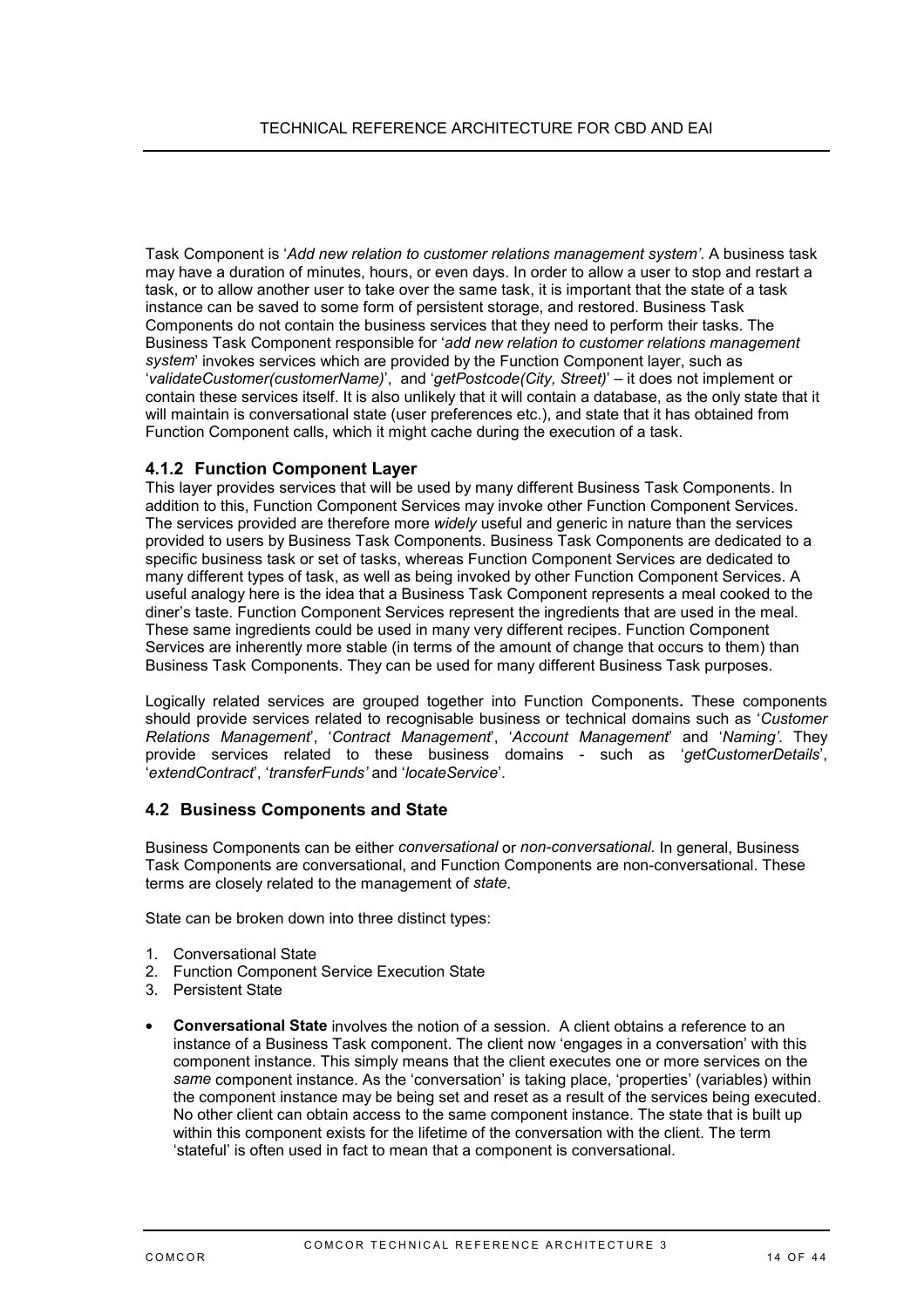- **Service Execution State** refers to variables and properties that are set by a Function Component service whilst it is executing. This state is transient; that is it does not last beyond the invocation of a single service. Clearly, all but the most trivial types of service require this kind of state.
- **Persistent State** refers to data which is typically held in a database management system. This is data that can exist permanently, and is usually mutated transactionally. Most meaningful Function Components will own a persistent store of data.

The services provided by Function components should be non-conversational, because:

- It is difficult to maintain consistency of state in instances of these services with persistent state in the databases that they own.
- A TP monitor environment can 'pool' stateless (non-conversational) Function instances, sharing a limited number of instances or instances of components providing these services amongst significantly larger numbers of clients. This contributes significantly to scalability and performance. Products such as Microsoft Transaction Server, Tuxedo, CICS, IMS and most EJB servers provide this vital instance swapping and pooling capability for stateless Function components<sup>1</sup>.

Many Function Component Services will involve the manipulation of persistent state. The details of the databases being manipulated must be entirely hidden by the Service however. This means that a Business Task component requesting the Function Component Service 'saveContract' should not be expressing this request in a manner which displays knowledge of the structure of the database that the Contract is held in. This would be the case if for example SQL were passed between the Business Task Component and the Function Component Service.

### **4.2.1 Business Resource Services**

Function components often provide business services that often involve the manipulation of data. The precise location of this data can vary however. Customer name and address data for example may be held in an external legacy application, whereas opportunity related data might be held in a relational database dedicated to customer information. If the services provided by a customer information Function component (for example) are aware of these specific locations, then the internals of these services will:

- need to be changed if the data locations change
- will always need to be changed if the component is used in another environment
- will be polluted with code related to communicating with the legacy application, which may be far more complex than the logic of the Function Component service itself

In order to avoid this tight coupling between the Function component services and the resources that are being manipulated, the Business Resource Component has been devised. A Business Resource Component is an optional runtime software component class within a Function Component. Business Resource services provide a 'CRUD' (Create/Read/Update/Delete) interface for a given business entity – for example **Customer** or **Contract**. The implementations of these services *do* have knowledge of the specific locations of the business entities that they represent. This could involve straightforward access of a relational database. It could also involve access of a legacy application via wrappers. Function component services can now express data (shared business resource) access in terms of the interfaces projected by the Business Resource services.

t

<sup>&</sup>lt;sup>1</sup> Note that the established TP monitor products mentioned (CICS, IMS, TUXEDO) do not explicitly run 'components'. They run 'programs' or 'transactions', which are stateless.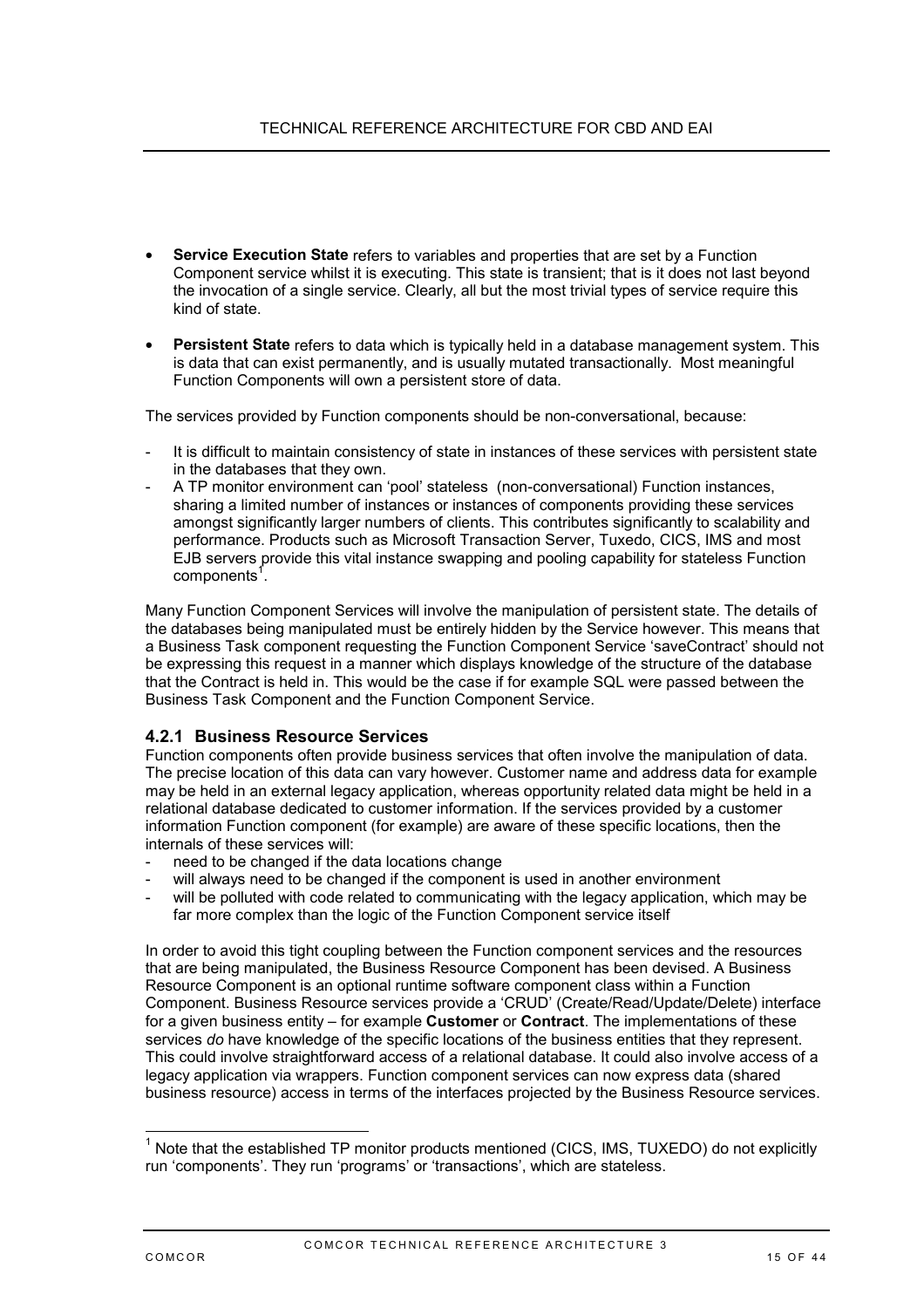<span id="page-15-0"></span>This means that the business logic is independent of the physical type and structure of data, and is therefore highly versatile and potentially reusable in a variety of environments.

Business Resource Services are *not* made publicly available. A Function Component Service Component *owns* one or more private Business Resource Service classes. This means that a given Function component can only make direct use of the business resource services that it owns. If it needs to access data owned by another Function Component, then it must access this data via the interface that the other Function Component makes publicly available. This ensures that Function components *own and encapsulate* data access, and changes made to data storage type, or access method, can be made without affecting other Function components.

Enterprise Java Beans Entity Beans are a good example of Shared Business Resource service providing components.

### **4.3 Integration of Function Components with Existing Applications**

If a business service is already provided by an existing 'legacy' application, then the legacy application should be wrapped in such a way that its services can be made available as if these services were being provided by one or more Function Components. This is achieved through **Application Wrapping**. Wrapping applications boils down to providing the required business services, which are mapped onto one or more legacy applications. This can become complex if the service needs to access more than one legacy application in order to fulfil its task, or multiple interactions with the same legacy application are required within the context of a single service execution. Simplistic wrapping assumes that the applications being wrapped have straightforward APIs that simply need to be called. In the real world, many legacy applications do not have such APIs, as their code is monolithic, with single programs addressing presentation, business process control and data manipulation. Often, for such applications, the only way of accessing them from 'outside' is to resort to direct database access or screen scraping. Clearly *Function*s should not be presenting screen-scraping services, therefore **wrappers** are needed which translate the Function request into the necessary screen interactions via a screen scraper. There is a point at which the cost involved in hand-coding these transformations becomes prohibitively expensive. If this point is reached, then the use of a **message broker** should be considered. It is important to point out that the message broker itself would project its services as Function Component services, using whatever middleware/component model is being used by the 'conventional' Business Components.

### **4.3.1 Transaction Management and Integration with Existing Applications**

Business Components can be assembled together to provide a Business Solution. If these Business Components have been built using technology which supports distributed transactions (and the TP monitor style products which have been mentioned so far do support distributed transactions), then Business Task components can request Function Component Services which may well be executed as a fully fledged, 2 phase commit style of 'ACID" transaction. This means that the service either executes successfully, or it will be aborted in such a way that all updates made to resource managers (databases. message queues etc.) are completely backed out. The resources are always left in a consistent state.

The concept of transaction co-ordination across multiple resource managers is vitally important to the subject of integration with existing applications. In the vast majority of situations involving integration with legacy applications this level of ACID transaction management will not be possible. This is because these applications either do not own resource managers which are capable of participating in a 2pc transaction as described above, or even if they did, they do not provide a layer of callable services which can be included in the overall transaction. Directly aaccessing the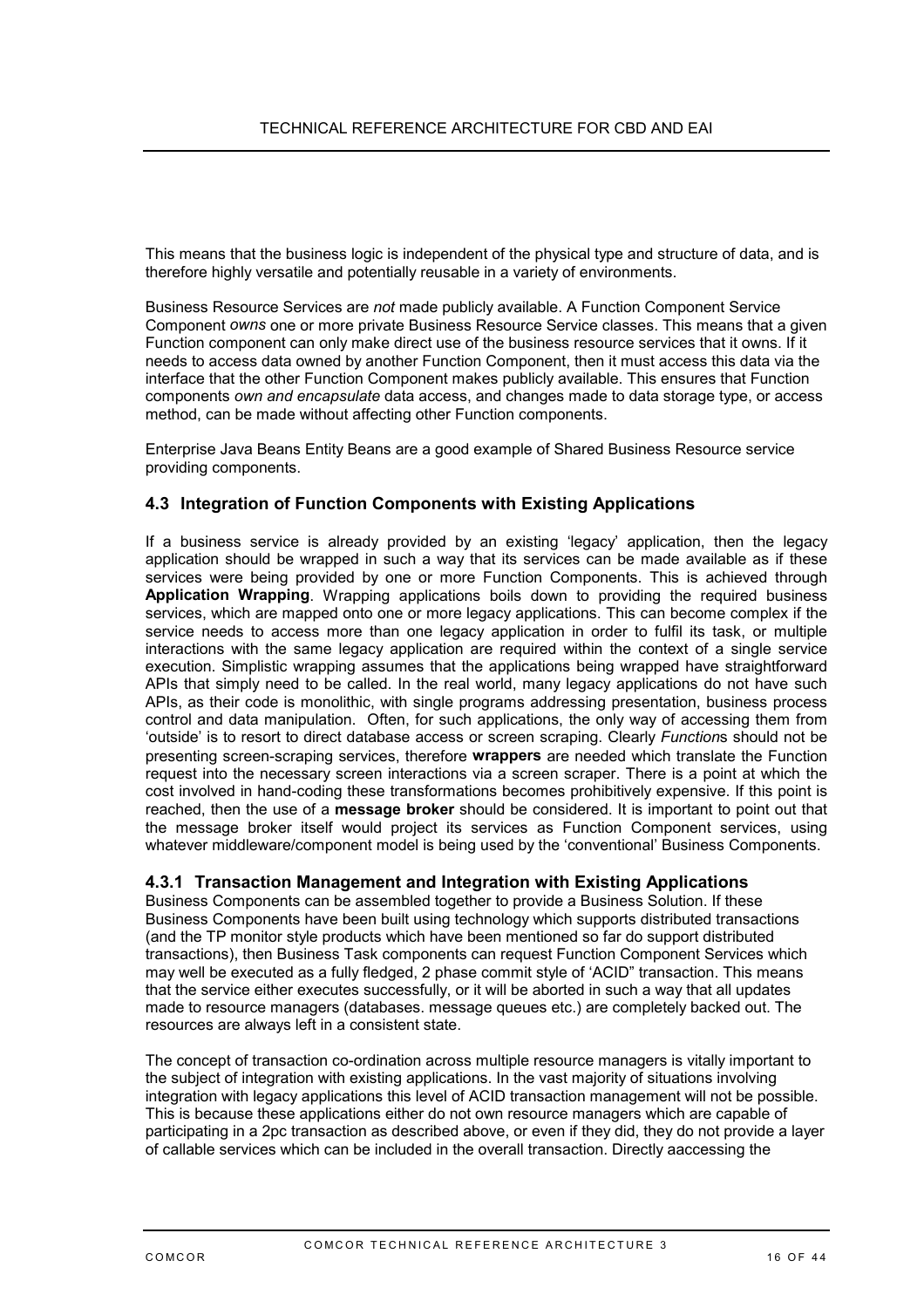<span id="page-16-0"></span>database of a legacy application, even if that database is a fully fledged XA compliant resource manager is a very dangerous undertaking, as this will often bypass the business integrity rules that are implicitly built into the application's code base. Involving the resources of external applications in transactions which are originated by another application or component is usually only possible when both applications are based on a component based transactional architecture such as that being proposed in this paper. This general inability to access existing applications in a fully transactional sense is a simple fact of real life that must be recognized.

### **4.4 Business Components and Workflow**

Business Task Components are *not* workflow components. A Business Task represents an automated single task, such as '**createNewCustomer**'. A task of this nature may involve several screens, but it is generally completed in one sitting, and does not cause other tasks to be initiated. The orchestration of tasks is essentially the domain of **workflow management**. Workflow management is also referred to as Business Process Control.

A Business Process, or Workflow differs from a Business Task in that:

- It may have a duration of days, weeks or even months
- Several tasks may need to be completed in order before the workflow as a whole is completed
- These tasks may be executed in parallel
- Some of these tasks may be purely manual, with no automated content

The Business Task createNewCustomer could be used in workflows such as createMortgage, or handleClaim.

Clearly the management of a workflow (or business process) involves a significant degree of **event management.** Events such as the completion of a particular business task need to be published, in order for the workflow system to determine what task(s) now need to be initiated in order for the workflow to progress.

From the point of view of the Technical Reference Architecture, Workflow (or Business Process Control), is a higher level layer which will interface with Business Task Components. This interfacing will largely take the form of:

- Requesting users to complete specific business tasks
- Receiving published events from Business Task components indicating that a particular task has been completed, together with any relevant status information.

Although workflow management is not an area which is addressed by this architecture, figure 5 positions it with respect to the Technical Reference Architecture. The key point being made here is that of **strict layering**. Workflow management does not interact directly with Function components – it interacts solely with Business Task components.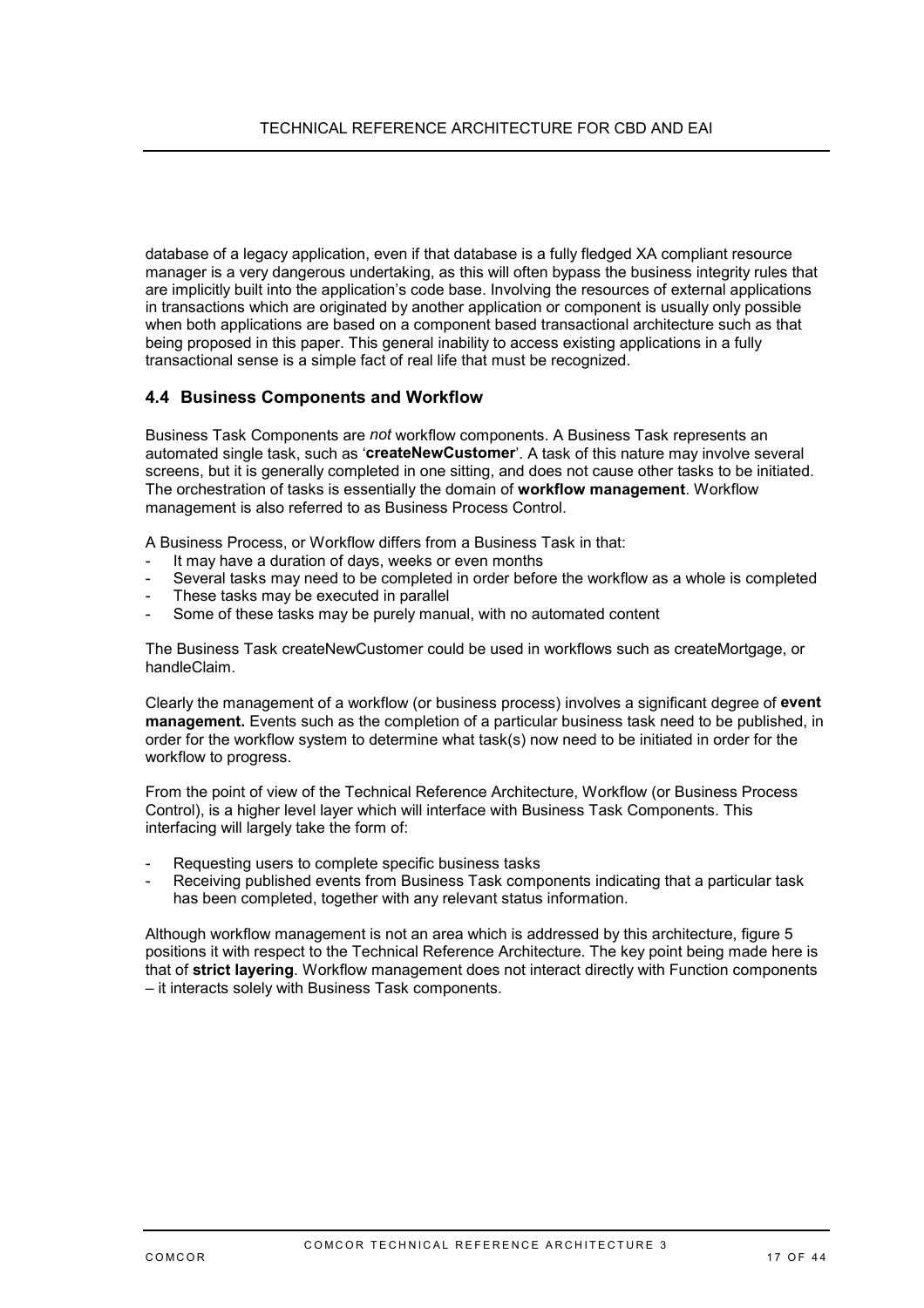<span id="page-17-0"></span>

### **Figure 6: Technical Reference Architecture and Workflow Management**

## **4.5 Component Invocation Models and Middleware**

Figure 5, above, depicts an environment in which a great deal of inter-component communication takes place. This communication takes place at all of the component levels (objects, runtime software components and Business components) that have been identified. Confusion can arise when this architectural vision is mapped on to middleware which enables component communication, because there are several different *styles* of middleware available. These styles are largely related to what we term **component invocation models**.

### **4.5.1 Middleware Categories**

The significant middleware categories, together with the component invocation model that they most naturally support are: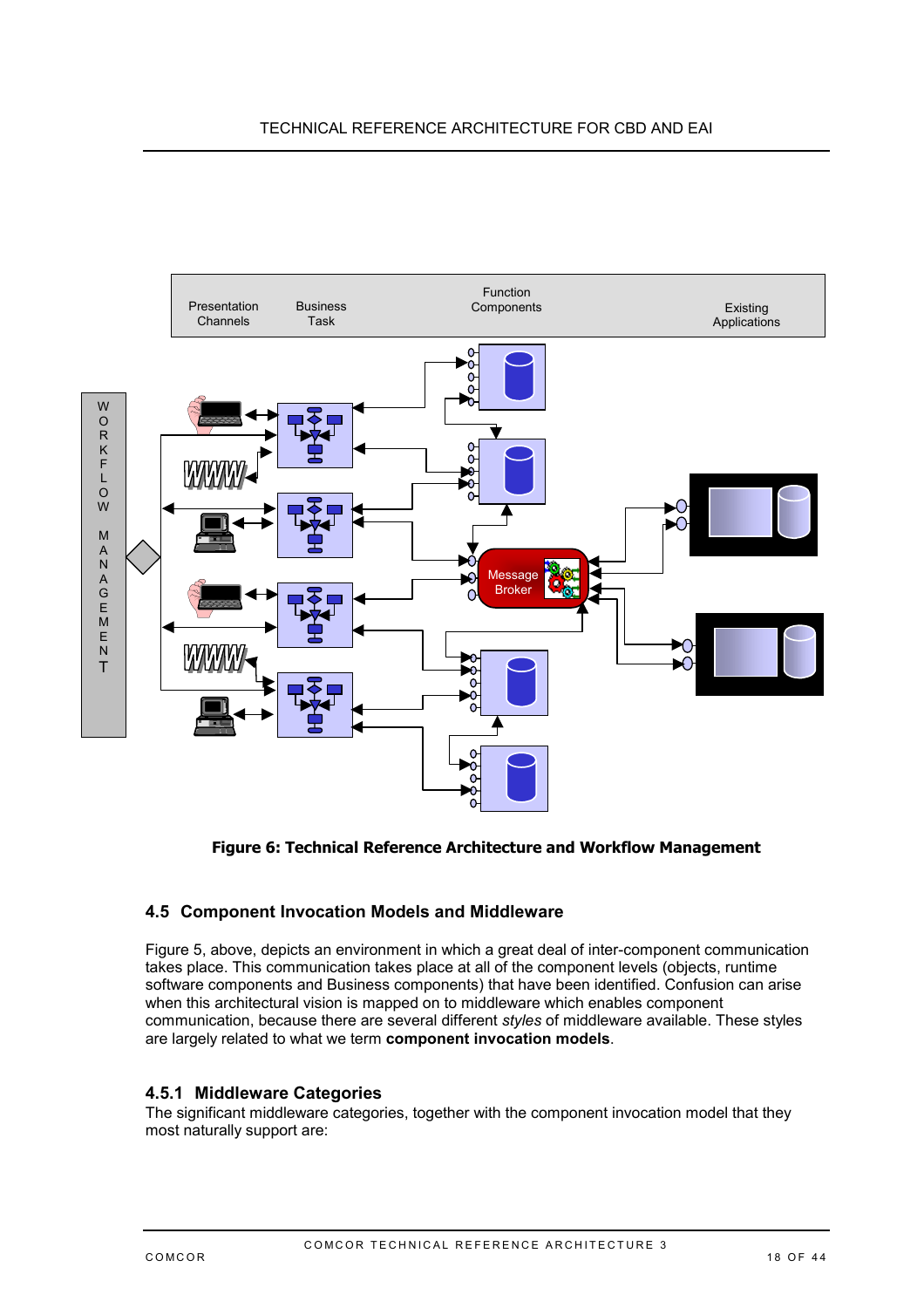- <span id="page-18-0"></span>- **Message Oriented Middleware** (MOM), which is designed to support an asynchronous, point to point queued invocation model.
- **Synchronous Middleware**, which supports a synchronous invocation model. This category can be further sub-divided into:
	- Procedural Remote Procedure Call (RPC) synchronous middleware.
	- Distributed Component middleware which provides an object oriented invocation model Another vitally important characteristic of this style of middleware is its ability to support **distributed transactions**.
- Publish and Subscribe Middleware, which provides an asynchronous event driven communication style. Strictly speaking, there is no question of an *invocation model* here, as direct communication between publishers and subscribers never takes place. In this model, Business Task components would publish the completion of business tasks (or steps within these tasks) to an event manager. Other components (typically in the workflow level) would then receive notification of these task completions, because they have registered an interest in these events with the event manager. Another significant use for a Publish and Subscribe mechanism at a lower level would be in support of data synchronization between Function components. This is discussed in more detail in section [5.4.2.3.](#page-30-0)

It is essential that all of these middleware categories be recognized as being valuable, needed, and complementary. Unfortunately, they are often viewed as competing technologies, with proponents of one style suggesting that that the category in question is a panacea which can be used across the board.



### **Figure 7: MOM Based Service Bus**

A commonly held view is that a SERVICE BUS should be used, which abstracts middleware via a SUPER API, thus providing a level of insulation from concrete middleware products. This is depicted in figure 7<sup>2</sup>. More often than not, these Super APIs encapsulate Message Oriented Middleware. The logical conclusion of this would be that all communication between Business Components is restricted to the asynchronous, point to point queuing model. This is clearly unsatisfactory, because this style provides inadequate support for synchronous communication, cannot support distributed transactions because it is inherently time independent, and provides inadequate support for the Publish and Subscribe model. Clearly, the scope of the SUPER API could be widened to include full support for synchronous transactional communication as well as publish and subscribe capabilities, but this would involve a significant engineering effort. It would be particularly difficult to 'abstract' the standard component models, given the fact that they project sophisticated object and interface oriented programming models, make use of containers, and provide protocols for the transmission of transaction contexts, security etc. Also, the industry is already converging on a small number of standard component models, so abstracting these would

<sup>2</sup> Note the subtlety in this picture – the second business component, residing at the boundary between MOM product A and MOM product B is providing the middleware switching capability typically found in message brokers.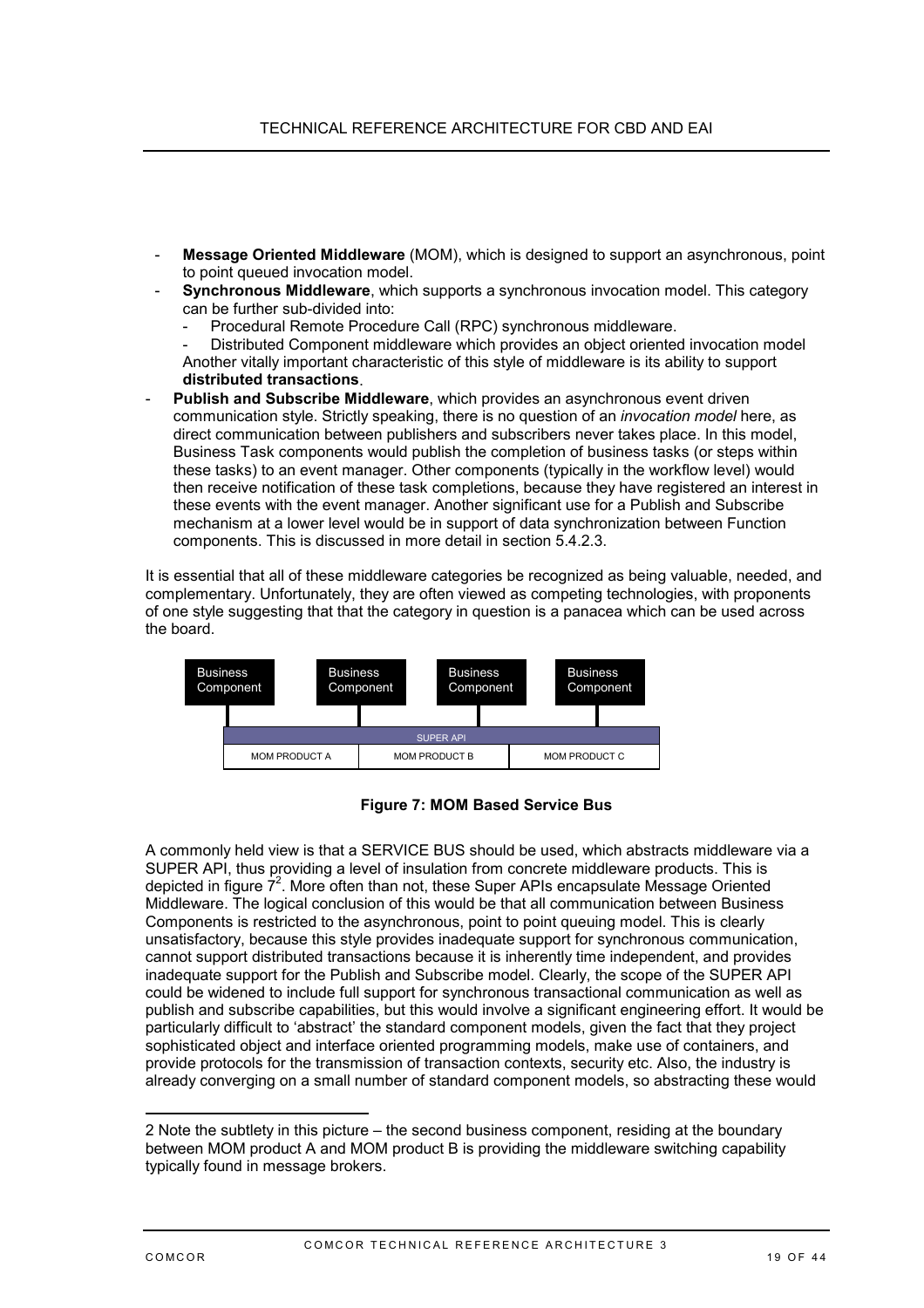result in a proprietary layer being added to a standard model! On the other hand, in the asynchronous messaging area there are several competing products, all of which provide much the same functionality, each of which comes with its own proprietary API. Furthermore, these APIs are often low level, and unnecessarily complex. This would suggest that abstracting these APIs, and providing support for several different MOM products under one uniform layer may well be worthwhile.

This leads us to the conclusion that it makes sense to adopt a 'horses for courses' approach, which would feature use of all of the middleware categories mentioned. The challenge here lies in recognizing which horses are suited to which courses. The following positioning is suggested.

#### **4.5.2 Positioning of Middleware Categories and Component Invocation Models**

We suggest that there are two major component invocation styles – in fact these styles relate directly to the type of service being provided. We refer to these as **Solution Level Services** and **Enterprise Level Services**.

#### **4.5.2.1 Solution Level Services**

Solution level Services have the following characteristics:

- *They are almost always invoked synchronously* (put another way they are generally not invoked via time independent messaging).
- *They may be invoked using an object/CBD oriented programming model*. That is object references may be returned which have methods and properties. Methods are invoked on these references and these methods may themselves have object references as inputs and outputs. Also, transitive invocations may occur which involves invocation of methods of objects that are themselves properties of a root object. Finally, this model would introduce **polymorphism**, where a given object reference could be invoked 'as if' it were an instance of a more general class of object. Clearly, having stated that object references contain properties, we can also conclude that:
	- *These services may be invoked conversationally, and they maintain conversational state*.
	- *They often provide 'low level' services* such as 'getAddressLine2'. (However, they will also provide services which as 'getCustomer', which might return a reference to an instance of a Customer class).
- They can be called within a transaction context. Any resource managers manipulated by this type of service will become part of a transaction, which is ended with a commit or rollback, when the root service (the service which initiated the transaction context) concludes. The noninitiating, called service has a 'veto right' which allows it to signal that the transaction in which it is participating should be aborted, if an error condition arises.
- In general terms, the callers of these services are 'nearby'. A distributed invocation mechanism (such as CORBA) may be used, but it can generally be expected that the caller and the service provider are physically in close proximity to one another. They will generally be found on the same LAN, and of course they may be found *within* the same process.
- *They use the same synchronous middleware*. In other words, these components invoke one another using a single middleware such as DCOM, CORBA etc.

We refer to these services as Solution Level services because they will tend to operate closely together within the context of a particular business solution – or set of business solutions. They make use of a common middleware (in other words a common runtime software component model).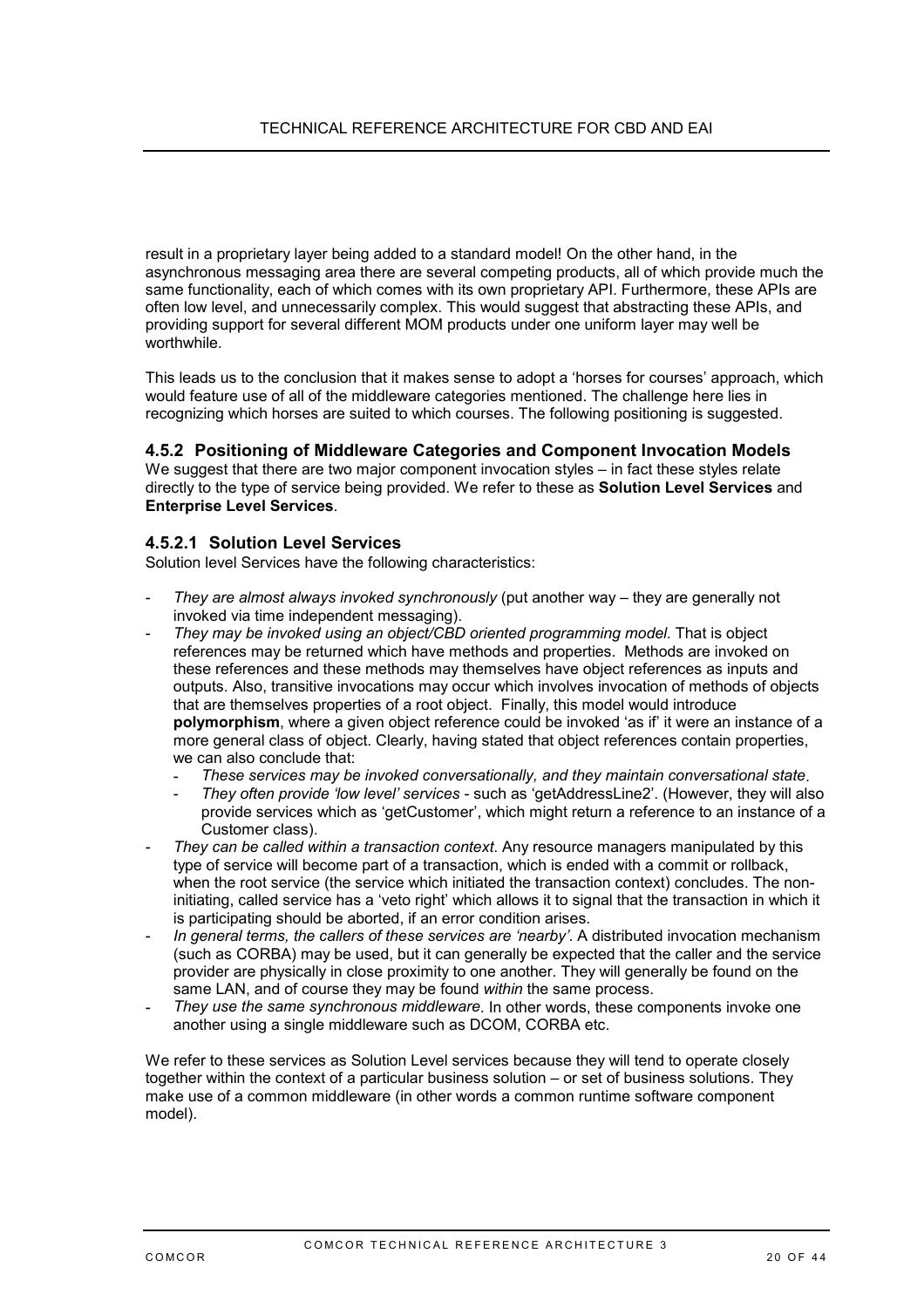### <span id="page-20-0"></span>**4.5.2.2 Enterprise Level Services**

What then could be the defining characteristics of Enterprise Level services?

- *They often involve 'pure' messaging.* This is where A sends a message to B and does not require any form of response, directly or indirectly. B can pick up the message from a queue.
- *They are usually invoked synchronously, but this may involve a high level of deferred synchronous invocation*. This requires explanation! Interestingly, this is arguably the optimum use of messaging. However, deferred synchronous invocation requires an underlying transport that is capable of sending messages that can be queued. Essentially, deferred synchronous invocation means that A sends a *service invocation message* to B. A does not wait for a response to B (although it is free to do so if necessary), instead it continues with other processing. Note that this processing may involve sending yet more service invocation requests to B or to other service suppliers. At a point to be determined by A, responses will be read. These responses could have arrived in any order, A's own application logic is responsible for matching responses to requests (when this is needed). A powerful variation on this theme is an even more loosely coupled scheme, where A sends messages to B and does not await the response. A is also a service, which receives requests. Some of the requests which A receives may in fact be messages from B, which were sent in response to the messages A sent to B in the first place. It is even possible that A receives requests from C, where C has been triggered by B which was originally triggered by A. Rather than try to make sense of the scenarios described here, suffice to say that the **service invocation mechanism is message based**. This type of invocation mechanism clearly does not lend itself well to invocation of 'setAddressLine2', and by the way it **cannot**, because of its inherent **time independence**, support an XA style of transaction, which is absolutely time dependent. This invocation mechanism *is* well suited to work flow style applications, where task requests are queued, may trigger other tasks, and acknowledgement of task completions may cause new tasks to be initiated within the requestor. Also, tasks may be long running which means that considerable time may elapse between service invocation and service response.
- *They are not invoked using an object/CBD oriented programming model*. These services are 'flat' – invocation is straightforward: Invoke namedService(inputmessage). The response is a message in its own right (see above). This has very little in common with the object/component oriented invocation model described earlier. Again, this leads us to the conclusion that object orientation and CBD technologies such as COM belong *within* a business solution, or closely related set of solutions. Enterprise level service invocations should be used for straightforward, high level services across business solutions, or sets of business solutions.
- *Enterprise Level services should always be non-conversational.*
- *They provide high level, business significant services* such as 'processClaim', 'getExchangeRate', 'TransferFunds', or 'getCustomer'. Note that these examples exhibit some of the key characteristics that have been identified or implied so far:
	- They provide a straightforward, 'flat' service
	- Significant time may elapse between invocation and response (process claim is the prime example of this)
	- The 'get' services deal in significant business entities as opposed to attributes of these entities
	- They are non-conversational
	- They are not invoked within a transaction context
	- They could all sensibly be invoked in a deferred synchronous fashion
- *They cannot be called within a transaction context*. As has already been pointed out, the time independent service invocation model which is a cornerstone of this environment cannot possibly support distributed, XA style transactions. Of course some form of long lived business transaction compensation mechanism could be realized, which would require co-operation between application level software (supplying the identity and implementation of the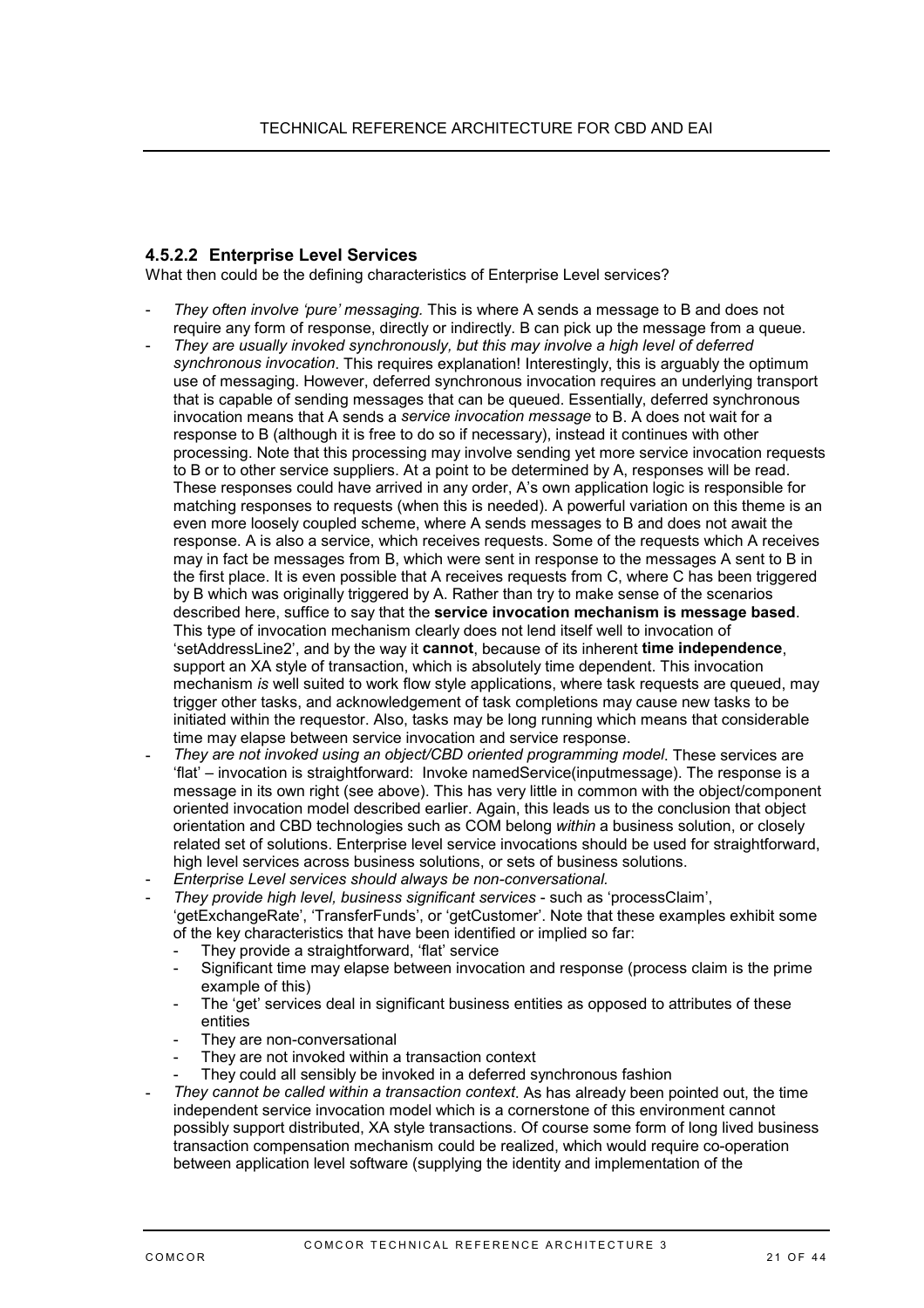compensation services, and signaling the need to abort and compensate), and the middleware (recognizing the failure and invoking the compensation service).

- *Requesters and Providers of services are not necessarily in close proximity to one another*. In other words, Enterprise Level services could well be provided in one (or a small number) of places, and made available to callers emanating from a wide area (this may scale up to a service maintained in one country which is made available globally). Distribution to this extent also requires the sophisticated use of naming, directory and security services.
- *Enterprise Level services should make use of an enterprise wide naming & security scheme*. This is an important requirement. 'Invocational reuse' (which is what this is all about) will only be realized if the underlying naming and security infrastructure is consistent and effective.
- *They are made available in a highly heterogeneous environment***.** Unlike the solution level services which reside in a homogenous environment (that is they all use CICS, TUXEDO, DCOM, CORBA or something similar), enterprise level services need to be made available in a heterogeneous environment. A heterogeneous environment features different styles of middleware, different middleware products and a substantial set of existing 'legacy' applications.

#### **4.5.2.3 Workflow and Services**

As we have already stated in section [4.4,](#page-16-0) workflow management is event driven. Workflow management is a higher level layer, which receives notification of business task completion, and triggers users to initiate business tasks in order to complete steps within the workflow. This type of interaction is clearly best served by a publish and subscribe style of communication.

Figure 8, below, provides a complete multidimensional middleware focused picture depicting the various service types and middleware communication styles in an enterprise environment. We refer to this as a **Total View of Middleware**.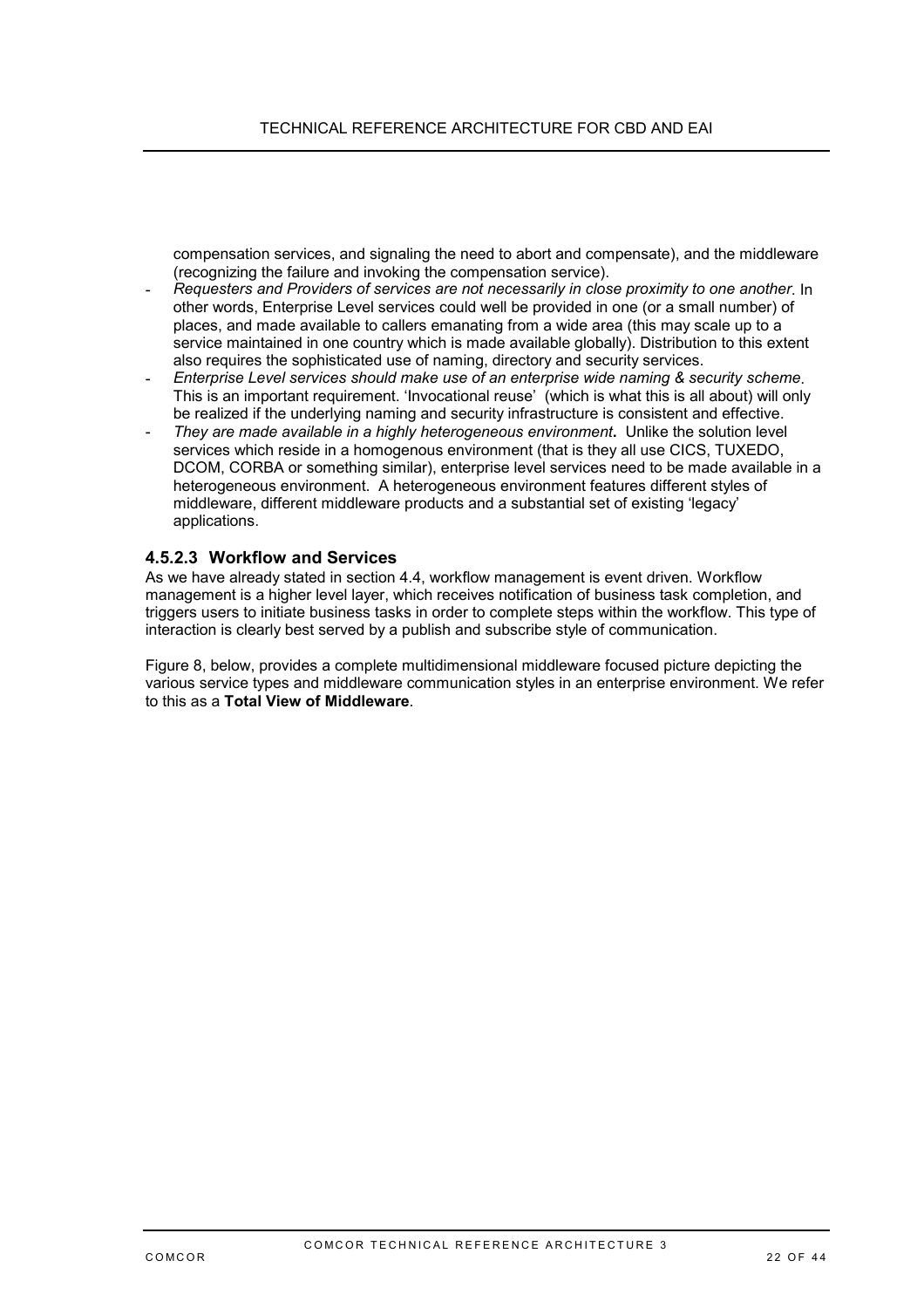### <span id="page-22-0"></span>TECHNICAL REFERENCE ARCHITECTURE FOR CBD AND EAI



### **Figure 8:Total View of Middleware**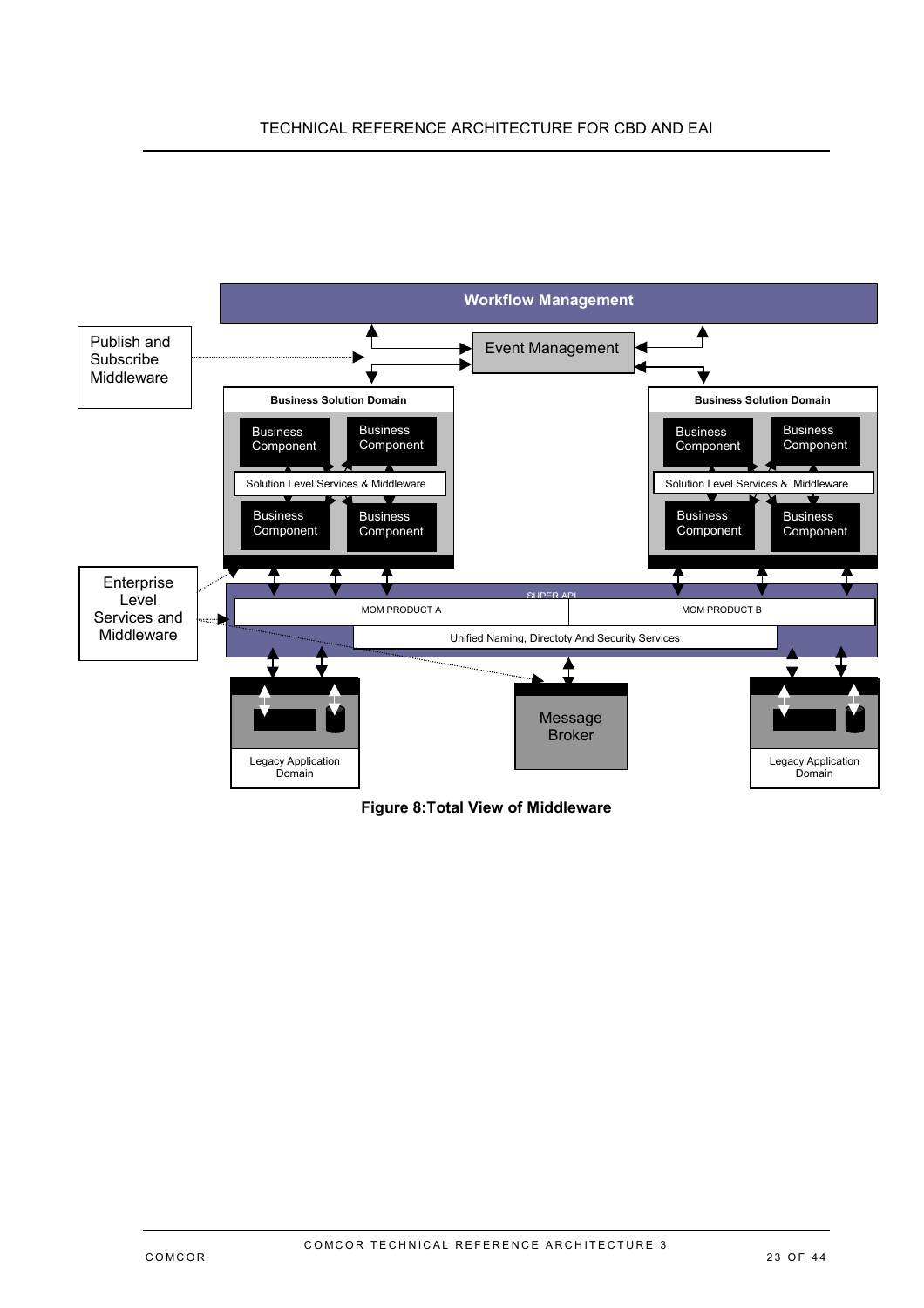## <span id="page-23-0"></span>**5. Technical Reference Architecture Meta Models**

This section provides meta-models, expressed in UML for:

- 1. Business Task Components
- 2. Function components

#### **5.1 Positioning**

These models should be used as a basis for a more detailed design, tied to a particular technology choice. A wide range of technologies is available to project teams when solutions are built. The technology chosen will require concrete decisions to be taken, which we cannot take at this reference level, as this would tie us to a particular technology. This is particularly relevant in the case of the Business Task meta model, where the decision to use web browser based presentation as opposed to GUI presentation, would result in significant differences of approach at the detailed construction level.

### **5.2 Target Implementation Technologies**

Although some of the principles presented in the following section are applicable to a broad range of implementation technologies, this particular reference architecture focuses on the development of Business Software components that are built using **runtime software component technologies**. These, in turn, are built using object oriented development techniques, and accessed by thin clients. In other words, this architecture is aimed squarely at development in an environment characterized by the use of technologies such as:

- Web browser (and other thin client devices) front ends *generated* from a web server
- Java Servlets and Java Server Pages, Microsoft Active Server Pages
- Enterprise Java Beans(EJB) components /EJB Servers, Microsoft Transaction Server and COM+ components, CORBA component model (CORC) and CORBA based application servers.



**Figure 9: Business Task Component Meta Model**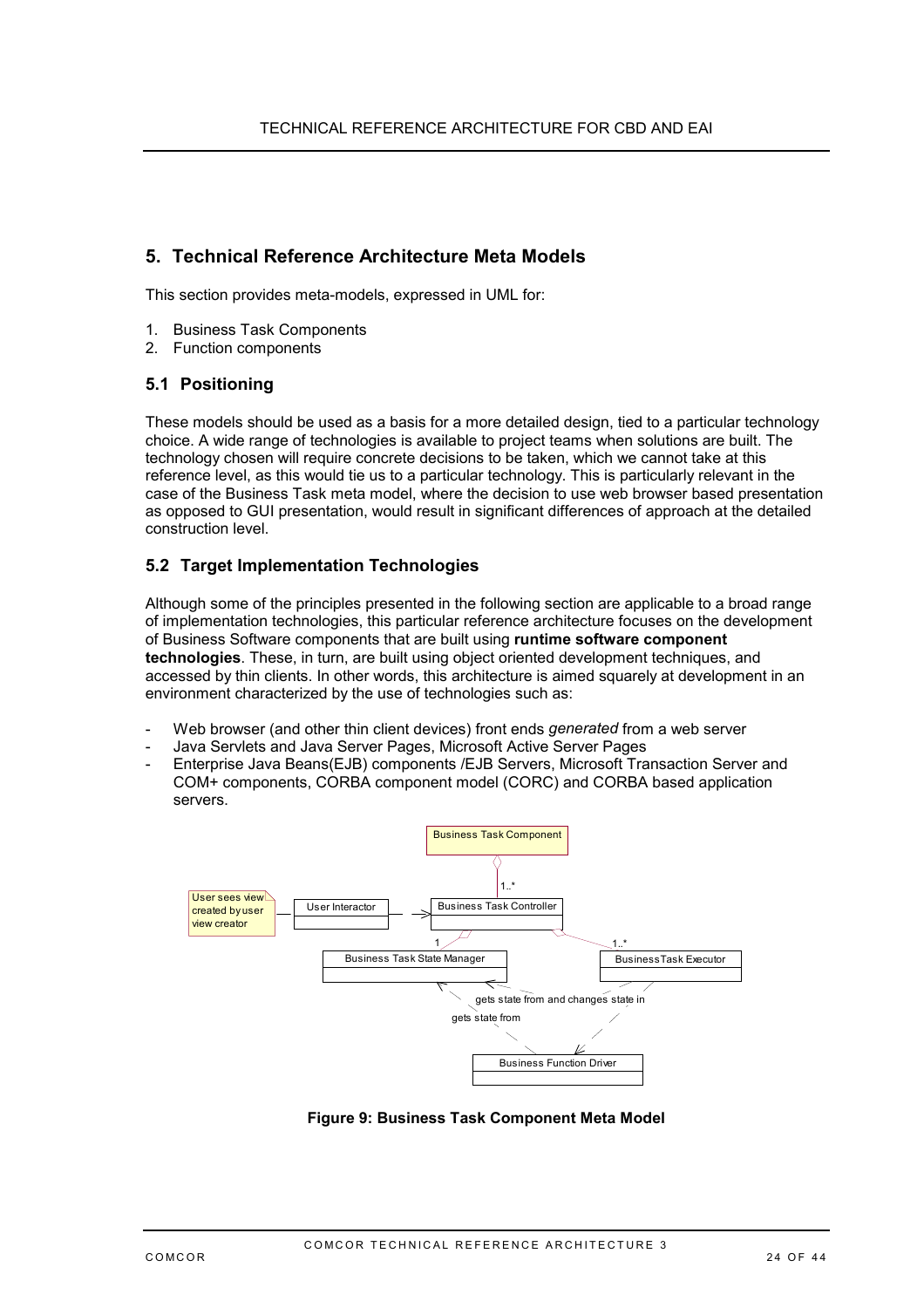### <span id="page-24-0"></span>**5.3 Business Task Components**

Figure 9 depicts a Business Task Component together with its constituent runtime software component classes. These are described below.

#### **5.3.1.1 User Interactor**

This class communicates directly with the user. It is responsible for:

- Encapsulation of presentation detail. This means that it is aware of the type of presentation technology being used, and presents users with 'views', interacting directly with the appropriate presentation medium. It may use subordinate classes to achieve this.
- − Initial creation of the Business Task Controller. Although the Business Task Controller is in charge of the management of the task, when a user first logs on, a Business Task Controller instance does not exist. The User Interactor does therefore have the *executive* responsibility of knowing which Business Task Controller to hand control to. This will almost certainly be linked to an initial menu choice made by a user.
- − Communication between the user and the Business Task Controller. The Business Task Controller will request the presentation of views. The User Interactor presents those views, using the appropriate presentation technology. Users will react to these views by using controls contained upon them, which will cause events to be raised. Some of these events will be handled within the view itself (for example changing the contents of a textbox on a form). Other events will require 'executive handling'. A *submit* button on a form is a clear example of this. An event requiring executive action will be passed to the User Interactor, together with any relevant data (often the whole form). The User Interactor will pass this data on to the Business Task Controller. In order to encapsulate fully the presentation technology being used, it is important that the User Interactor present the view data to the Business Task Controller in a neutral manner. The use of XML is strongly recommended.

In a sense, the User Interactor drives the business task, because it communicates directly with the user, and it calls the Business Task Controller. In fact it is fully subordinate to the Business Task Controller, because it is that class which decides what action should be taken next in order to complete the task. The Business task Controller is thus the executive class, and the User Interactor is an operational class. The User Interactor is fully responsible for the direct interaction with the user. It determines the number of screens required to achieve the desired result, and is fully in conversant with the particular user interfacing technology used. The Business Task Controller has no knowledge of these implementation details whatsoever.

### **5.3.1.2 Business Task Controller**

The Business Task controller is the executive manager of a business process. This class will in fact be instantiated and called by the initial user interactor class, as described above. This class is responsible for executive management of the overall task. It does not execute task steps, that it is it does not execute business task logic. It is responsible for deciding which task actions should be taken, based upon the current state of the process (held in the business task state class), and *events* which could be:

- − the User Interactor presenting data
- − results returned by Business Task Executors
- − business events which have been published by other business task controllers

The Business Task Controller is therefore a **state machine**, and should be modeled as such.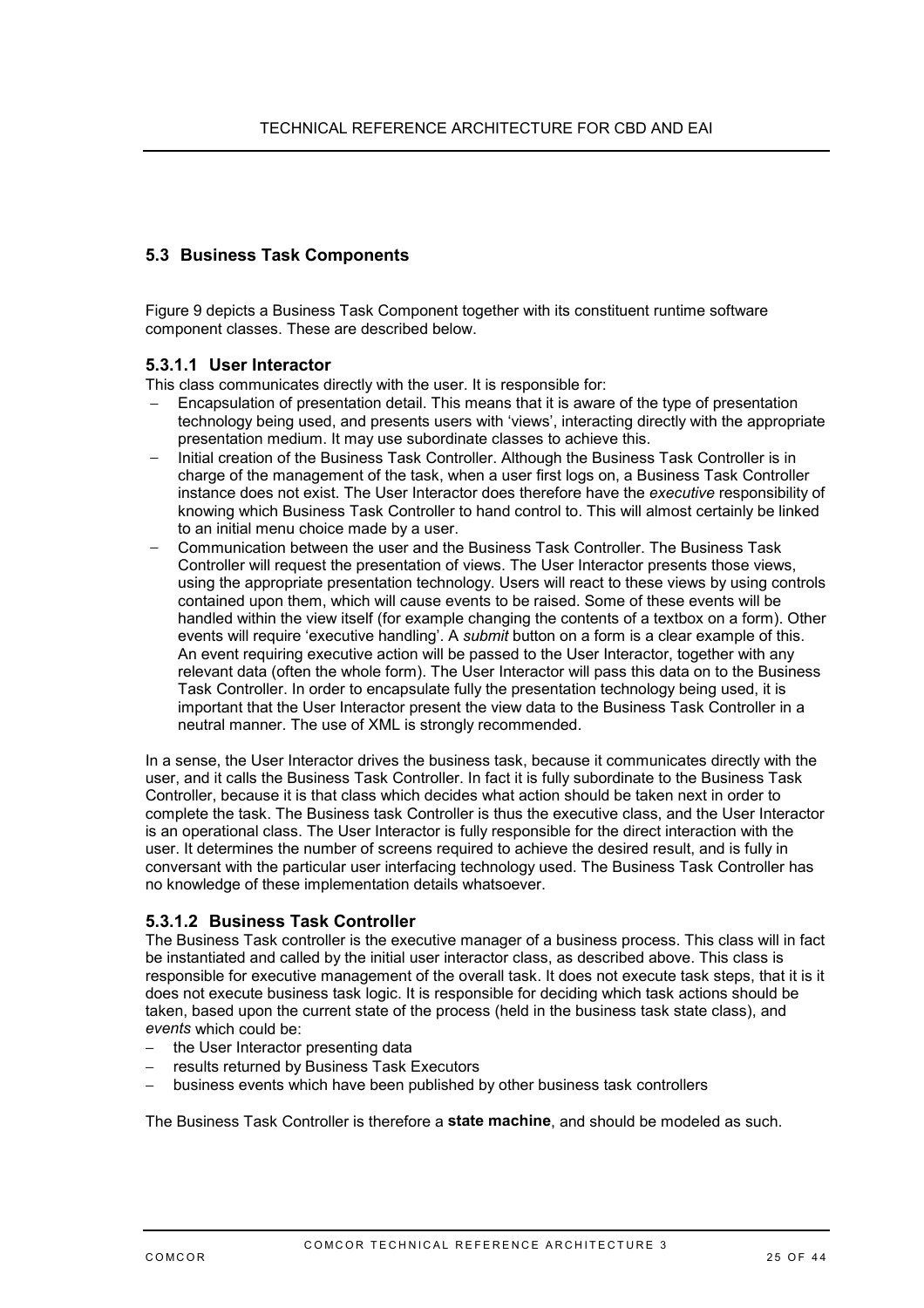It is important to stress that the Business Task Controller is an executive class, implementing a state machine. It delegates actions to be taken in response to state machine state changes to other classes within the overall Business Task Component for the:

- storage of overall task state
- execution of business logic
- publication of and subscription to business events
- − presentation of user views

#### **5.3.1.3 Business Task Executor**

The Business Task Controller calls a Business Task Executor, in order to execute a step within a process. The Business Task Controller will give a Business Task Executor a reference to the Business Task State instance. A Business Task Executor is allowed to change the state held in the Business Task State instance.

A Business Task Executor:

- Is called by the Business Task Controller in order to execute a piece of business task logic. The business task logic may involve:
- The validation of user input, for example 'confirm validity of data provided by user'
- The processing of user input for example 'update contract'
- Interaction with the Function Components via Business Function Drivers, to cause updates to shared resources, or to obtain data from shared resources needed by the business task.
- Publication of recognized business task events (task completion, significant step completion) to a publish/subscribe mechanism.

An advanced implementation, for tasks involving steps which could be executed in parallel, would use a deferred synchronous invocation to invoke several task executors which could execute simultaneously. The coordination of these concurrent tasks should be handled by a specialized Business Task Executor, not by the Business Task Controller itself.

#### **5.3.1.4 Business Task State Manager**

The Business Task State Manager class is responsible for the storage of all state related to the task for the lifetime of the task. This could include the management of state for a task which may require multiple 'user sittings', that is the task may not be completed in one user session. If that is the case, then the state must be serialized, written to some form of persistent storage, and revived when the task is restarted. Note that the 'state' of the Business Task Controller State Machine is also an item of task state which will be held within the Business Task State Manager.

The Business Task State manager should store state in a dynamic fashion. This means that the data stored should be keyed by a meaningful name, and should be retrievable by name.

The Business Task State manager should be available to all classes within the Business Task component, throughout the active user session. In a web server environment this would usually be achieved through the Http session object. Use of this should be encapsulated by a more generic state manager interface.

#### **5.3.1.5 Business Function Driver**

Business Function drivers are responsible for invoking transactions on Function Components. They provide a bridge between non-transactional business task components, and transactional Function components.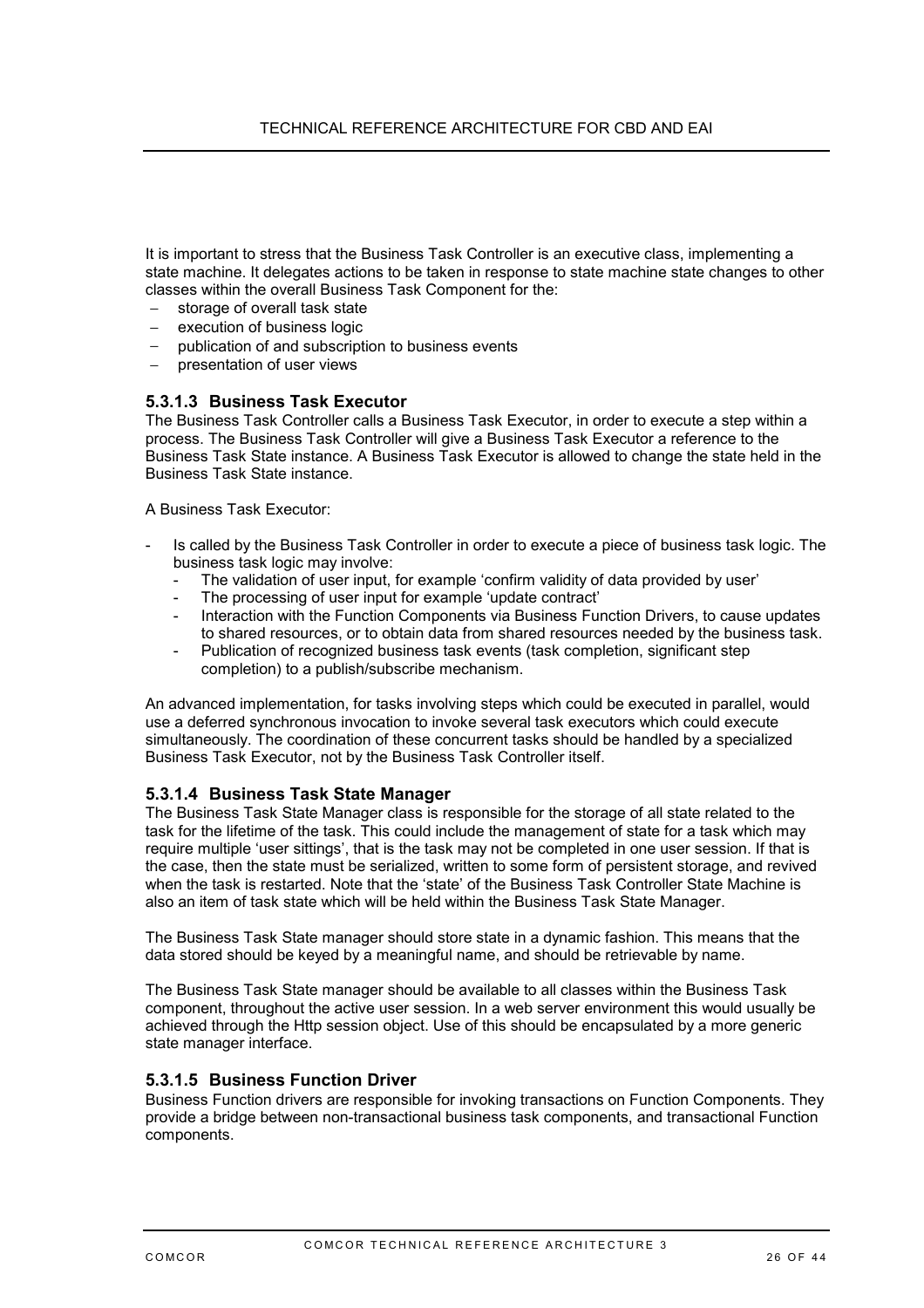A Business task component is non-transactional for reasons of scalability. If possibly long running methods in task executors were to be implemented as transactional components, then they could possibly tie up shared resources (data) with transactional locks, for the duration of the long running method. The obvious answer would seem to be to ensure that only Function components provide transactional methods. This does not provide a complete answer to the problem however. Function Components provide services which could be used in a variety of different contexts by a variety of different tasks. A method to *set the expiry date of a contract* might be used in the context of a contract update task, as well as in the context of a contract creation task. Furthermore, within the overall contract creation task, setting the expiry date is a part of the overall transaction required, whereas in a pure update mode this may be all that the overall transaction entails. The important point being made here is that Function Component Services are stable, relatively low level transactions. Business Tasks however may need to compose several Function Component Services into one transaction, which is executed upon completion of the task itself, or upon completion of a significant step within the overall task. Predicting what these combinations are should not be the task of the Function components. Two Function components providing in total five Function methods provide 30 different combinations – and if the order in which the methods are called becomes significant, then the number of different combinations increases again.

The Business Function Driver is a class owned by the Business Task component. It has the behavior of a Function component however, in that it has a **transactional property** indicating that it requires a transaction. A transactional property is a property which is significant to the component container (see figure 2). This means that when a method on a Business Function driver class is called, a transaction will be started, unless a transaction already existed when the method was called. Business Function Drivers are thus composers of the specific transactions required by business task components. They should not be long running – they are called, execute their transaction and return control to the calling Business Task Executor. This ensures that the shared resources managed by the Function components are tied up for the shortest possible period.

The Business Function Driver also has a vital *abstraction* role. We envisage 'hybrid' implementations of the Technical Reference architecture, which feature Business Task Components being written using modern technologies (Java and Java Servlets, Visual Programming languages and ASP), and Function components written in traditional TP monitor environments, such as CICS. The Business Task components should not be directly aware of the fact that they are interacting with a CICS environment, especially if a migration to more modern technologies for the Function components is expected to take place over time. Clearly, consistent use of Business Function drivers, whose only role is the invocation of business service methods on behalf of the Business Task component, will provide this abstraction and enable migration.

### **5.3.2 Implementation Considerations**

The following sections contain some brief points to be considered when implementing this architecture in a specific environment.

### **5.3.2.1 Session State**

If this architecture is being implemented using thin, web browser based clients, then maintaining state throughout the session can best be achieved by storing a reference to the Business Task State Manager instance in the Http Session object. Care should also be taken to ensure that this instance is released when the task is completed, as the Http session object itself remains active until a timeout period is reached (typically 20 minutes).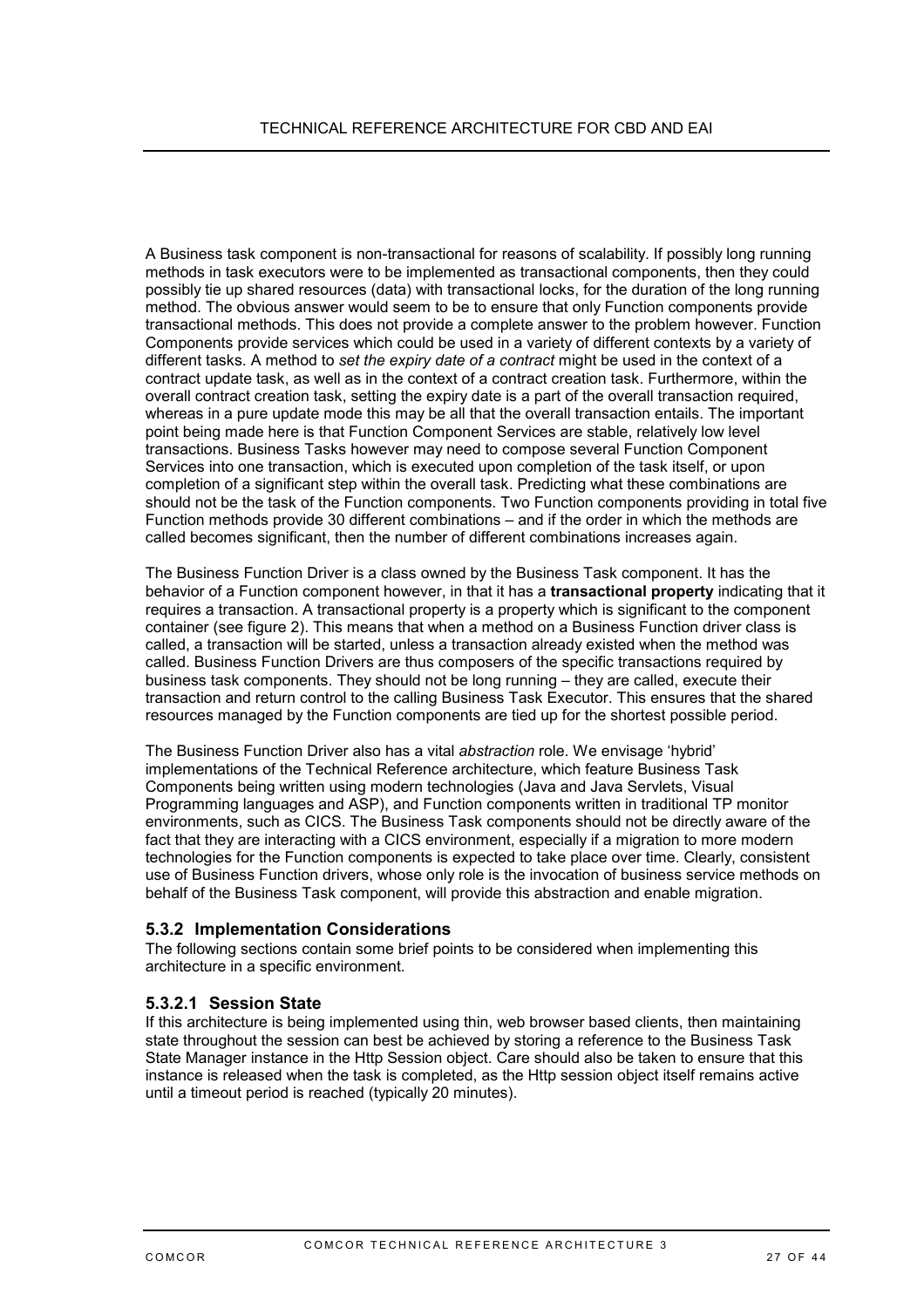### **5.3.2.2 MTS & EJB Implementation Classes**

A Business Task Component is a grouping of runtime software components and objects of different types.

| <b>Class</b>                       | Implemented as                                             | <b>Attributes</b>          |
|------------------------------------|------------------------------------------------------------|----------------------------|
| User Interactor                    | Servlet, ASP or JSP script,                                |                            |
|                                    | Conventional GUI EXE.                                      |                            |
| <b>Business Task Controller</b>    | Stateless EJB or COM class,                                | <b>Stateless</b>           |
|                                    | or in Java environment simple                              |                            |
|                                    | Java class called by User                                  |                            |
|                                    | Interactor (servlet)                                       |                            |
| <b>Business Task Executor</b>      | Stateless EJB or COM class,                                | <b>Stateless</b>           |
|                                    | or in Java environment simple<br>Java class called by User |                            |
|                                    | Interactor (servlet)                                       |                            |
| <b>Business Task State Manager</b> | Stateful EJB or stateful COM                               | Stateful. Does not support |
|                                    | class.                                                     | transactions               |
|                                    | Could also be simple stateful                              |                            |
|                                    | class if pseudo conversational                             |                            |
|                                    | state management is not                                    |                            |
|                                    | required.                                                  |                            |
| <b>Business Function Driver</b>    | Stateless EJB or COM class in                              | Stateless. Requires        |
|                                    | MTS. This must be a                                        | Transaction                |
|                                    | transactional component class                              |                            |
|                                    | as it must initiate a transaction.                         |                            |

### **5.3.2.3 GUI Implementations**

This architecture can be implemented using straightforward GUI or applet technology. In this case the User Interactor must becapable of calling the Business task Controller.

### **5.3.2.4 Implementation in Traditional Environments**

This architecture could also be implemented in a traditional environment, using technologies such as CICS and 3270 data streams. In such environments, component containers do not exist, so the Business Function Driver would need to explicitly start and commit (or rollback) transactions. Also, care would need to be taken if Business Function Drivers call other Business Function Drivers, to ensure that the transaction start, and commit or rollback is only executed in the 'root' Driver, that is the Business Function Driver which was first called and actually starts the transaction.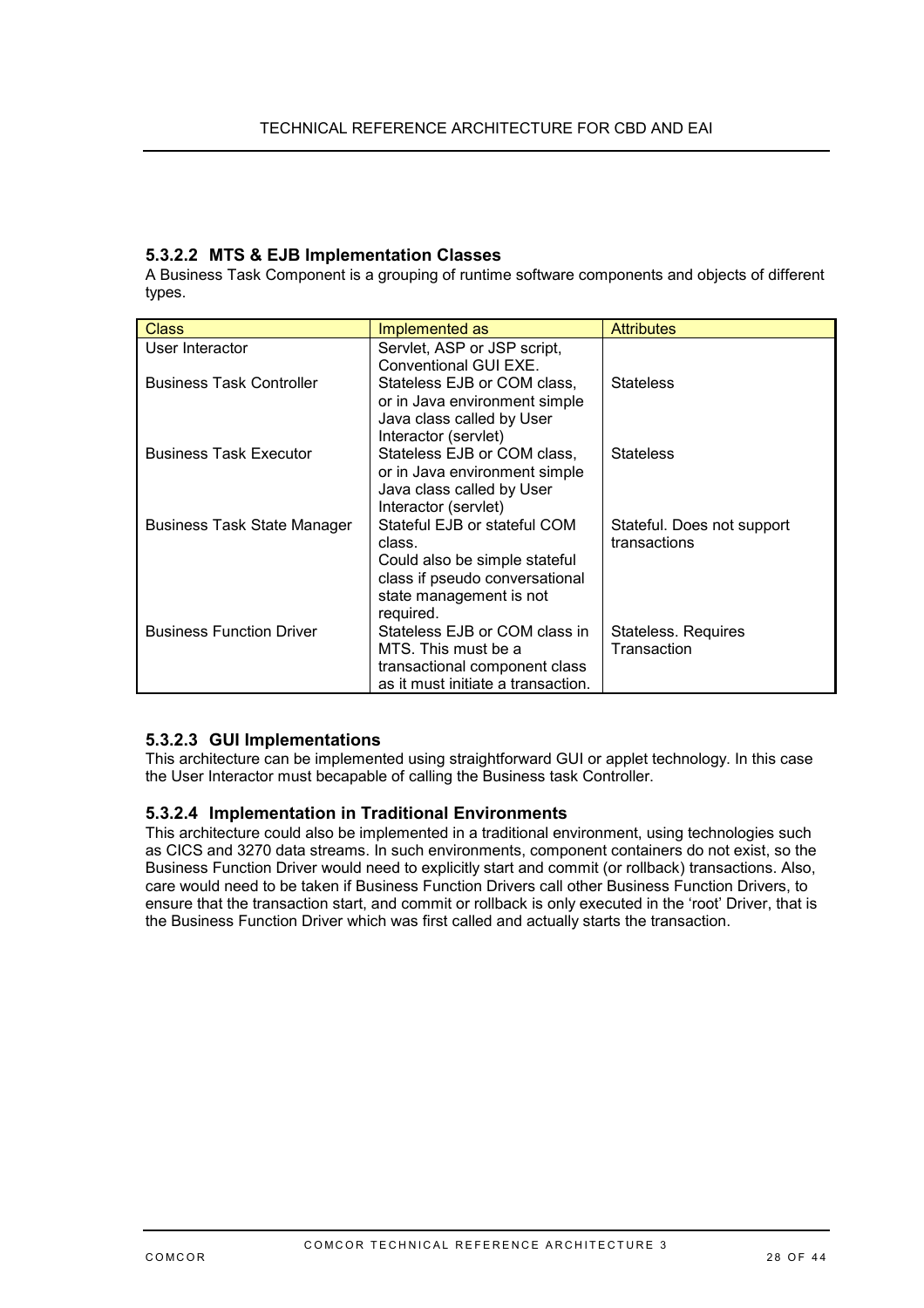### <span id="page-28-0"></span>**5.4 Function Components**



### **Figure 10: Function Component Meta Model**

#### **5.4.1 Constituent Classes**

Figure 10 depicts the constituent classes of a Function Component. These are described below.

#### **5.4.1.1 Business Service**

A Business Service class is the main class within the component; the services that it provides are the services which are made publicly available to clients of the business service component.

Clients of a business service class could be:

- Business Task Components
- Business Service classes, which could be contained within the same function component, or within other function components.

#### **5.4.1.1.1 Business Service State**

Business services do not contain state that exists beyond the lifetime of the business service that is executing. Business Service methods are often said to be 'stateless', but in fact they may build up state which is used for the duration of the execution of the method. This state will disappear when the method has completed. This is important for two reasons: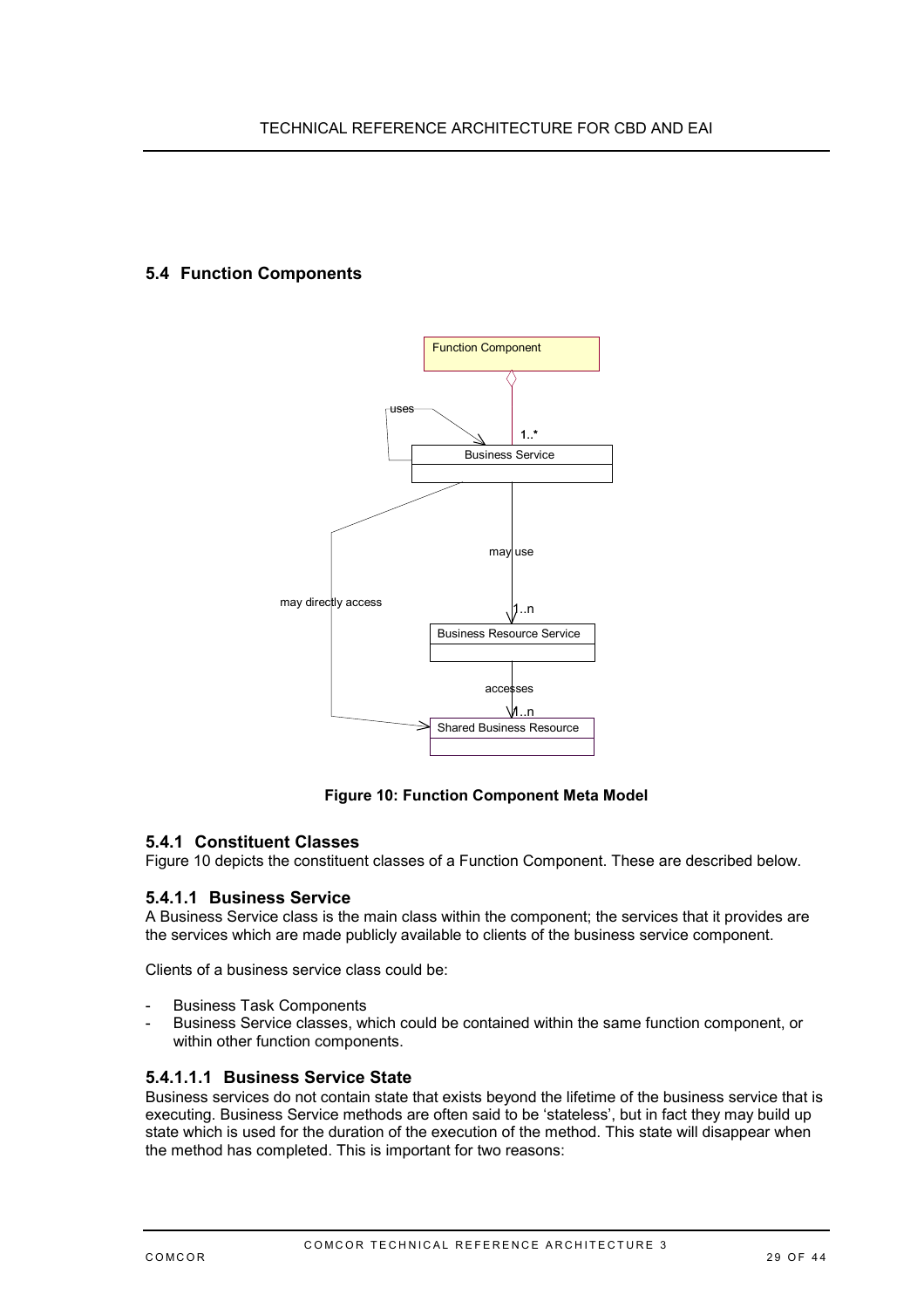- 1. Business Services often execute transactions, which cause mutations to persistent data managed by resource managers. If state is held in a component instance, which is supposed to reflect the actual state held in persistent storage, then it is essential that these two be kept in synch. Ensuring that state held within business service components can never exist beyond the lifetime of a transaction provides a foolproof solution to this problem.
- 2. Business Services are used by many different business task components. The function components are shared amongst business task components. If they are 'stateless', then the transaction server which houses the function components can **provide instance pooling**. This means that once an instance of a component has been created, it can be held in a pool of instances, and be used over and over again by different clients. A relatively small number of instances can be shared by a larger number of clients. This reduces the amount of system resource needed to manage these component instances and cuts down on the overhead of creating these instances. If instances contain state that exists between method calls, then each client would need a dedicated instance of a function component, which would limit scalability.

Business Service class methods should therefore be coded in such a way that they provide pure business services, which adhere to the 'GIGO' (get in get out) principle. They should not tie up shared business resources. They should provide data mutation type services, as well as calculations and algorithms. They should never interact directly with users, and they should never hold state that exists beyond the lifetime of the method being called.

### **5.4.1.2 Business Resource Service**

Business Resource Services provide access to **resource managers**. A resource manager is a database or a message queue. Business Resource Service classes are private, and they are owned by, and fully contained within a Function component. Business Resource Service classes should contain functionality of the Create, Read, Update, Delete (CRUD) type. They should represent instances from the *logical*, as opposed to the physical model. We could encounter a situation where a logical entity has been modeled called 'Product', which contains general product description data as well as cost and pricing data. Our physical database may in fact contain two separate tables – *product master* and *product cost master*. In this situation, the Function component class *product* would contain and make use of one business resource service class, also called product. This ensures that the code contained within the Function component methods is compliant with a logical model, as opposed to the physical model. The business service method code is therefore more resilient, and could potentially be used in another environment where the two tables have been merged into one.

Create, Update, Read and Delete services should operate on single instances of the logical entities they represent. Read services may also provide:

- List type services which return information relating to multiple instances of the entity in question
- Explicit join type services which return information relating to (multiple) joined instances of different logical entities. This is a pragmatic, practical approach. If this were not permitted, then executing joins and list retrieval via single instance reads limited to single logical types would be disproportionately complex, and would provide poor performance.

#### **5.4.1.3 Shared Business Resource**

A shared business resource is not a component. In practice, the architecture assumes that the shared business resource is a database or possibly a message queue belonging to a message queuing product. Furthermore, the assumption is made that the shared business resource is a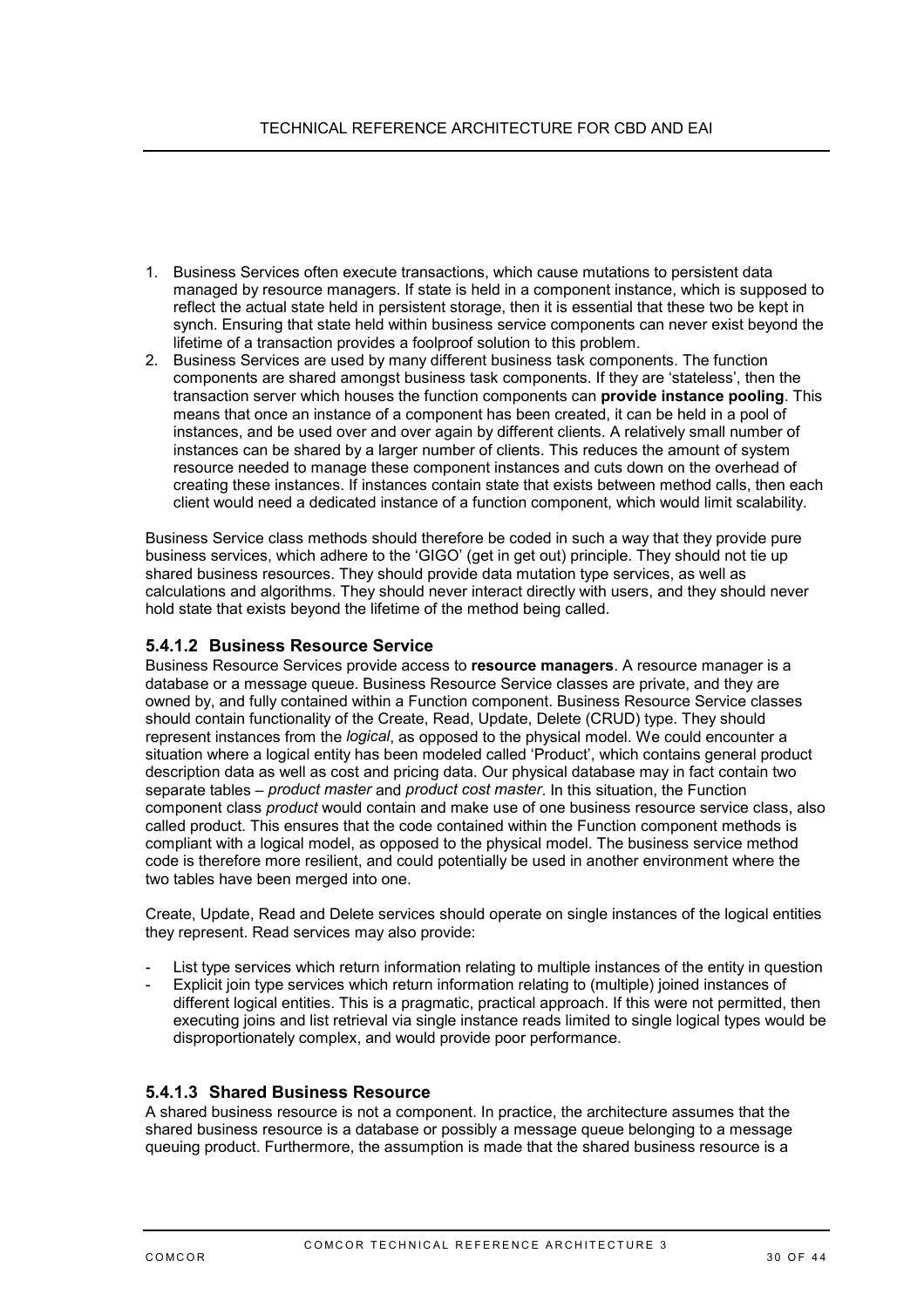<span id="page-30-0"></span>resource manager that is capable of participating in 2 phased commit transactions. This means that a transactional method called on a business service which:

- 1. updates a database (via a business resource service), and
- 2. puts a message on a queue

… only actually *does* both of these things when the transaction is committed. In other words, the database will not be updated if the message transmission fails, and the message will not be sent if the database update fails.

Again, the vital point about shared business resources is that their type, structure, and access methods are fully encapsulated by business resource service classes.

#### **5.4.2 Implementation Considerations**

The following sections contain some brief points to be considered when implementing this architecture in a specific environment.

#### **5.4.2.1 Use of XML**

The use of XML should be considered for any Business Service which expects, or returns self describing lists of data which have dynamic length and structure. Standard XML parsers should be used to parse the data.

#### **5.4.2.2 Use of Recordsets**

Many business resource service methods, will result in lists of data being returned, or may require lists of data as input. If the component model being used supports the use of 'recordsets' then these should be used. In a Microsoft implementation ADO (Active X Data Objects) can be used.

#### **5.4.2.3 Function Component Granularity**

Perhaps the single most important implementation issue is that of Function component granularity.

In general, adoption of this reference architecture will result in the creation of several Function components, each of which 'owns' a database. This in contrast with the approach taken currently by ERP package vendors, where a large package makes use of one extremely large database. The Function component approach promises greater modularity, but it does introduce a problem of data dependencies between components.

The crucial question of granularity is all about the optimal size of Function components. If these components are small, then there will be a great deal of 'inter component' traffic. Tight relationships will exist between databases. *The problem being described here is all about databases*. These interdependencies can be eliminated by increasing the scope of the database owned by the Function component, but this can lead to enormous business components being built, which completely defeats the object of the component exercise.

Two rules of thumb which should be adhered to in deciding the granularity of Function components are:

1. Ensure that there are no list retrievals that involve fetching a list which contains data supplied by more than one Function component. Obtaining such lists *across* databases (i.e. across Function components) will prove to be complex, error-prone and expensive in terms of performance. Instead, this should be solved by allowing some basic data elements which are not owned by the Function component in question to be copied to, and held within the database of the Function component. A contract management Function component might, for example, contain a customer number inside each contract record, and may contain some basic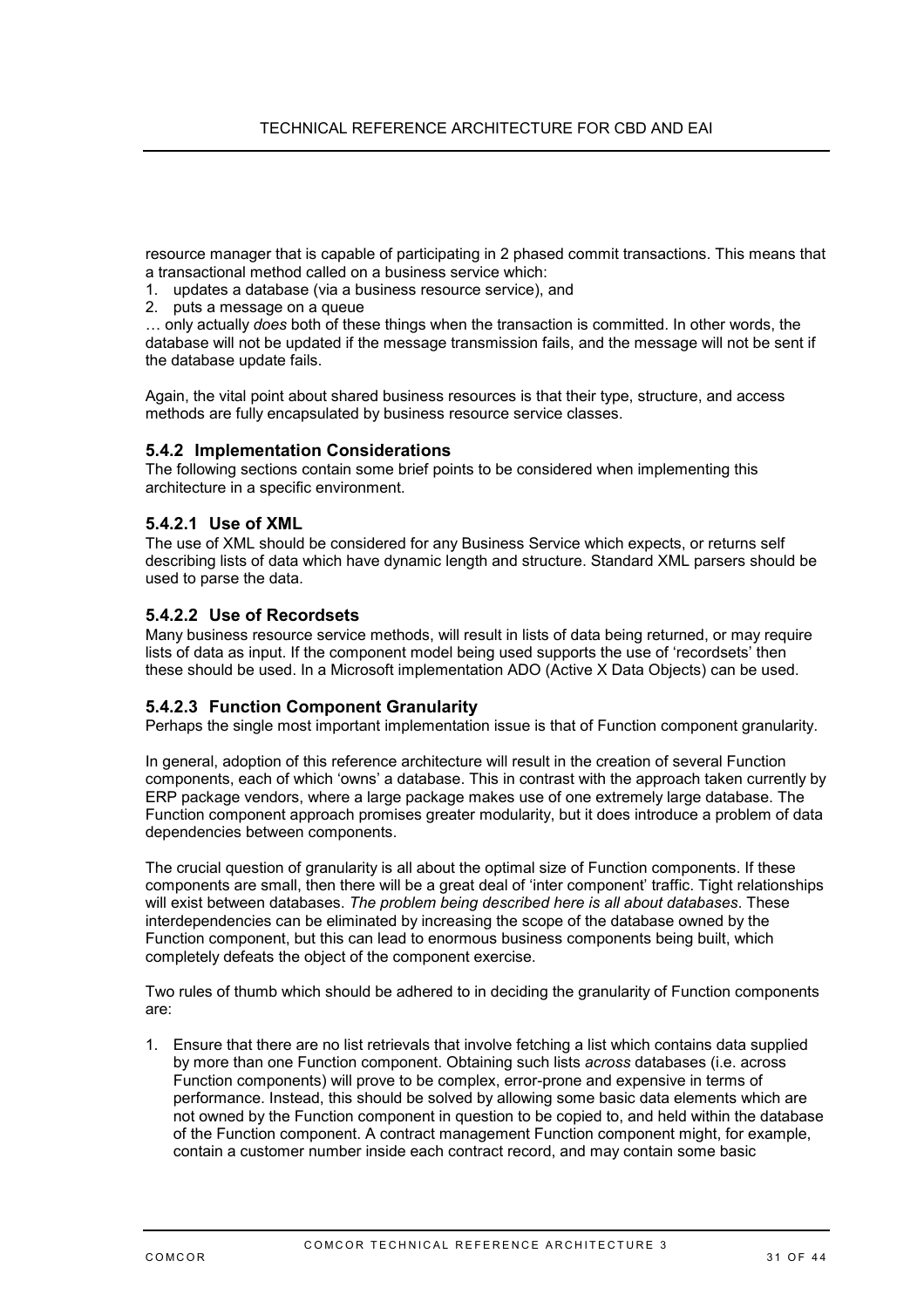<span id="page-31-0"></span>information about the customer (address for example). This would allow list retrievals to operate solely within the scope of the single database owned by the contract management database. This data copying does of course lead to the need to introduce a synchronization mechanism between the master Function component managing the customer database, and the various Function components which store subsets of its data. **Publish and Subscribe middleware** provides an ideal solution for this general problem.

2. Design Function components such that the majority of calls between Function components are asynchronous calls, which are not time dependent. These are invocations of the **enterprise level** service style identified in [4.5.2.2.](#page-20-0) Messages (event notifications) which do not require a response, or do not require an immediate response should constitute the majority of traffic between well designed Function components. Synchronous calls and transactions should be contained within a Function component as far as possible. Clearly, this goal can never be attained 100%, because the only way of achieving this would be to create enormous, monolithic components. It is, nevertheless, a goal which should be aimed for as it will lead to the creation of loosely coupled and manageable Function components.



**Figure 11: Function Component Granularity**

### **5.4.2.4 MTS & EJB Server Attributes**

If Microsoft Transaction Server or an EJB server is used, then the following properties apply:

| <b>Class</b>               | -<br><b>Property</b><br>ransaction | <b>Claime</b><br>Stateful/Stateless |
|----------------------------|------------------------------------|-------------------------------------|
| Service<br><b>Business</b> | Supports                           | Stateless                           |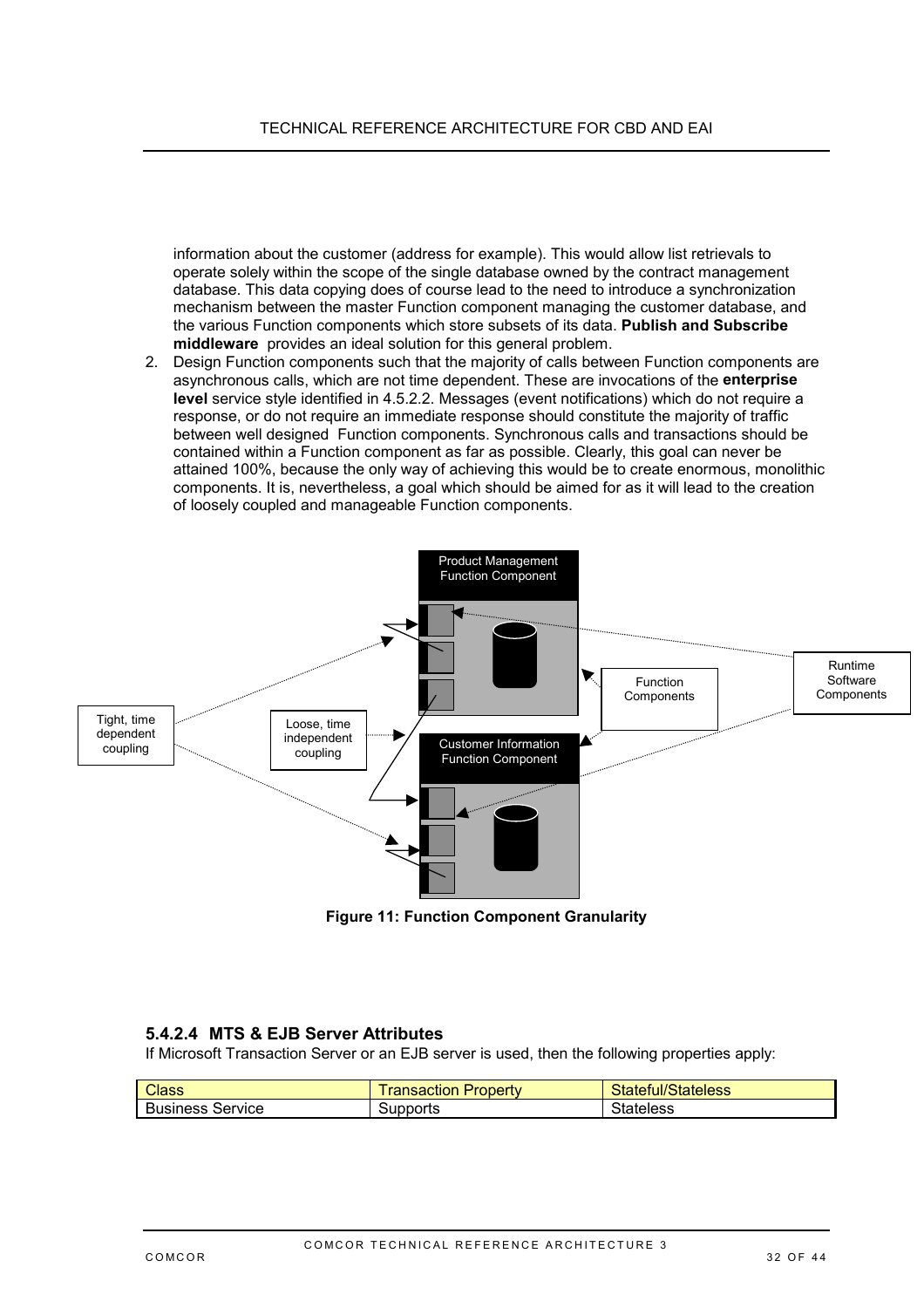## <span id="page-32-0"></span>**5.5 The Complete Technical Reference Architecture & Security**

The Technical reference architecture for business components is depicted below.



#### **Figure 12: Business Component Reference Architecture**

One overall aspect that has not yet been discussed is that of security. The rest of this section addresses implementation details regarding security.

### **5.5.1 Security**

The Technical Reference architecture does not provide any specific structures which are designed to deal with security. In our view, component containers, component servers and web servers should handle security. In other words, standard products and approaches should be used.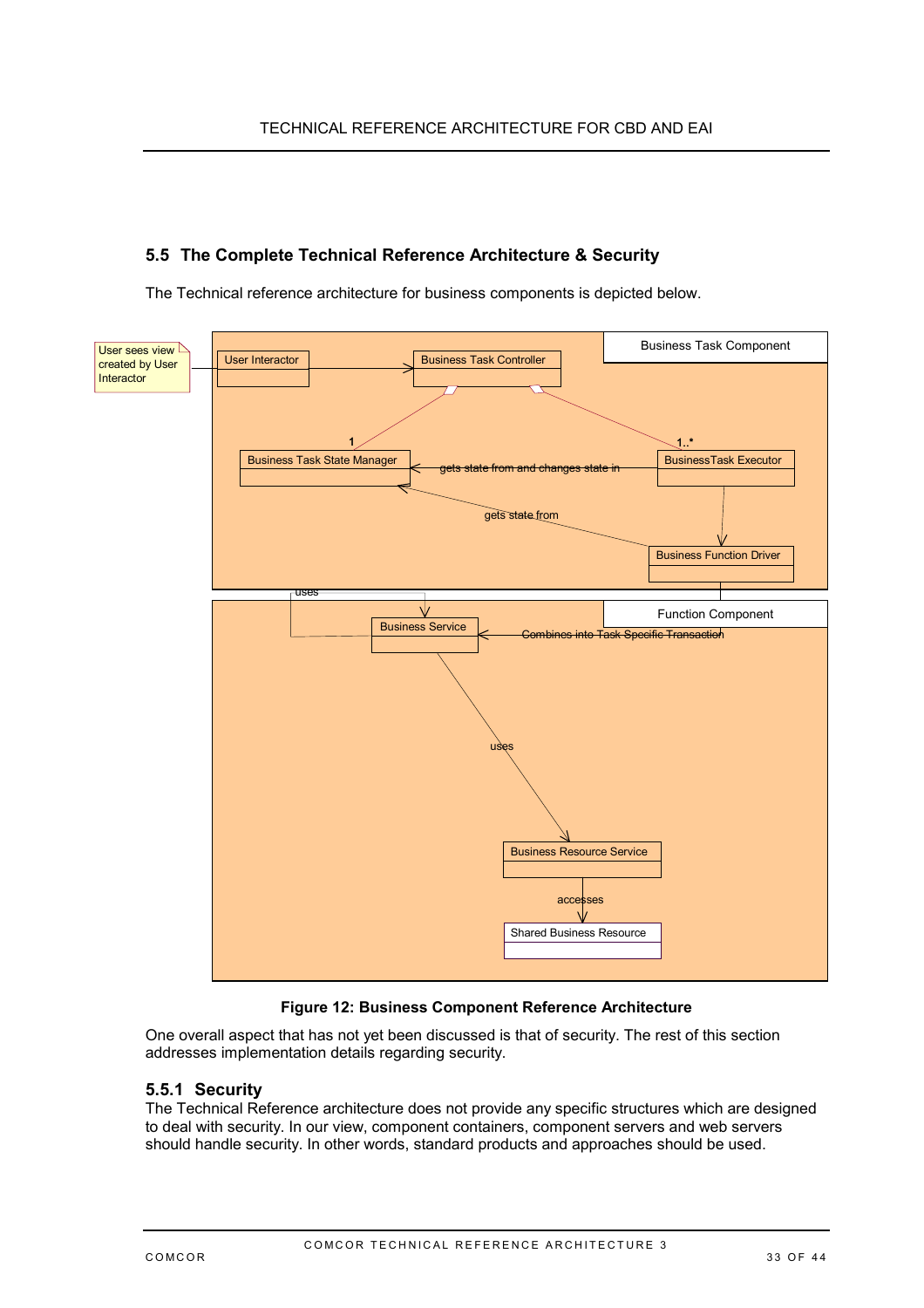### **5.5.1.1 Secure Socket Layer**

Component servers (EJB servers, MTS etc.) and web servers should offer encrypted, authenticated connections via Secure Socket Layer (SSL).

### **5.5.1.2 Declarative Security**

In the case of EJB and MTS implementations, component container security can be applied to each individual component interface, via declarative security, which allows lists of authorized users to be identified for each interface. Managing security through application code should be avoided. Although there is one exception to this – **role based security**. Certain services, or interfaces, cannot be managed from a security point of view solely through providing lists of authorized users. It may be the case that security restrictions become more or less stringent depending upon the values of variables involved in executing a particular method. A stock transfer would be an example of this – if the value of stock to be sold exceeds \$1,000,000 then the person making the transfer must have the role of 'senior trader'. Whereas if the value is less than \$1,000,000 the user making the transfer could have any role. At the same time, the interface itself would have a list of all users that are allowed to make use of its services, which would include both traders and senior traders. Role based security therefore provides an extra filter, with added flexibility, to a simple all or nothing list of authorized users.

### **5.5.1.3 Granularity Of Security**

Care should be taken regarding the granularity at which component container security can be applied. Ideally, security (access control lists) should be applied at the individual method level, or better yet using an inheritance scheme whereby security is applied at the level of a component as a whole, which by default then applies to all interfaces and all methods within each interface. At the interface level, the default can be overridden, which provides a new default for each method in the interface. Again, the default established can be overridden at the level of each method in the interface.

With COM, lowest level at which security can be applied is the interface. The EJB model allows security to be applied at the method level.

In general, we would advise that a security solution should be found which involves the minimum of application code.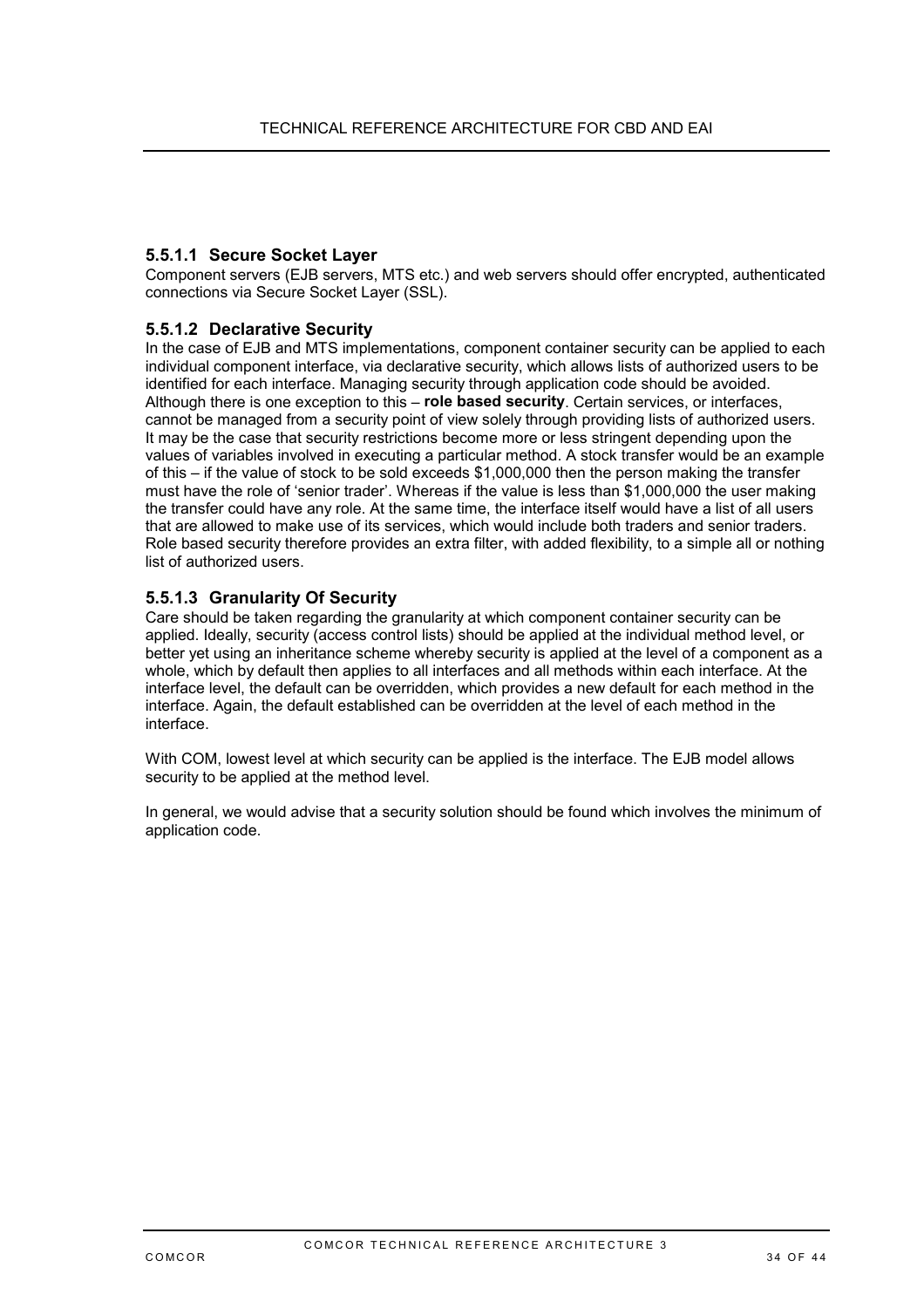## <span id="page-34-0"></span>**6. Supporting Infrastructure**

This section describes the major characteristics of the Technical Infrastructure (TI) required to support implementations of the Technical Reference Architecture. We restrict our discussion to the most vital TI components within its context, namely:

- **Transaction Servers**
- Communications Middleware
- Message Brokers

### **6.1 Component Technologies**

Up until recently, there were no standard component models. Object oriented languages have been around for a long time, and these were often used to build frameworks which included some sort of component model. Each component model was proprietary however. There were no standards which defined how components would define or project their interfaces, or how components would find one another, or how components would interact with underlying middleware. A **component model** was missing, and as a consequence of this the idea of reuse and off the shelf purchase of components never really came to fruition.

Things have changed, and it is widely accepted that there are now **two** standard component models:

- Enterprise Java Beans (EJB)
- Microsoft COM+

These component models, together with their associated transaction servers (EJB servers and Microsoft Transaction Server) can both be used to construct new component-based solutions which are built to the reference architecture. **Both component models are almost exactly the same**. Both of them are predicated on a container structure. The important differences between COM and EJB are:

- COM components can be written in many different languages (Visual Basic, C++, Java, Delphi) whereas EJBs can only be written in Java.
- COM components run on Windows platforms only, whereas EJBs and their associated EJB servers are portable, and therefore run on a wide range of platforms.

### **6.1.1 Products**

On the COM+ front, the key product is **Microsoft Transaction Server**. This is a highly programmer friendly product, which provides distributed transaction coordination (DTC), as well as connection pooling and component instance management. Microsoft Visual Studio provides a highly COM aware development environment for COM/MTS components.

On the EJB front, several EJB server products are available. **IBM Websphere** and **BEA Weblogic Server** are probably the most significant EJB servers on the market. These products enable scalable transactional EJB solutions to be built, and are starting to introduce mission critical features such as load balancing, replication and fail-over. Both of these products also support **Java Servlets**. BEA Weblogic server is a fully functional web server.

## **6.1.2 Traditional Technologies**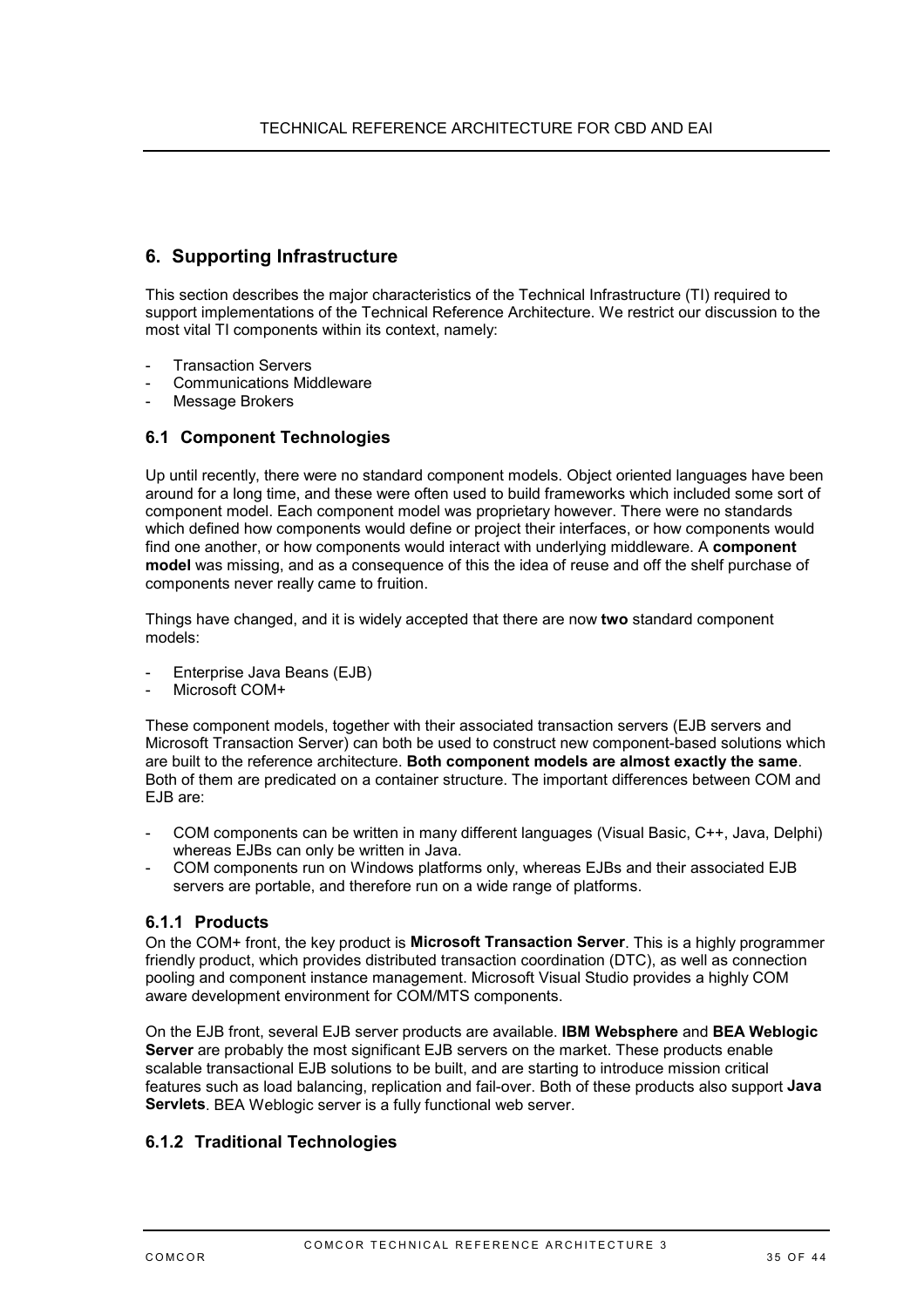<span id="page-35-0"></span>An implementation based on the Technical Reference Architecture can certainly be achieved based upon more traditional technologies, or a mixture of traditional technologies and more modern component technologies. Building Business Task Components in Java, using EJB, or COM+, together with Function components realized in a traditional TP monitor environment such as CICS or TUXEDO would certainly be feasible. Points to watch out for are:

- The container approach does not apply within traditional TP monitors. Separation of business logic and 'technical logic' (transaction coordination, security) would need to be addressed carefully.
- Distribution and well-defined naming services are less clean. Again, some form of abstraction would need to be defined.
- In the case of a hybrid implementation, the business task components should not be aware of the fact that they are calling Function components from another environment. This requires the consistent use of Business Function drivers, which encapsulate Function Component service access.

### **6.2 Message Brokers**

A message broker fulfils the following key roles:

- **Translation** of standard service requests into requests that application wrappers understand.
- **Flow control** The capability of flowing a Function Component service request which might involve several messages being sent to one or more target applications, taking maximum advantage of parallelism.
- **Intelligent routing** The contents of the incoming message allow the message broker to determine the destination to which the message is to be sent, and whether it is to be sent at all.
- Message protocol translation The ability to act as a protocol switch between messages sent to recipients using more than one network/middleware protocol.
- **Interface Management** Interface certification procedures, version control, regression testing, and runtime features such as replication and fail-over.

### **6.2.1 Message Broker Styles**

Although all major message brokers more or less provide all of the features described above, we can classify message brokers into two distinct styles. The style chosen has a direct bearing on the quality of service, ease of maintenance, ease of development and cost of the message broker.

The two styles are **Non-Invasive** and **Super API Based** message brokers**.**

### **6.2.1.1 Non-invasive Message Brokers**

This style of message broker is best explained using a simple example. In this style, application A constructs a message using the APIs provided with middleware product A – MQSeries perhaps. The message is sent to a queue which is owned by the message broker. The message broker process reading this MQSeries queue is a **middleware adapter**. Its function is to receive the incoming message, strip the specific protocol related information from the message, and pass the pure data carried in the message to the core message broker processes. The core message broker processes are now working with pure data – validating, formatting, establishing routing etc. At some point, one or more messages are created and sent to other applications – the Message Receiving Application B depicted in figure 10. Again, the message broker uses middleware adapters to package the data into the appropriate protocol used by the middleware that application B is 'listening to'. This could be an NT application reading Microsoft MSMQ queue for example. In a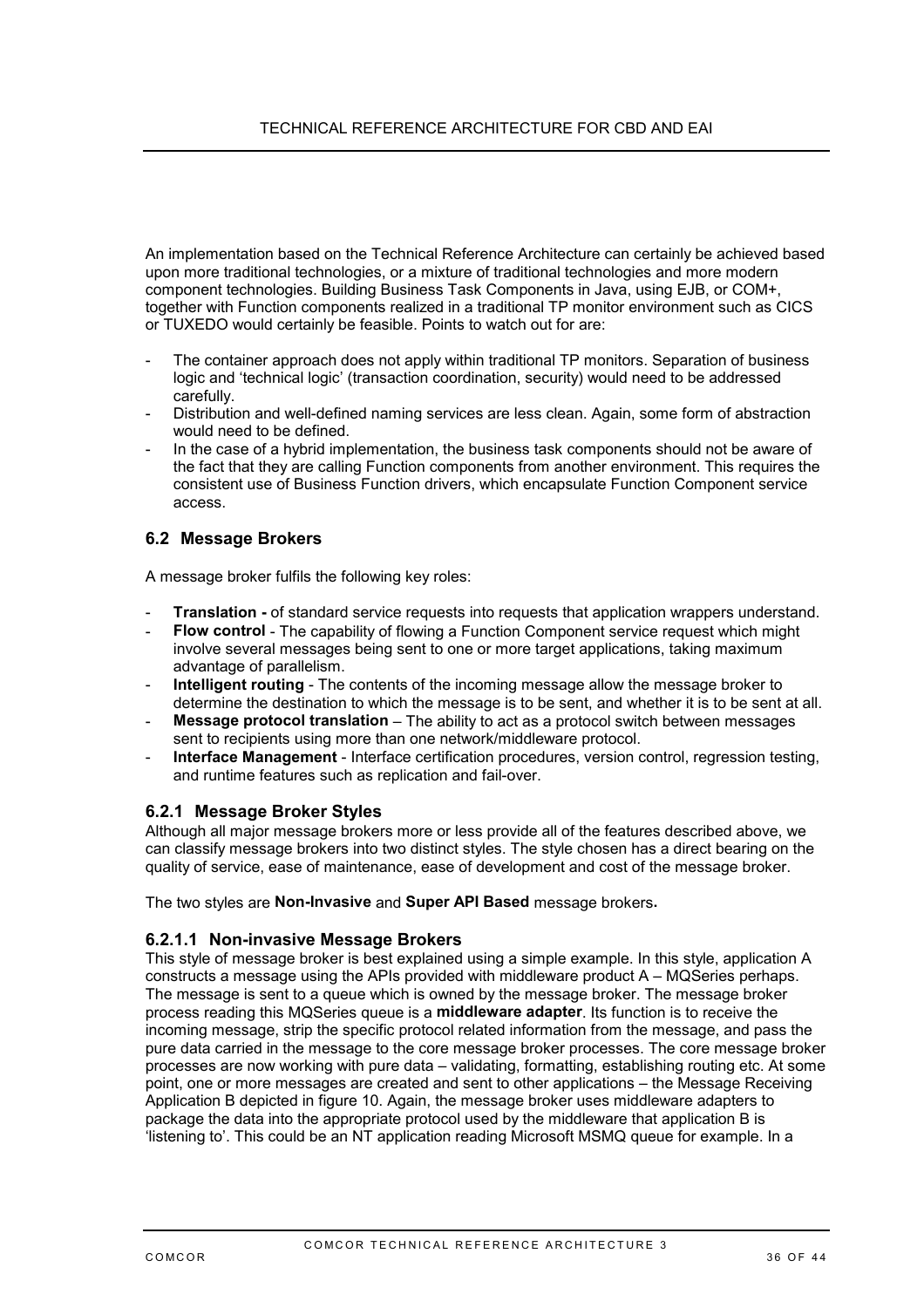<span id="page-36-0"></span>more homogeneous environment, where only one protocol is being used, the same interactions between middleware adapters and the core message broker processes would nevertheless occur.

These message brokers are non-invasive, because they *intercept* messages that are already being sent by the sending application. The messages that it constructs and sends to the receiving application are messages that the application in question expects to receive. In other words, neither the sending nor the receiving applications are aware of the message broker.



**Figure 13: Non-invasive Message Brokers**

### **6.2.1.2 Super API Based Message Brokers**

Super API based message brokers make use of a generalized messaging API, which is layered above enterprise level middleware, (see [Figure 8\)](#page-22-0). This generalized messaging API provides the standard features common to all message queuing products, allowing messages to be created, populated, transmitted, read etc



**Figure 14: Super API Based Message Brokers**

This form of message broker presents its enterprise level services in the same way that Function components provide their services. It should use the same naming service, and the same middleware. These message brokers are in fact **virtual Function components** in a component based environment as described by this architecture.

### **6.2.2 Self Describing Messaging**

Both forms of message broker can make use of self-describing messaging. In the case of noninvasive message brokers, this would mean that the sending and receiving applications would already be constructing and receiving self describing messages. This may become more prevalent as XML is adopted, but in general, today's applications tend to send and receive 'buffers' of data. Certainly, newly constructed function components may well choose to articulate enterprise level service requests and responses using XML.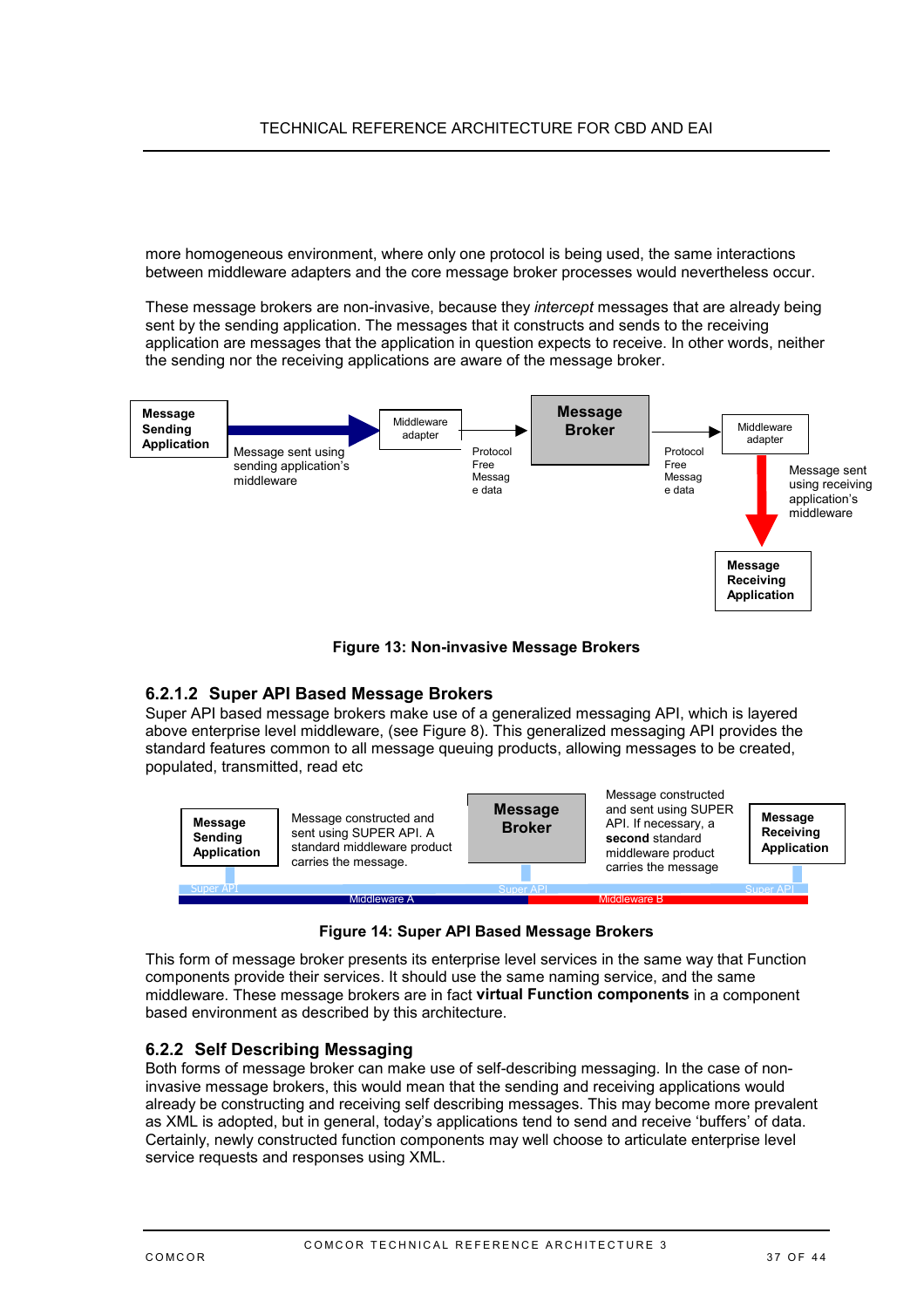Advanced forms of Super-API based message brokers may in fact be 'self-describing centric'. This means that their API is used to construct and read self-describing messages, and the message broker itself is configured in terms of manipulating the name/value pairs contained within the messages. This can prove to be less complex than the 'buffer dissection' exercise which is necessary in order to configure non-invasive message brokers.

Some key advantages of using self-describing messages as a means of message exchange between enterprise level services are described below.

### **6.2.2.1.1 Advantages of Self Describing Data**

*Interfaces become change resilient and flexible:*

- Addition of new data elements (fields) does not "break" the interface
- Supports changes to data-types and value lengths
- Allows different information consumers (clients) to utilize the same interfaces
- Recognize that different applications are changed and released at different rates
- Static interfaces require coordinated upgrades
- Data elements (fields) can be extracted in any order simply by referencing the name.
- Extraneous data is simply discarded
- Easier to add elements to provide "context" of the message.

#### *Multi-purpose service providers (servers)*

- Easy to write servers that provide many services
- Fewer processes to manage and few programs to maintain
- Promotes dynamic wrappers

#### *Simplifies interface contract*

- Interface specification is self-documenting
- Need only to know the data element names
- Allows for message and data element interrogation

#### *Easier to trouble-shoot and maintain*

- Names provide first level of documentation
- Easy to display data in "human readable" format that is meaningful and supportable
- No more counting and adding field offsets
- The meaning of the data is passed with the value of the data

#### *Easier to support repeating data sets*

- Supports unknown message lengths resulting from varying numbers of repeating elements
- Easier to determine when last element has been read.
- Eliminates the need to map complex record structures.

### **6.2.2.1.2 Disadvantages Of Self Describing Data**

- Larger messages are required
- May require additional translation Name as well as value
- Lack of consistent naming can pose a problem
- Somewhat new programming technique and style
- Building self-describing messages vs. loading a static record structure results in performance penalties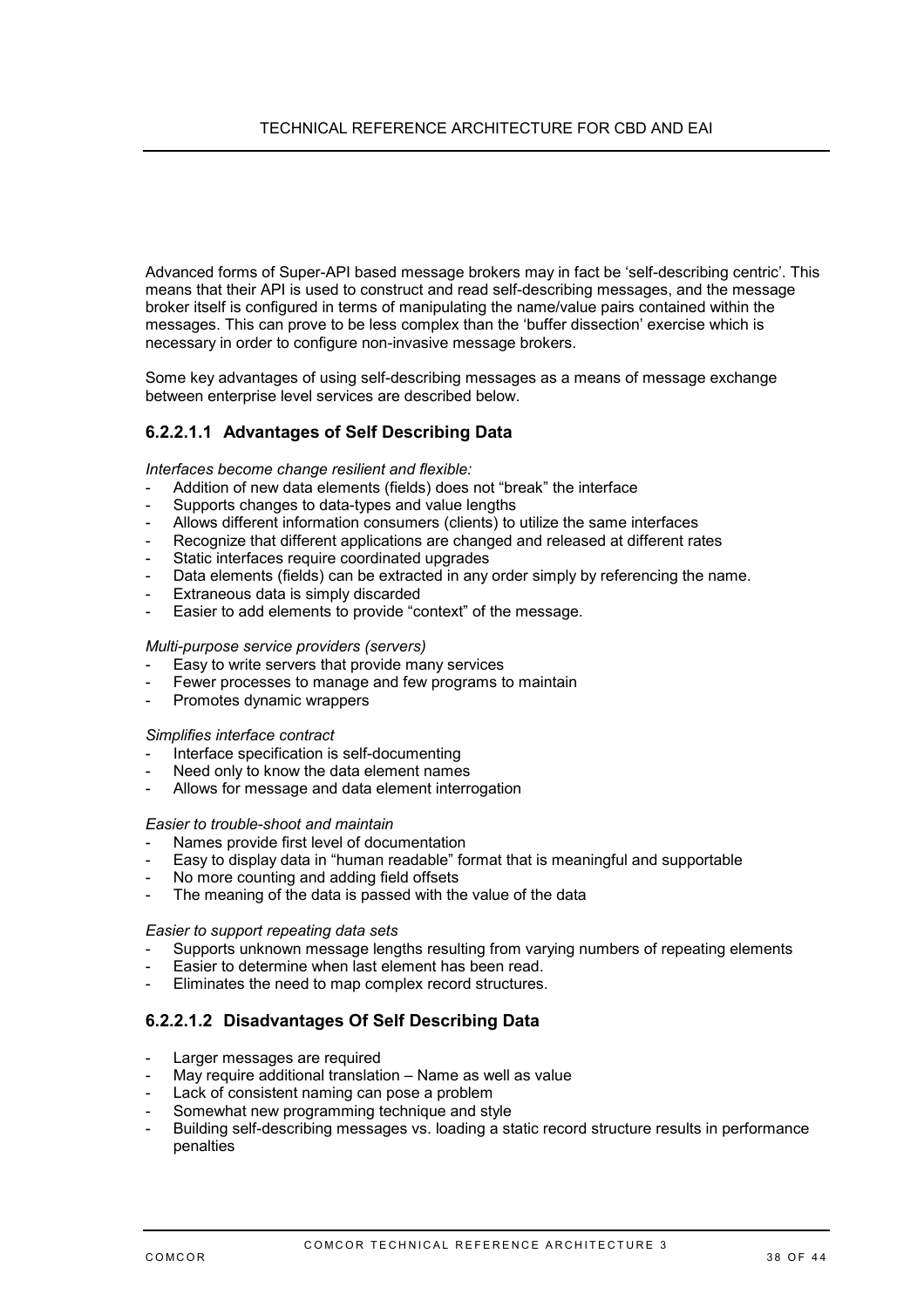### **6.2.3 Commercial Message Broker Products**

ComCor has solid working partnerships with the vendors of the following products.

#### **6.2.3.1 Muscato Engin**

This is a non-invasive message broker. It is a robust product, which offers excellent performance. It is used widely by diverse companies across the world. This product is in its element when used as a non-invasive integration engine between existing applications.

Engin is capable of full participation in a Business Component oriented architecture. It provides:

- **JEngin** a tool which generates a Java proxy class for any given message request/response pair provided by Engin. The generated code includes a class which represents the request message, and a class which represents the response message. An executor class is also included which handles the transmission of the request, and parsing of the response into the response class. The synchronous TCP/IP sockets protocol is used between the generated proxy and Engin's TCP/IP middleware adapter (this is called the TCP/IP transaction manager). The generated Java classes can be used standalone, or as is within Java applets, Java servlets, EJB components or Microsoft COM components.
- **A CORBA bridge**, by which CORBA becomes one of the middleware protocols supported by Engin. The advantage of this approach is that in a native CORBA environment, Engin is regarded as a CORBA server in its own right, in other words it is non-invasive.

For more details, visit: <www.muscato.com>

#### **6.2.3.2 PRL I/O Exchange**

This is a Super API together with a Super-API based message broker – the 'Interface Engine'. The product is agile, powerful, relatively easy to use and relatively inexpensive. PRL I/O Exchange can be obtained both directly from PRL Scotland ltd., or resold via Muscato. It provides full support for self-describing messaging.

The PRL I/O Exchange Interface Engine provides a proxy generator, which is capable of generating Visual Basic, C or Java code for any given Interface. Transmission of requests and responses is handled by the Super-API, which can be layered on:

- **IBM MQSeries**
- Microsoft MSMQ
- BEA MessageQue
- **Netweave**

The proxies can also be encapsulated within COM classes which can formulate their response value as an XML formatted string, which can then be parsed in web scripts etc. using industry standard XML parsers.

It is also important to note that the SUPER API provides a fully object oriented Java interface. Also, through a simple configuration switch, the product will format all messages which it creates using XML. This allows users to choose between the product's internal efficient formatting of selfdescribing messages, or formatting the same messages using XML. The API which manipulates these messages is not affected by the formatting choice made. This also means that

For more details, visit: <www.prlscotland.com>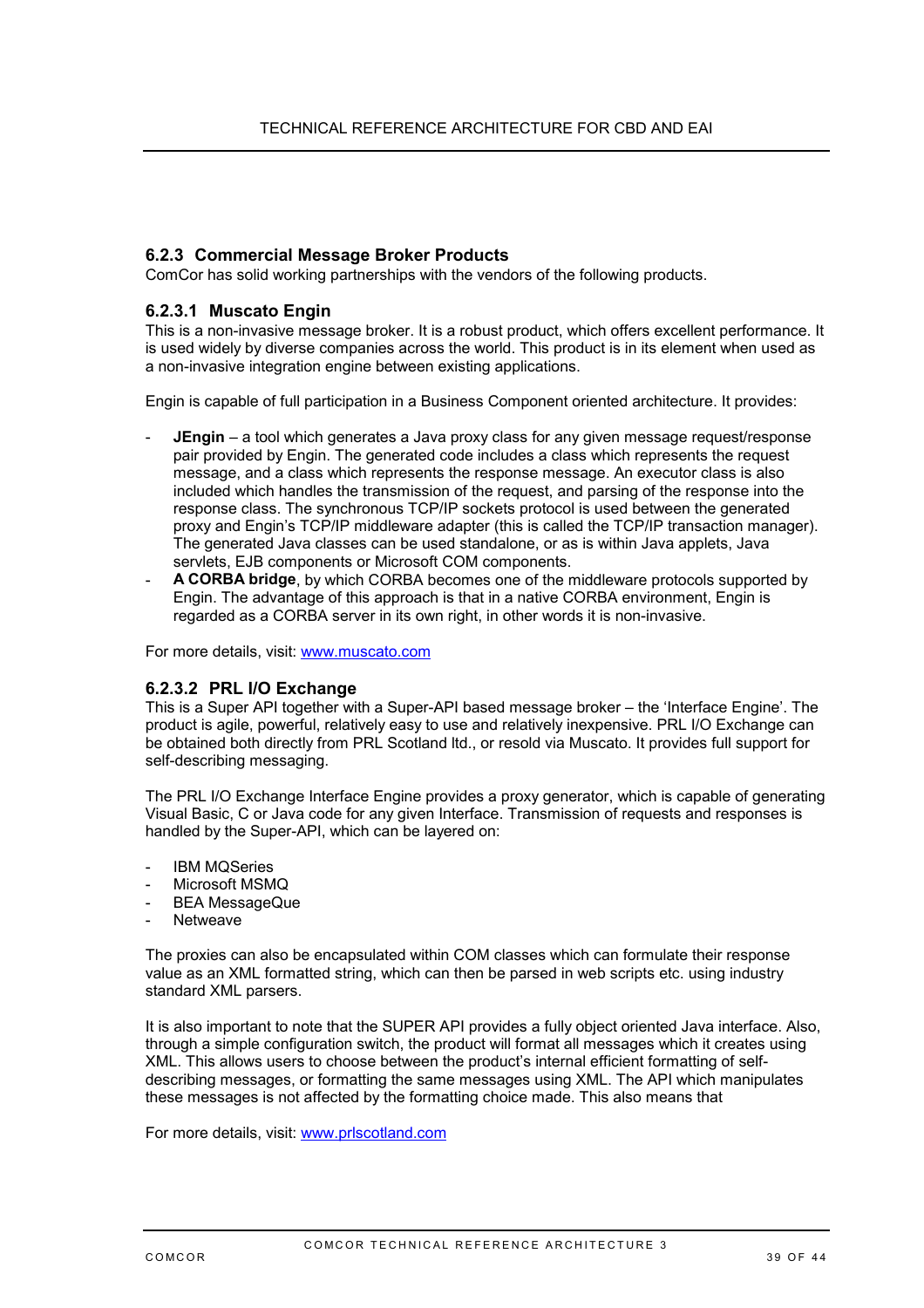### <span id="page-39-0"></span>**6.3 Application Wrappers**

In the case of real time messaging between applications, via message brokers, *wrappers* need to be created which *adapt* the applications in order to enable them to participate in the distributed environment.<sup>3</sup>

Specifically these wrappers ensure that 'wrapped' applications are capable of:

- 1. Producing requests to be sent to the message broker (call out)
- 2. Processing requests received from a message broker (by calling routines within the application, running screen-based programs, accessing the application's database etc.)

Wrappers should be **dynamic**. This means that a wrapper should not present a set of statically defined business services, rather it should provide a route through to the application articulated in the 'you tell me what to do and I'll do it' form. A wrapper which executes SQL requests against a database server, a wrapper which executes user functions via a screen scraper, or a SAP R/3 wrapper which executes named SAP functions are all good examples. None of these wrappers need to be changed when the application itself is changed. Static wrappers on the other hand simply add to the often already unbearable maintenance burden.

The interfaces projected by the legacy application domains in [Figure 8 a](#page-22-0)re wrapper interfaces.

 $\frac{3}{3}$  In the case of applications which already send and receive messages of some type, wrapping may not be necessary. In these cases, a non-invasive message broker provides an ideal solution.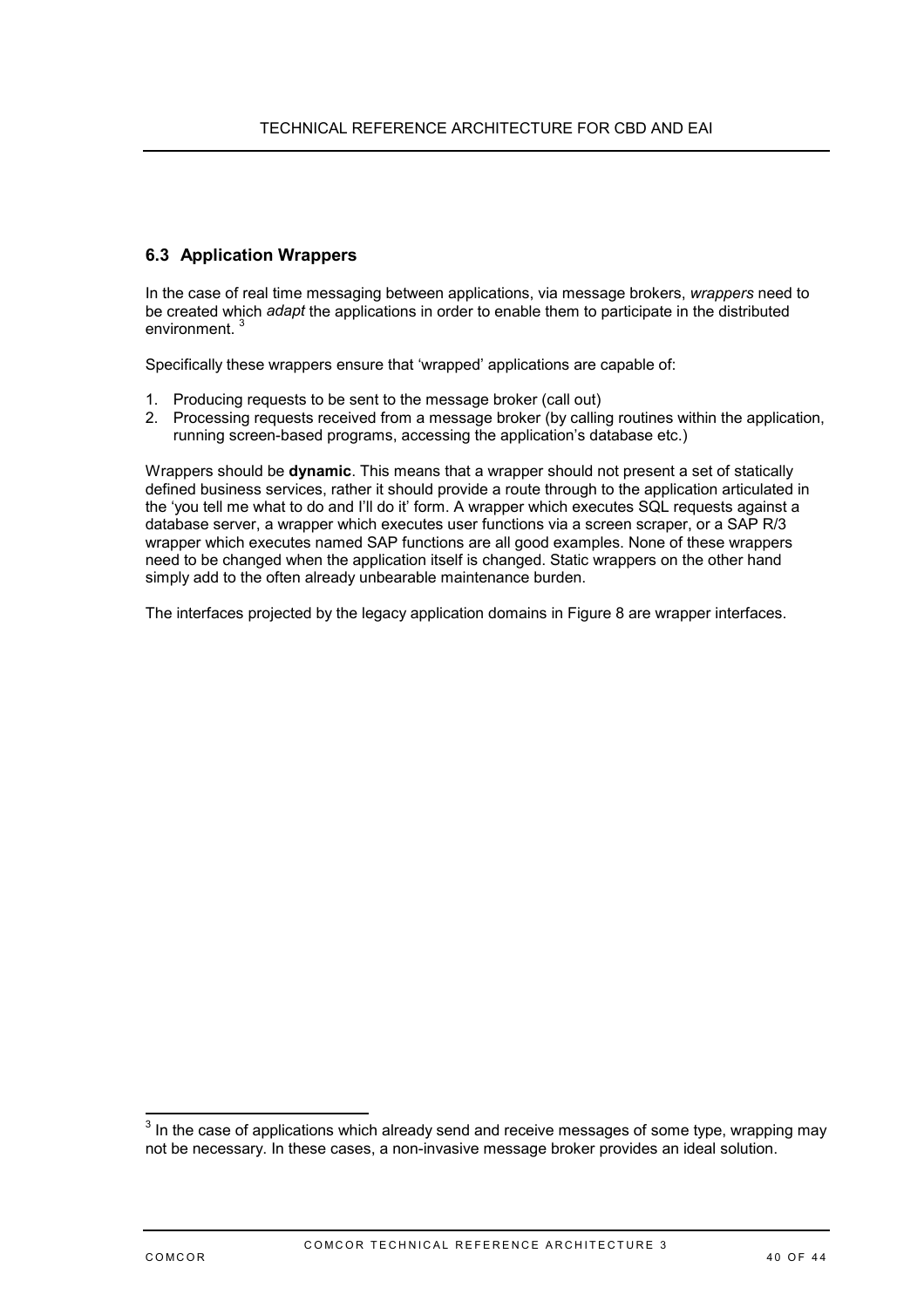## <span id="page-40-0"></span>**7. In Conclusion**

The Technical Reference Architecture has been described in terms of:

- Its architectural positioning
- High Level Guidelines and Principles
- Meta Models for the construction of new Function and business task components using modern runtime software component technology such as COM, EJB or CORBA components.
- Implementation considerations and candidate implementation technologies

We have stressed the point that the Technical Reference Architecture addresses two important aspects of information technology that are often addressed separately:

- Component Based Solution Construction
- Component Based Solution Integration

Rather than treat these as two separate items, we believe strongly that they are inseparable and should always be addressed together, for all but the most trivial green-field type of applications.

The Technical Reference Architecture strives to be general enough to be implementable using a variety of different technologies, whilst at the same time providing sufficient depth to be meaningful, and useful as a reference upon which implementations can be based.

The architecture does not provide an academic or novel approach to these problems. It is firmly based upon best practice, and approaches which are attainable, comprehendible and, hopefully, full of common sense.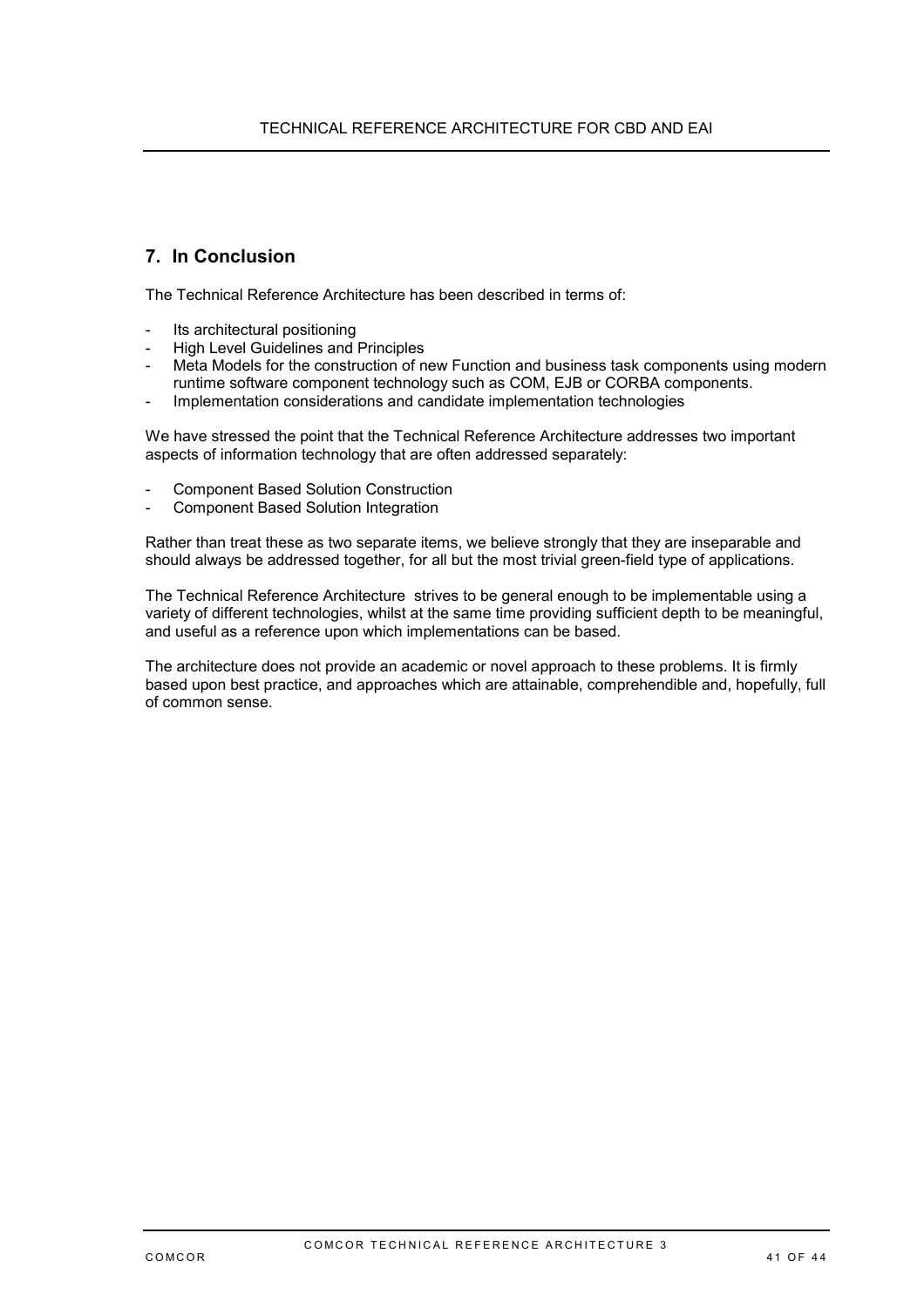# <span id="page-41-0"></span>**8. Glossary of Terms**

| <b>ACID Transaction</b>         | A Transaction which is:                                                                                                             |
|---------------------------------|-------------------------------------------------------------------------------------------------------------------------------------|
|                                 | Atomic - it is a single unit which succeeds or fails as a whole                                                                     |
|                                 | <b>Consistent</b> – a completed transaction whether it has succeeded<br>$\bullet$                                                   |
|                                 | or failed will always leave the resources that it has operated on                                                                   |
|                                 | in a consistent state                                                                                                               |
|                                 | Isolated – its effects are invisible to the rest of the system until                                                                |
|                                 | it has completed, and it is unaware of the effects of other                                                                         |
|                                 | transactions running concurrently                                                                                                   |
|                                 | <b>Durable</b> – the changes that it makes to the resources that it<br>٠                                                            |
|                                 | operates on are persistent                                                                                                          |
| Asynchronous invocation         | A client sends a message to a server. The client does not block and                                                                 |
|                                 | wait for a response, it carries on with other work. At some point a                                                                 |
|                                 | response (in the form of a message) may be sent. This 'response'                                                                    |
|                                 | could be handled by polling for responses at the client's                                                                           |
|                                 | convenience, it may be handled as a callback on the client, or it                                                                   |
|                                 | may simply be handled as an incoming message to the client, along                                                                   |
|                                 | with all other messages that the client receives. The key point is                                                                  |
|                                 | that an asynchronous invocation is not a standard synchronous call.                                                                 |
| <b>Business Component</b>       | Business components are the logical design modules in a                                                                             |
|                                 | service-oriented architecture. These components may be                                                                              |
|                                 | developed on any platform using any technique. They provide                                                                         |
|                                 | services through an interface. Business components are not                                                                          |
|                                 | necessarily built using runtime software components, although this                                                                  |
|                                 | will tend to be the case in modern software development projects.                                                                   |
| <b>Business Solution</b>        | A business solution is a set of business components (business task<br>and Function) which when put together provide a solution to a |
|                                 | business problem (contract management for example).                                                                                 |
| <b>Business Task</b>            | A business task is a single task that may involve a series of                                                                       |
|                                 | interactions with a single user via some form of dialogue. It is                                                                    |
|                                 | usually accomplished in one sitting. It is not the same as a workflow                                                               |
|                                 | process, which may involve several tasks, which are handled by                                                                      |
|                                 | several users, perhaps concurrently. A workflow is rarely completed                                                                 |
|                                 | within a single sitting. An example of a business task is 'calculate                                                                |
|                                 | premium', an example of a workflow (aka business process) is                                                                        |
|                                 | 'handle insurance claim'.                                                                                                           |
| <b>Business Task Component</b>  | These interact directly with users in order to complete a set of                                                                    |
|                                 | logically related business tasks - see business task above. A                                                                       |
|                                 | business task component may be capable of handling several                                                                          |
|                                 | different (related) business tasks - premium calculations may for                                                                   |
|                                 | example contain several different premium calculation tasks for                                                                     |
|                                 | different kinds of insured object.                                                                                                  |
| <b>Component Based Solution</b> | A component-based solution is a business solution which makes                                                                       |
|                                 | intensive use of both business components, and runtime software                                                                     |
|                                 | component technologies such as COM, CORBA or EJB as a                                                                               |
|                                 | means of implementing the business components.                                                                                      |
| Container                       | A container is the environment in which a runtime software                                                                          |
|                                 | component runs. The container is provided by the vendor of the                                                                      |
|                                 | component's runtime environment (i.e. the component server -                                                                        |
|                                 | MTS, an EJB server, a CORBA component server etc.). The                                                                             |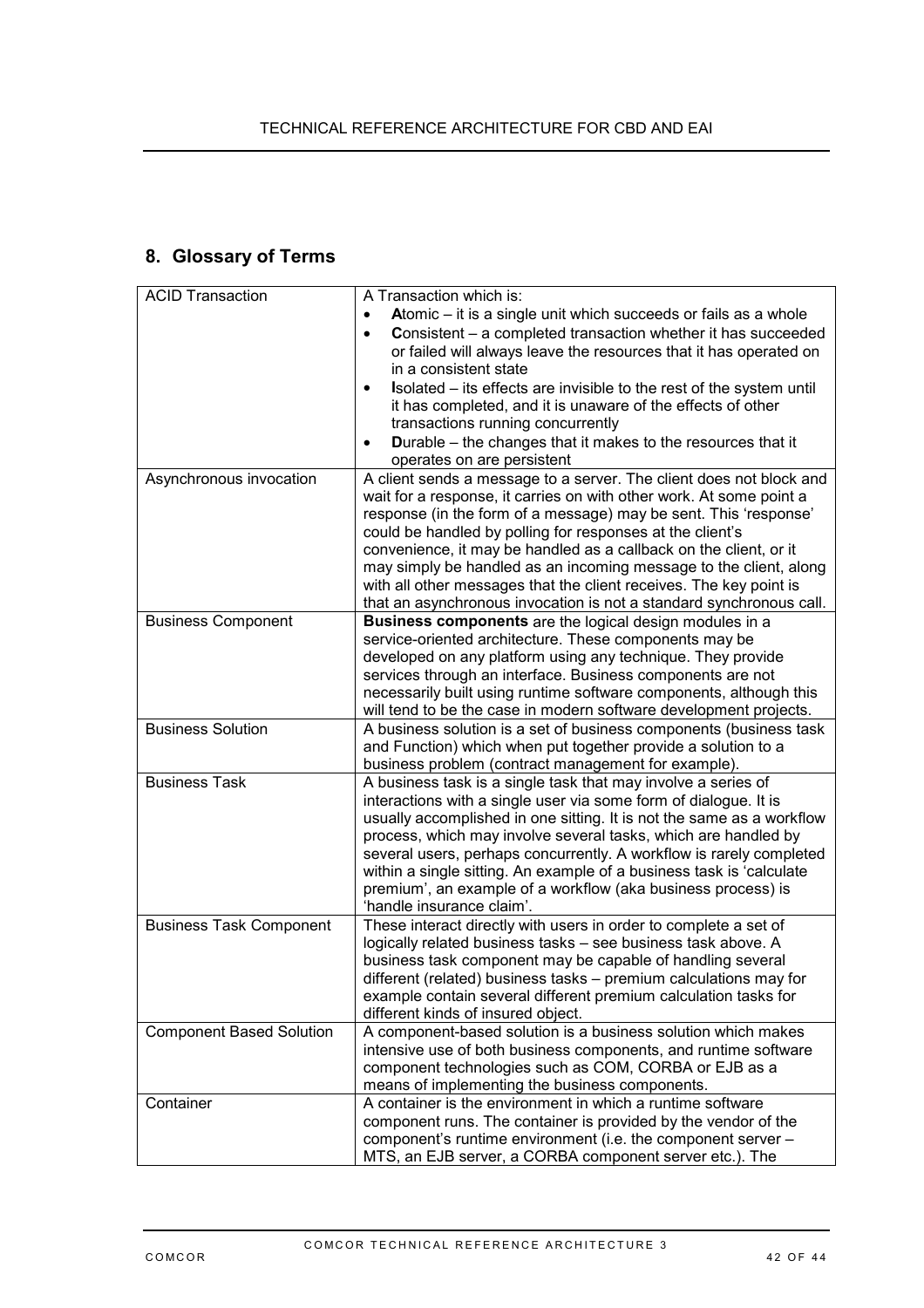|                                    | container handles all low level interactions with the operating<br>system on behalf of the runtime software component. This means<br>that the business code implemented by the runtime software<br>component is responsible for dealing with the business problem,<br>and does not need to deal with transaction management, security,<br>pseudo conversational behavior etc.                                                                                                                                                                      |
|------------------------------------|----------------------------------------------------------------------------------------------------------------------------------------------------------------------------------------------------------------------------------------------------------------------------------------------------------------------------------------------------------------------------------------------------------------------------------------------------------------------------------------------------------------------------------------------------|
| Deferred Synchronous<br>Invocation | This is a form of invocation in which a client sends a request to a<br>server. It may in fact send several requests to one or more servers<br>concurrently. The client may then carry on with other work. At a<br>point determined by the client, it explicitly waits for responses to the<br>requests which it has issued. This is slightly different to<br>asynchronous invocation where responses may not be required at<br>all, are treated as requests the same as any other incoming<br>requests, or are handled as callbacks on the client. |
| <b>Enterprise Level Services</b>   | These are business significant services which are provided by<br>business solutions, and are used by other business solutions.<br>Ideally, they are largely asynchronous in nature. In the real world,<br>they must be made available in a highly heterogeneous<br>environment, therefore application wrapping techniques are usually<br>required to enable these services.                                                                                                                                                                        |
| <b>Function Component</b>          | These provide transactional services related to a logical domain.<br>These services are often closely concerned with the manipulation of<br>data, and a Function component usually encapsulates persistent<br>data.                                                                                                                                                                                                                                                                                                                                |
| Interface Engine                   | This term is almost synonymous with message broker. The term<br>however is a better term in that it emphasizes the fact that a<br>message broker should be capable of handling multiple concurrent<br>invocations of backend systems, and must perform extremely well.                                                                                                                                                                                                                                                                             |
| Message Broker                     | See interface engine above. A message broker provides translation<br>of both middleware itself, and the content of messages. In a world<br>of component based solutions its services in the same way as other<br>function components in the environment provide their services. It is<br>a vital component in a migration strategy.                                                                                                                                                                                                                |
| Middleware                         | Middleware provides robust communication and runtime<br>component services in a heterogeneous environment. Key<br>middleware product groups are:<br>Remote Procedure Calls (RPC)<br>$\bullet$<br>Message Oriented Middleware (MOM)<br><b>Object Oriented Middleware</b><br><b>Transaction Monitors</b><br>٠<br>Database Access                                                                                                                                                                                                                     |
| Object                             | An object is a construction used within object oriented programming<br>languages such as C++, Java or Smalltalk. They are programming<br>level constructs, which may be used within runtime software<br>components.                                                                                                                                                                                                                                                                                                                                |
| Runtime Software<br>Component      | Runtime software components are packages of programs managed<br>as a unit and accessed only through interfaces. Runtime software<br>components can be distributed - in other words they run in a<br>middleware infrastructure. Com+, Enterprise Java Beans (EJB),<br>and CORC (Corba Component model) provide standard (and<br>competing) component models for runtime software components.                                                                                                                                                        |